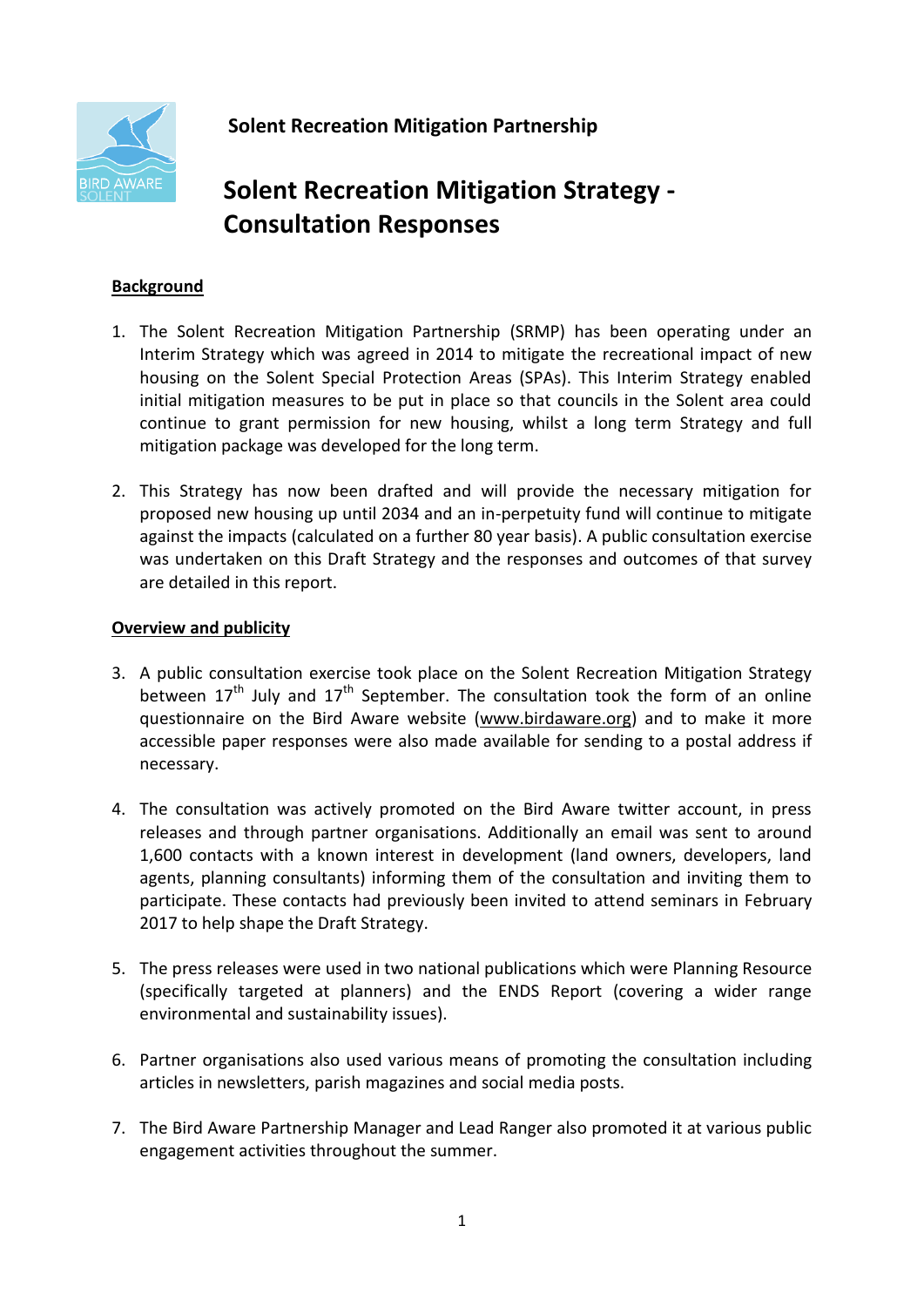### **Responses**

- 8. A total of 49 responses were received. The respondents were asked to identify the capacity in which they (or their organisation) were commenting and the breakdown of this information is as follows: 19 residents, 7 planning consultants, 8 conservation interest, 5 public sector organisations, 3 developers and 7 used the category of 'other'.
- 9. The responses and the Solent Recreation Mitigation Partnerships consideration of the points raised are detailed in full in Appendix A. Names of individual respondents have been kept out of the report but in some cases it is possible to identify individual respondents by the wording of their response.

### **Nature of responses**

- 10. As expected from such a wide variety of interest groups responding, the responses varied considerably, with some seeming to be 100% in favour whilst others commented it was '*misconceived*' and *'should be scrapped*'.
- 11. As the Strategy has been created to provide a strategic approach to managing the recreational pressure on overwintering birds in the Solent from an increasing population arising from additional housebuilding, it is anticipated that its main user will be developers and local authority planners. Therefore it is worth noting that a developer commented 'Providing a contribution is simpler than having to provide our own mitigation package, which can be both time consuming and costly. The Strategy allows us to understand what our contribution will be from the outset and to plan accordingly.'
- 12. The written responses are reported in full in Appendix A, but the main thrust of the feedback provided is set out below:
	- The charge per development housing is extremely low and could do with being tenfold the proposed cost.
	- The approach is helpful to the development industry as a means of discharging their statutory duty to mitigate the impact of their developments.
	- It is considered that the approach taken to ensure that appropriate mitigation measures are in place to protect birds on the Solent are reasonable, in that for the majority of sites, developers would be required to make one off payments rather than provide on-site (or find land for) mitigation. The document is up front in providing the required sum and as such developers will be able to incorporate this cost into initial viability work.
	- The proposed financial level of mitigation per dwelling is modest.
	- The Strategy is misconceived, expensive, inefficient and should be scrapped.
	- Great work! Love it. Well done.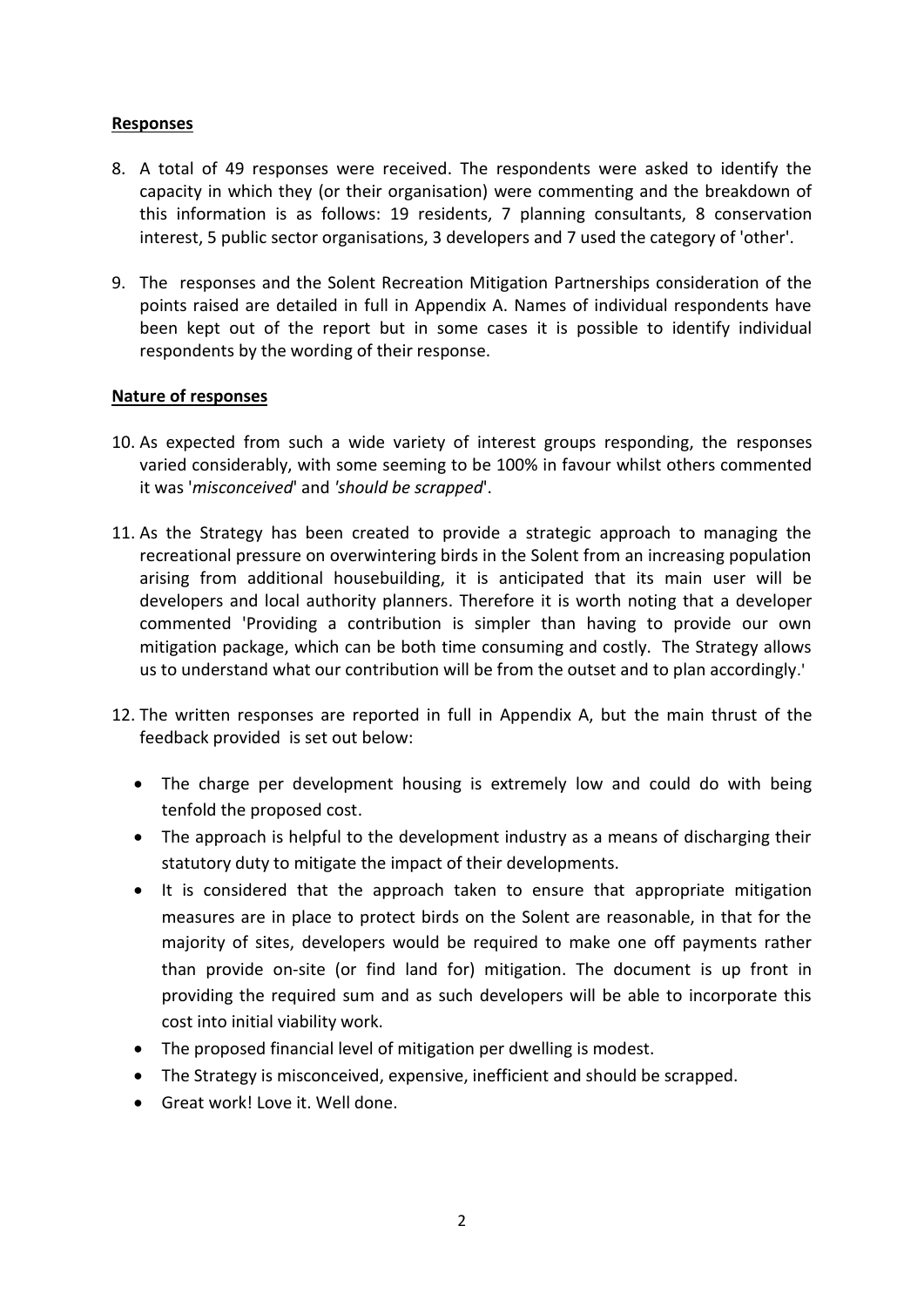### **Key themes raised**

13. The responses brought up several key themes. These and the Solent Recreation Mitigation Partnership's response to them are summarised here:

### **Viability and affordability issues:**

Concerns were raised that in some areas (particularly the Isle of Wight) the increased payment level may affect the viability and affordability of housing. The SRMP believes that setting the developer contribution level as variable depending on bedroom numbers of proposed dwellings is more sympathetic to viability and affordability issues rather than one set levy for all property sizes. Providing mitigation costs up-front should also allow developers opportunity to factor this in when purchasing land for housing and when designing schemes. It should be remembered that the Habitats Regulations place a legal duty on the local authorities to ensure that development proposals do not adversely affect the SPAs. The SRMP provides an opportunity for developers to mitigate the in-combination effects of recreational disturbance to the SPAs arising from new housing in the area, allowing the local authorities to meet these legal requirements and ensuring that sustainable housing delivery can continue around the Solent. Furthermore, it is understood that for the majority of cases, the Strategy provides a cheaper option for the developer then them providing a bespoke mitigation scheme.

### **When developments might require additional mitigation:**

There was a call for more clarity surrounding the issue of what size or location of development might require additional mitigation measures over and above the SRMP developer' contribution level. However, the SRMP consider that there are too many factors that influence whether additional disturbance over the 'in-combination effects' is likely. For example, existing access to intertidal and frontage - beach, sea walls, design of the scheme, type of adjacent habitats - deep mud or shingle/sand, the height of the site in relation to the intertidal level and so on. Therefore even very modest housing schemes could have a greater impact, whilst larger schemes may have comparatively less effect depending upon their location. Thus developers are still encouraged to hold early discussions with Natural England and the local planning authority on mitigation if they are proposing large schemes or developments close to the SPA boundary. **The rationale behind not providing trigger points has been explained within paragraphs 6.7 and 6.8 of the Strategy.**

### **Site Specific Project Selection:**

The Strategy refers to funding available for site specific projects. There were calls for more information about how projects are put forward and assessed for eligibility. **Additional information relating to this process has been added to paragraphs 4.13 to 4.19 of the Strategy.**

### **Ranger's costs:**

The Draft Strategy did not provide enough clarity that the budgeted costs of the Rangers covered all their employment costs such as pension and national insurance contributions, desk space, line management and uniform. **This has been made clearer within Appendix C of the Strategy.**

**Calculations of housing figures:**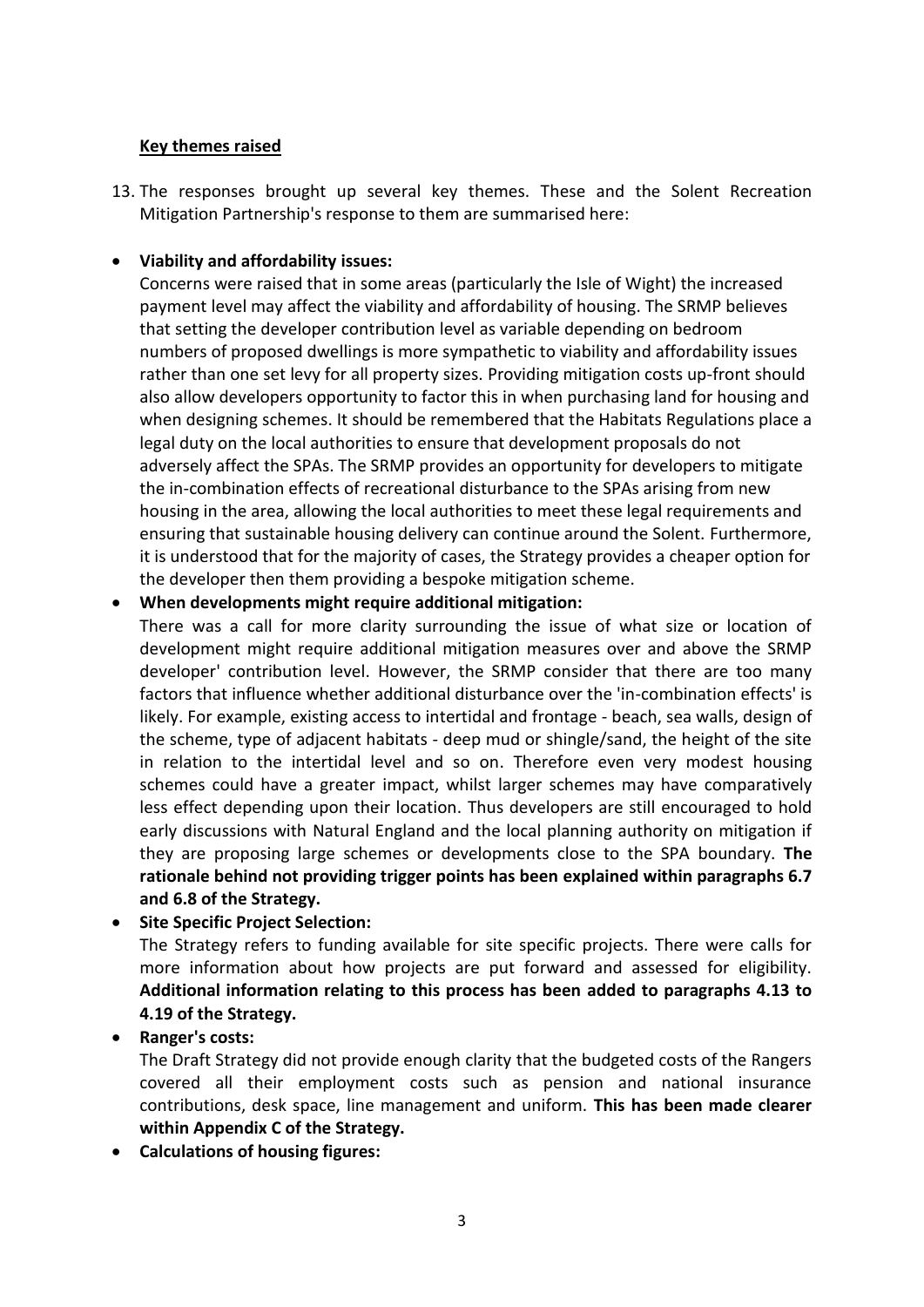Several queries were raised about the methodology surrounding how the housing figures were calculated. The housing figures were based on the PUSH Spatial Position Statement and the latest assumptions from non-PUSH authorities. The methodology for the variable rate by number of bedrooms was based around one developed for the Thames Basin Heath mitigation scheme. **This is now noted in paragraph 6.15 of the Strategy.**

### **Dog control issues:**

There were repeated suggestions of locations dogs should be excluded or their access restricted or controlled in certain areas, such as being kept on leads or only being allowed access in the summer. The Solent Recreation Mitigation Partnership is based around education and positive behaviour change methods, not authoritarian controls and measures. The Strategy includes the employment of a Dog Initiatives Officer to specifically work with dog owners and walkers to find ways of meeting their needs whilst also protecting the overwintering birds. **The effectiveness of this approach will be closely reviewed as part of the monitoring process and the focus may change over time if necessary.**

### **Are the measures proposed robust enough?:**

Some respondents (especially those identifying themselves as residents and/or having nature conservation interests) indicated concern that the mitigation measures proposed would not be firm enough to bring about behaviour change. They felt that educating people and encouraging best practice, with no recourse to enforce these behaviours wouldn't be effective in bringing about the required changes. The Solent Recreation Mitigation Partnership is committed to a positive behaviour change approach, without authoritarian measures being imposed. **The effectiveness of this will be closely studied as part of the monitoring work and if it is not successful in achieving its objectives then a review of other possible behaviour change tools/techniques will be undertaken.**

### **Access Management Assessments:** It became clear that the role of this piece of work had not been fully conveyed in the Draft. **Further information clarifying their purpose has been included in paragraph 4.19 of this revised version.**

**Regular Reviews:**

There were several comments made that led to the **Strategy being strengthened by a commitment in paragraph 7.12 to regular reviews**. The review period has been set as 5 yearly or sooner if changes in legislation or evidence necessitate.

### **Next Steps**

- 14. The Draft Strategy has now been reviewed in light of the consultation responses received and an updated Strategy has been produced. This will be consulted on internally within the Partnership and then presented to the PUSH Joint Committee on 5<sup>th</sup> December for endorsement.
- 15. Assuming the Strategy is endorsed, it will then need to be adopted and ratified before the end of March 2018 by all the constituent councils of the SRMP.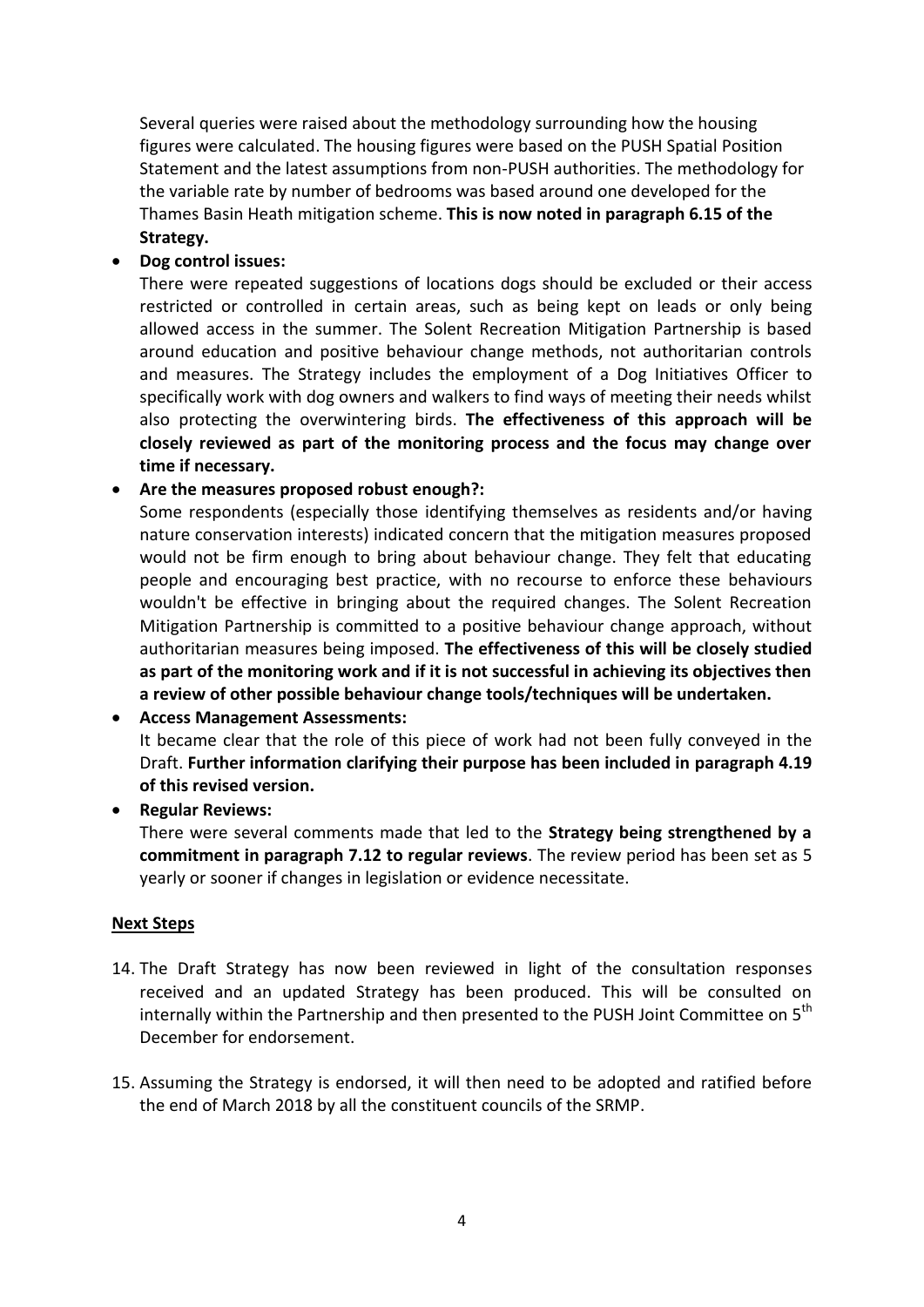### Appendix 1 - Consultation Responses

For this Report, the consultation responses have been broken down into the category of how each respondent identified themselves.

Names of individuals have been kept out of the report, but in some cases it is still possible to identify organisations that responded due to the wording of their response. SRMP responses to the points raised are in blue italics.

### **Part A - Local Residents (Total of 19 responses)**

**Question: Were you aware of the Interim Mitigation Strategy? Responses**: 9 'Yes', 10 'No'

**Question: Would you use this scheme as opposed to providing your own mitigation package?**

**Responses**: 8 'Yes', 10 'Not Applicable', 1 left blank

### **Question: Are there any mitigation measures currently proposed that you feel should not be included in the Strategy?**

### **Responses:**

Are current coastal organisations and businesses included in plans and discussions, sailing clubs, walking and running clubs, dog training centres, marinas, etc.? *The Strategy includes plans to work with a wide range of coastal users and businesses including those mentioned.*

I don't think the areas should be over developed by the provision of too many facilities (e.g. excessive picnic tables, notice boards etc.)

*Noted. Educational interpretation boards and notices may be used in consultation with local stakeholders.*

Building on green or coastal sites should not take place.

*This is a matter dealt with under local and national planning policies.*

### Loading costs on to new housing to provide wardens who will be of no practical use.

*The level of Ranger provision has been arrived at following the results of the baseline monitoring and in discussion with the 15 local Councils, Natural England, Hampshire and Isle of Wight Wildlife Trust and the RSPB. The effectiveness of the Rangers will be monitored at regular intervals and changes may be made to staffing levels throughout the lifetime of the Strategy.*

The defined areas should exclude public beaches in common use. *As part of the Habitats Regulations all of the SPA must be protected. Sections of the coastline have been prioritised for mitigation measures depending on the amount of birds present, the level and types of use and their ease of access. It is important to spread the Bird Aware messages and facilitate mitigation along the whole coastline so that human*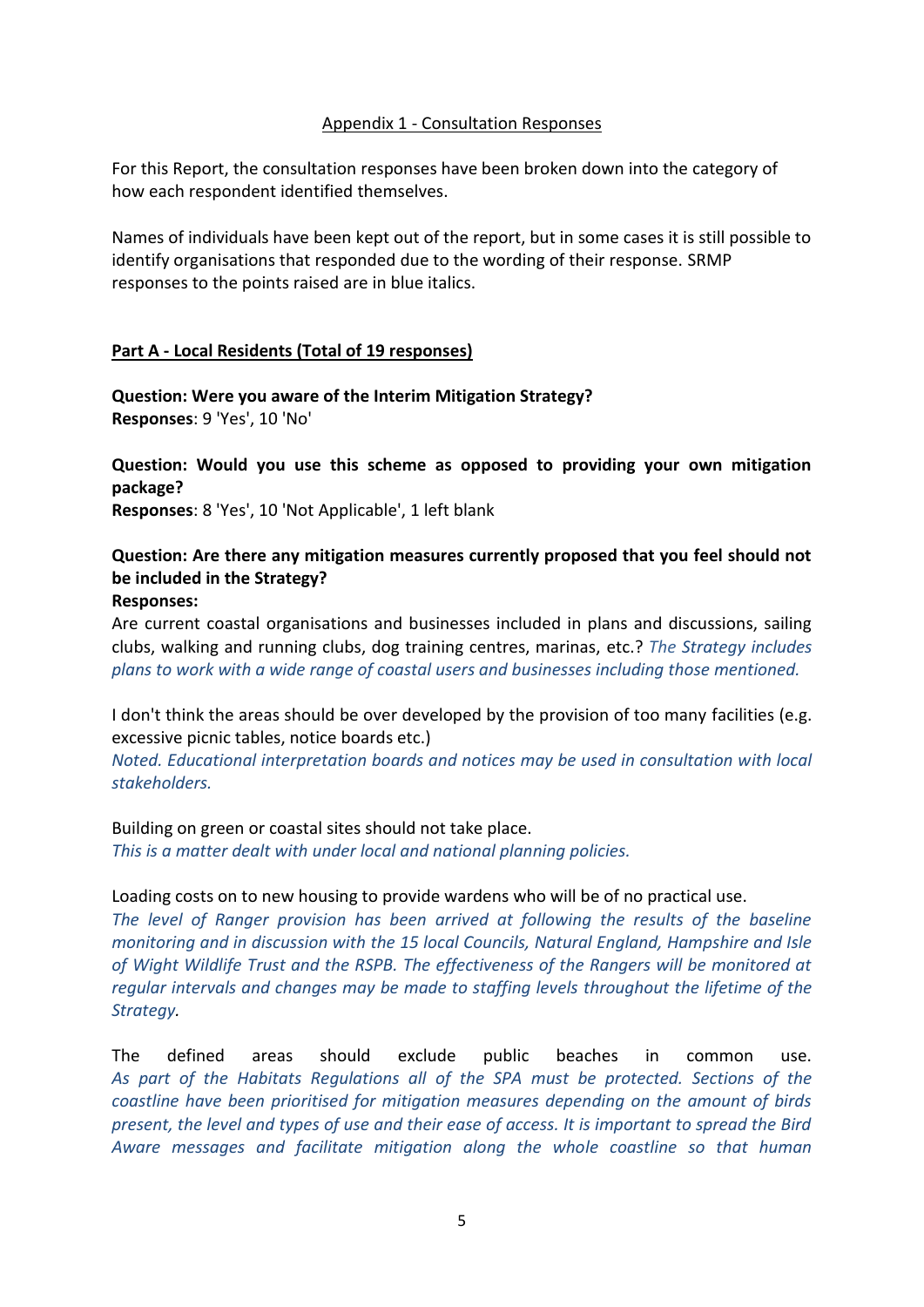*disturbance impacts are minimised and awareness is raised of how simple behaviour changes can reduce impacts on the overwintering birds.*

Mitigation should not be an open cheque book and a reporting system of benefit against cost should be mandatory in considering if the scheme is successful.

*The monitoring schedule provides for regular checks on the effectiveness of the mitigation measures implemented and annual accounts are published. However, as a starting point, the mitigation measures chosen were carefully evaluated to ensure that they provided the necessary mitigation using the most affordable methods.*

### **Question: Are there any additional measures you feel should be included in the Definitive Strategy?**

#### **Responses:**

There's no clear adequate base-line assessment of the current position, nor firm strategy for monitoring on-going success (or otherwise) of the mitigation strategy. An over-optimistic emphasis on education when difficulties changing habits is clear, even when the likely impacts are explained. More robust protection for winter waders is obviously essential, especially in areas where conflicts already occur (dogs off leads, runners very near feeding sites, pleasure water crafts too close etc.

*The baseline was established during the research as part of the Solent Disturbance Mitigation Project. This work is noted in paragraphs 2.4 to 2.9 and the ongoing monitoring of the effectiveness of the scheme is noted in paragraph 4.20 of the Strategy. The Partnership is leading on a positive messaging and educational programme to encourage behaviour change rather than a strategy based upon behaviour restrictions and bylaws prohibiting certain behaviours. The Rangers will be promoting the importance of the birds and informing coastal users of appropriate Bird Aware behaviours.*

The development at Selangor will bring many more people down to walk along the coast especially using Selangor path. I suggest possibly putting up notices about SPA in understandable terms explaining the delicate situation with overwintering birds and the absolute necessity to keep dogs on the lead in sight of the water. (Other areas in the UK have beaches where dogs must be on the lead in summer - why not have dogs on the lead in Autumn/Winter along stretches of shore in this area??)

*A Dog Initiatives Officer will be employed under the Strategy and their role will be to work with dog owners and walkers to minimise their impacts on the overwinter birds.*

I want to see a strategy for the development, delivery and ongoing maintenance of suitable nearby mitigation sites to compensate for sites already designated for development (HBC Site BD11) that are known to be significant for over wintering birds that will be lost. This is not to provide SANGS per se. Such sites might be closed during winter but suitably cultivated and laid out could provide nature walks during the summer.

*There are parcels of land that fall outside of the SPA boundary but form part of an important network of sites used by over-wintering waders and Brent geese. Any impacts on these sites*  will require mitigation in line with legislation. This does not form part of the Solent *Recreation Mitigation Strategy which covers indirect impact of recreational disturbance on the SPA but is covered by the Solent Wader and Brent Goose Strategy.*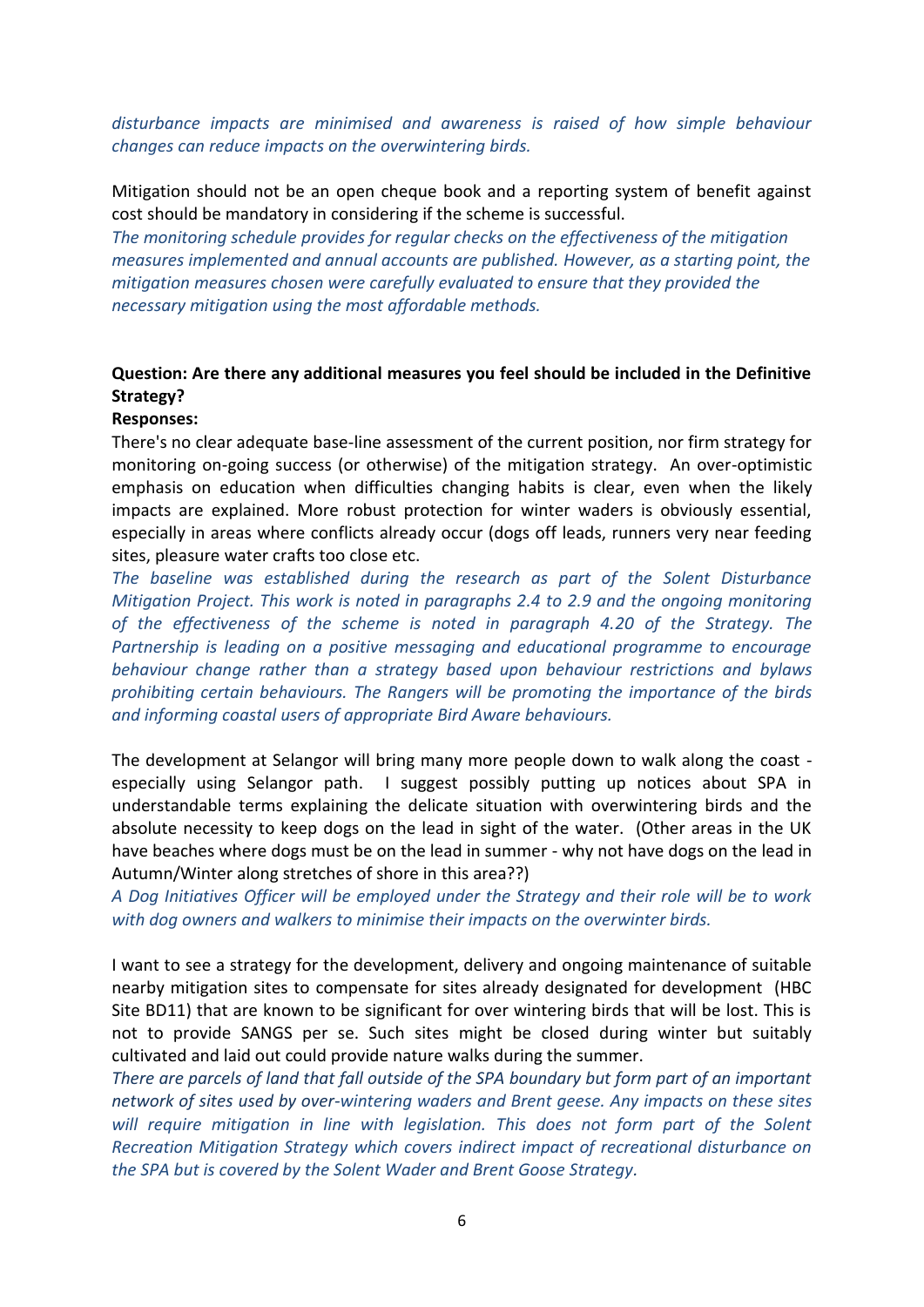Clearer signage for all water sports activities with jet skis being the clearest example of noise and on water disturbance. Dog walkers and coastal walkers should be encouraged to consider the impacts of their actions. Gaining their participation would be more effective than enforcing restrictions.

The Strategy includes for the development of access management assessments which will *review the activities of all users groups along the coast. These will be undertaken in stages and recommended mitigation measures will be considered and acted upon where appropriate. A Dog Initiatives Officer will also be employed under the Strategy and their role will be to work with dog owners and walkers to minimise their impacts on the overwinter birds. This role will focus on building positive relationship with dog owners and walkers and ensuring that their needs are met whilst the needs of the overwintering birds are also met. The Rangers will be promoting the importance of the birds and informing coastal users of appropriate Bird Aware behaviours.*

#### Improvement of water quality

*This issue falls outside the scope of the Solent Recreation Mitigation Strategy. The Partnership for Urban South Hampshire (PUSH) has commissioned a water study, which includes consideration of water quality.*

Coastal paths should be maintained to encourage public to stick to them, in particular the Hayling billy track.

*The Strategy provides for site specific projects (put forward by the Partner organisations - Any party wishing to suggest a site-specific project should make the local authority within which it is sited aware of the project and ask that they consider putting it forward for potential funding) to be funded if they are considered to provide appropriate mitigation. The Strategy also includes for the development of access management assessments which will review recreational access to the coast the activities of all users groups along the coast. These will be undertaken in stages and recommended mitigation measures will be considered and acted upon where appropriate.* 

Ideally the levy on new developments should be payable (at least a proportion) at the time of planning approval to encourage development of a site and to allow mitigation measures to be implemented sooner.

*This is a matter for each determining authority to decide within their local policies and charging mechanisms. However as the effects of development don't usually start until houses are occupied it will normally be acceptable to require contributions be made when development begins on site.*

Consideration might be given to how people go to these areas e.g. use of public transport rather than cars

*This is a matter for Local Plan policies and falls largely outside the scope of the Strategy.* 

Too many houses are being built on green land. Build on brown sites first. Thought should be given to ALL living things.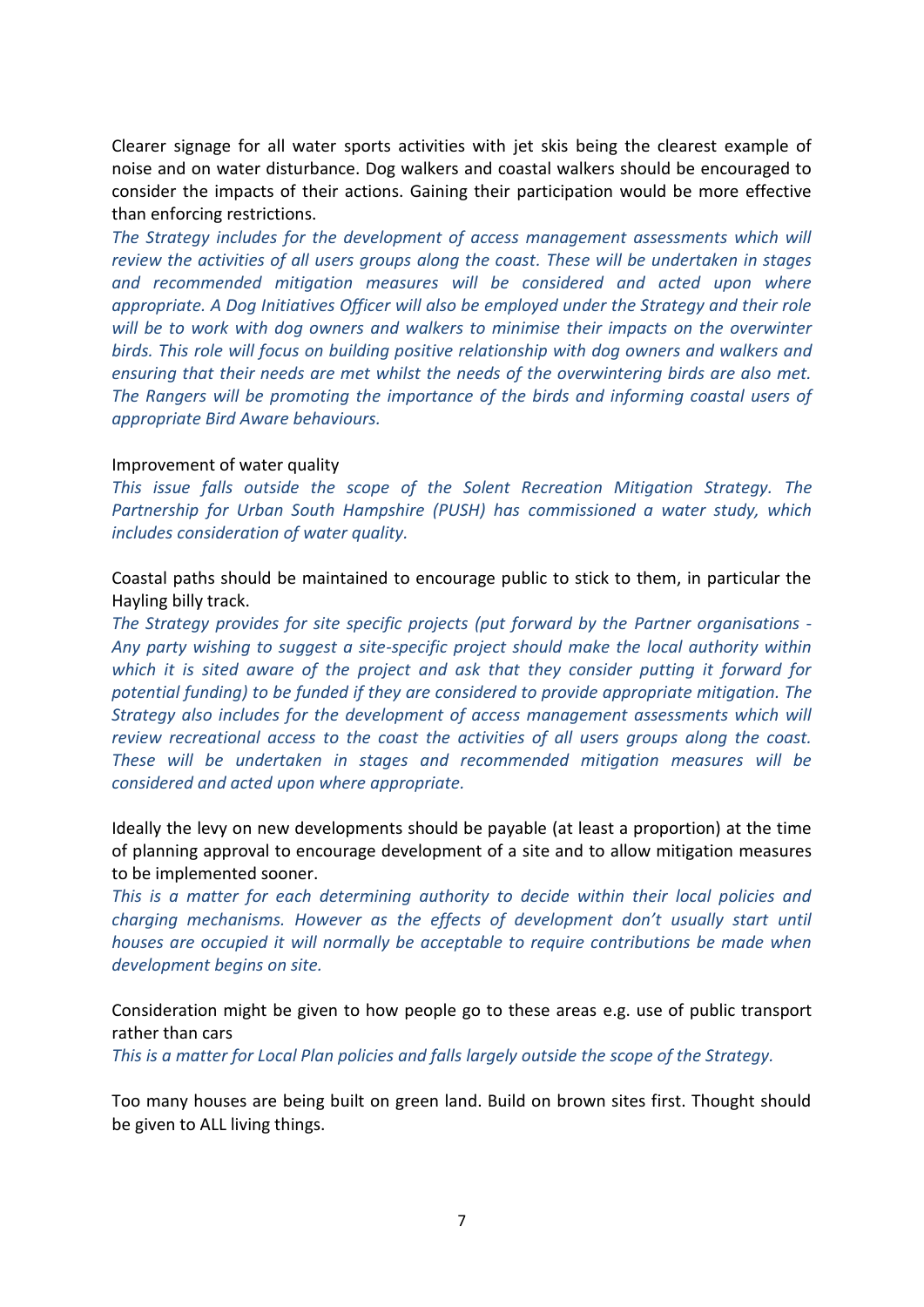*This matter is covered within national and local planning policy, such that each Local Authority has to produce a Brown Field Register to focus new development towards previously developed land.*

Difficult to enforce I know but dogs to be kept under close control during the winter months.

*A Dog Initiatives Officer will be employed under the Strategy and their role will be to work with dog owners and walkers to minimise their impacts on the overwinter birds. This role will focus on building positive relationship with dog owners and walker and ensuring that their needs are met whilst the needs of the overwintering birds are also met. The Rangers will be promoting the importance of the birds and informing coastal users of appropriate Bird Aware behaviours.*

Have you considered putting up hides to encourage safe birdwatching and help provide education to visitors on the species they are likely to see? Maybe a 'birds of the day' notice board?

*The Strategy provides for site specific projects which could include bird hides (put forward by the Partner organisations - any party wishing to suggest a site-specific project should make the local authority within which it is sited aware of the project and ask that they consider putting it forward for potential funding) to be funded if they are considered to provide effective mitigation.* 

Overall a strategy to make people aware of the potential harm to our coastal birds is fine, but doesn't solve the problem. Surely the only way to solve the problem is to remove the risk in the first place.

*The proposed Strategy is based on the studies undertaken as part of the Solent Disturbance Mitigation Project (referred to in paragraphs 2.4 to 2.9) and represents the best available evidence.* 

I appreciate some measures will be unpopular at first, but given the world important of our coast to migrating birds, and the long-term damage that could be caused without effective measures, I do urge the following for vulnerable sites such as the Emsworth to Warblington section of the Solent Coast. 1) Physically changing the path from the Maisemore Gardens (elevated section) to avoid the shingle low water line, the mini promontory on the west side of the water flowing from the reed beds into Nore Rithe, and the shingle water line towards Conigar Point. These muddy areas are a favourite feeding site for many species including Red and Green Shanks, Brent Geese, Wigeons, Oyster Catchers, Godwits and mute swans. There is currently a picnic bench on the promontory which should perhaps be relocated away from the feeding grounds and the valuable wild flowers on land (Sea Aster, Yellow Samphire and Scurvy Grass.) 2) A dogs-on-lead policy from Warblington Road to Conigar Point if within sight of the sea. This need only be from Oct-March. 3) A similar dogs-on-leads policy on the field paths south and east of Warblington Church, especially Fields H23E, H23D and H23C. Large flocks of Brent Geese Assemble in these fields, but are frequently panicked by chasing dogs. Again, this strategy will apply Oct-March only. 4) An exclusion margin should be marked out to reduce disturbance to birds on Fowley Island by water crafts of various sorts. Of course I understand dog walkers, used to the current freedoms, will find this hard (I have two dogs myself) but hope increased understanding about our wader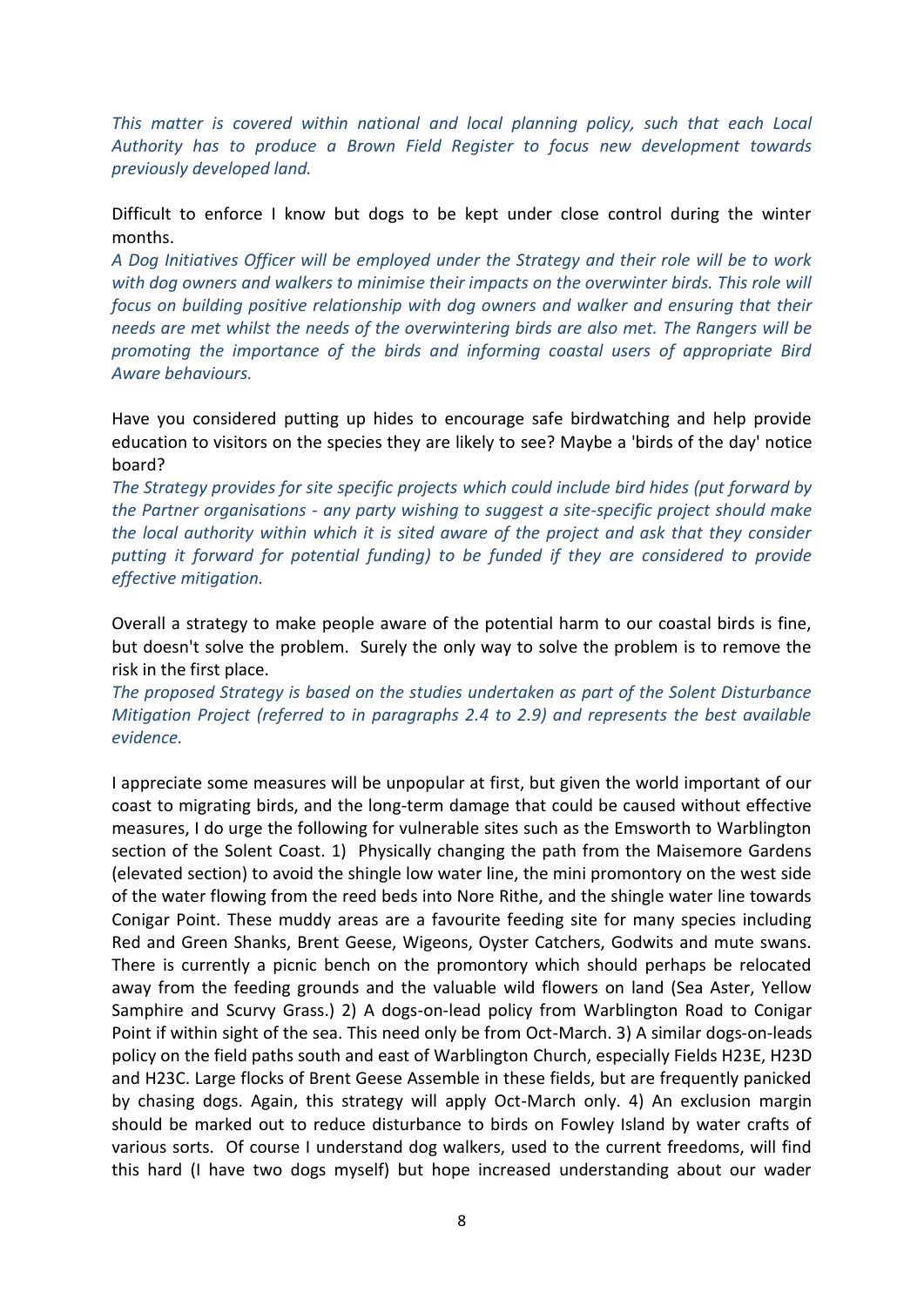visitors and how they add to the pleasures of visiting our coast will in time lead to more responsible habits.

*The Strategy deals with these points through a variety of measures, firstly it provides for site specific projects (put forward by the Partner organisations - any party wishing to suggest a site-specific project should make the local authority within which it is sited aware of the project and ask that they consider putting it forward for potential funding) to be funded. Secondly a Dog Initiatives Officer will also be employed under the Strategy and their role will be to work with dog owners and walkers to minimise their impacts on the overwinter birds. This role will focus on building positive relationships with dog owners and walkers so they are able to continue to enjoy the coast responsibly and avoid impacts to the overwintering birds. Also, the Strategy includes for the development of access management assessments which will review the activities of all users groups along the coast. These will be undertaken in stages and recommended mitigation measures will be considered and acted upon where appropriate.*

### **Question: Any other Comments?**

### **Responses:**

One strategy for the entire Solent seems unrealistic given the widely differing areas involved - some areas offer much better protection for feeding birds naturally because of the isolation or difficult access to visitors. Others, such as at Emsworth, are intensively used, and birds are much more often disturbed. Many species of over-wintering birds are declining here, and I have serious doubts that the measures as proposed will do anything to either protect the remaining birds from on-going disturbance, or even halt the incremental declines.

The proposals offered for consultation are not supported by published evidence of likely effectiveness, nor of the base-line from which measures might be made of effectiveness in the future.

These are faults which must be remedied if the Mitigation Strategy is to be more than just a hopeful exercise.

I would like to have seen a much more robust intention to change the habits of visitors, and more active support the needs of our coastal eco-structure.

*The proposed Strategy is based on the studies undertaken as part of the Solent Disturbance Mitigation Project (referred to in paragraphs 2.4 to 2.9) and represents the best available evidence. Having a geographical spread of the Solent allows for a strategic approach to this issue, not piecemeal approaches conducted by smaller parties such as each local authority*  individually. Local rangers can adapt engagement methods and activities to suit local *situations. Access management assessments will review recreational access to the coast in local areas; these will be undertaken in stages and recommended mitigation measures will be considered and acted upon where appropriate.*

*The Strategy is focusing on positive behaviour change in the first instance, and the effectiveness of this will be closely monitored. Should this not prove to be effective, then other more prescriptive measures may be considered later, but these will not be used as a starting point.*

Having experience as a volunteer recorder of Winter Migrant birds as part of the SRMP interim strategy, I welcome this proposal for mitigation in perpetuity.

However, the strategy places too strong an emphasis on education and the encouragement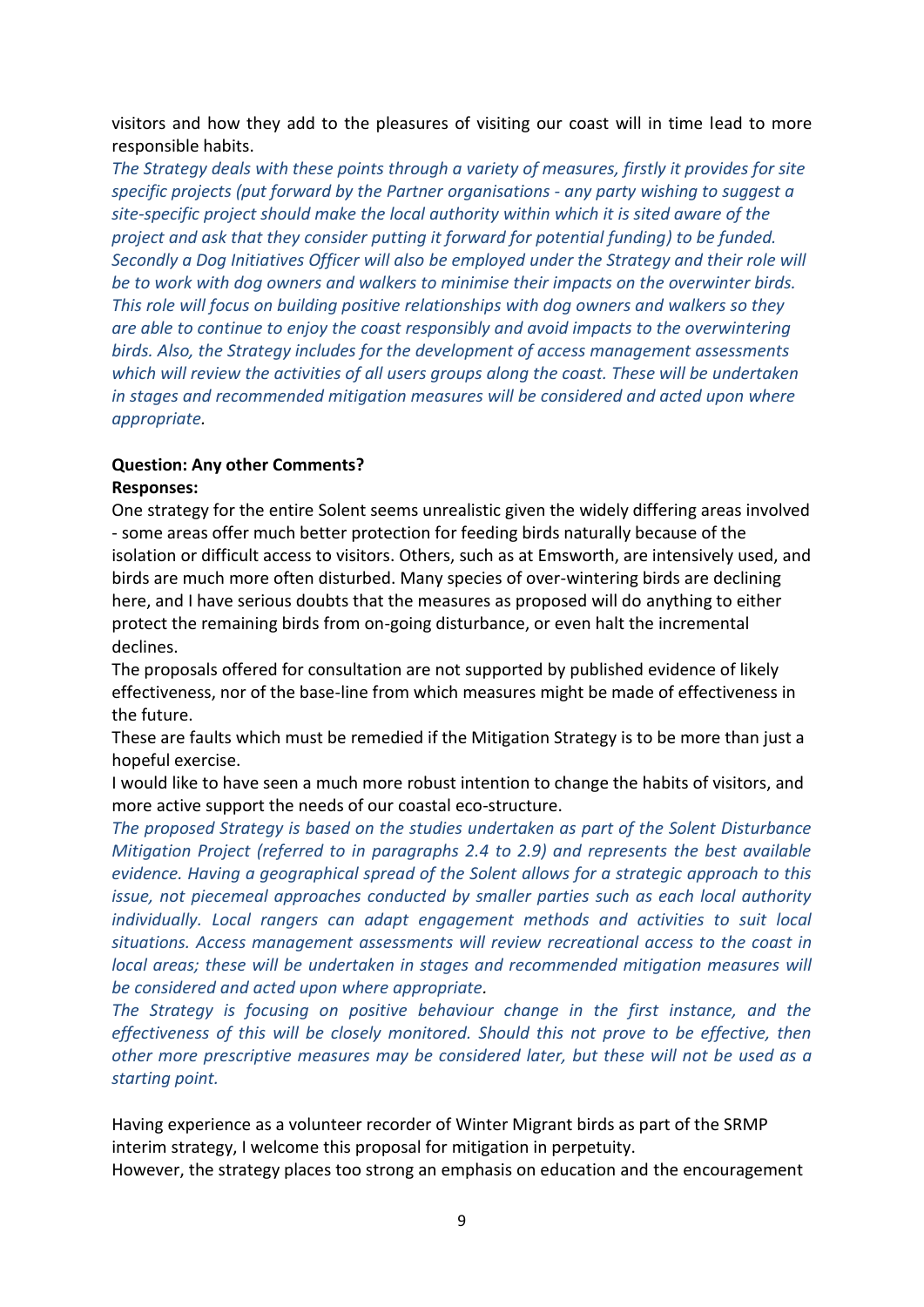of responsible visiting, and while this is good as far as it goes, I am doubtful that this can prevent the harm likely from highly increased numbers of visitors to certain sections of the coast.

There are important bird feeding sites along the Solent coast that are already particularly vulnerable to disturbance, and for which robust site-specific measures should be put in place as soon as possible.

In Emsworth, for example, there is a multiplicity of informal walks from Warblington Road slip-way to Conigar Point. One of these is along the shingle exposed at low tide, and the resulting disturbance level to feeding birds from dogs, children and runners is extreme. This is a double whammy in terms of the proposed mitigation as many wading birds can feed only for the 2 hours each side of low tide – and yet this is exactly when visitors can cause the greatest disruption by being too close to them.

Existing notice boards and requests for moderated behaviour are routinely ignored, and while visits from a Coastal Ranger would be welcome, they cannot be expected to greatly impact on the everyday incidence of dogs chasing birds, and loud noises or sudden movements from increasingly large numbers of visitors on land and water.

It is unfortunate that there are so few local places within easy reach that children and dogs can play and run freely. Apart from the rather uninspiring recreation grounds, there is no wooded or field places for imaginative play or walkers enjoyment within walking distance of Emsworth, (both Brook Meadow and Nore Barn Wood should continue to be regarded as primarily nature reserves).

I note the proposal from PUSH proposing additional green spaces to take pressure off the coast – this is good news, providing what is ultimately offered is not margins at the edges of future housing development sites, (e.g. as at the future Denvilles) where the same area tries to perform as cycle route, informal play, dog walking and wildlife green corridor.

*The Strategy is focusing on positive behaviour change in the first instance, and the effectiveness of this will be closely monitored. Should this not prove to be effective, then other more prescriptive measures may be considered later, but these will not be used as a starting point. The Rangers will be promoting the importance of the birds and informing coastal users of appropriate Bird Aware behaviours. They will be supported by a dog initiatives officer, a communications officer, access management plans, and site specific projects. A Dog Initiatives Officer will also be employed under the Strategy and their role will be to work with dog owners and walkers to minimise their impacts on the overwinter birds. This role will focus on building positive relationship with dog owners and walkers and ensuring that their needs are met whilst the needs of the overwintering birds are also met. Also, the Strategy includes for the development of access management assessments which will review the activities of all users groups along the coast. These will be undertaken in stages and recommended mitigation measures will be considered and acted upon where appropriate.*

*The Strategy also includes for the development of Strategic Alternative Natural Greenspaces (SANGs) for people to use. These are noted throughout the Strategy and Appendix B sets out the site selection criteria used.*

There need to be well-publicised sanctions taken against those who disturb wildlife. (Maybe three strikes and you are out). If dogs are photographed chasing swans/waders more than twice then the dog owner gets an order that dogs must be kept on lead.

But anything like this needs to be well publicised. Many dog owners don't even realise that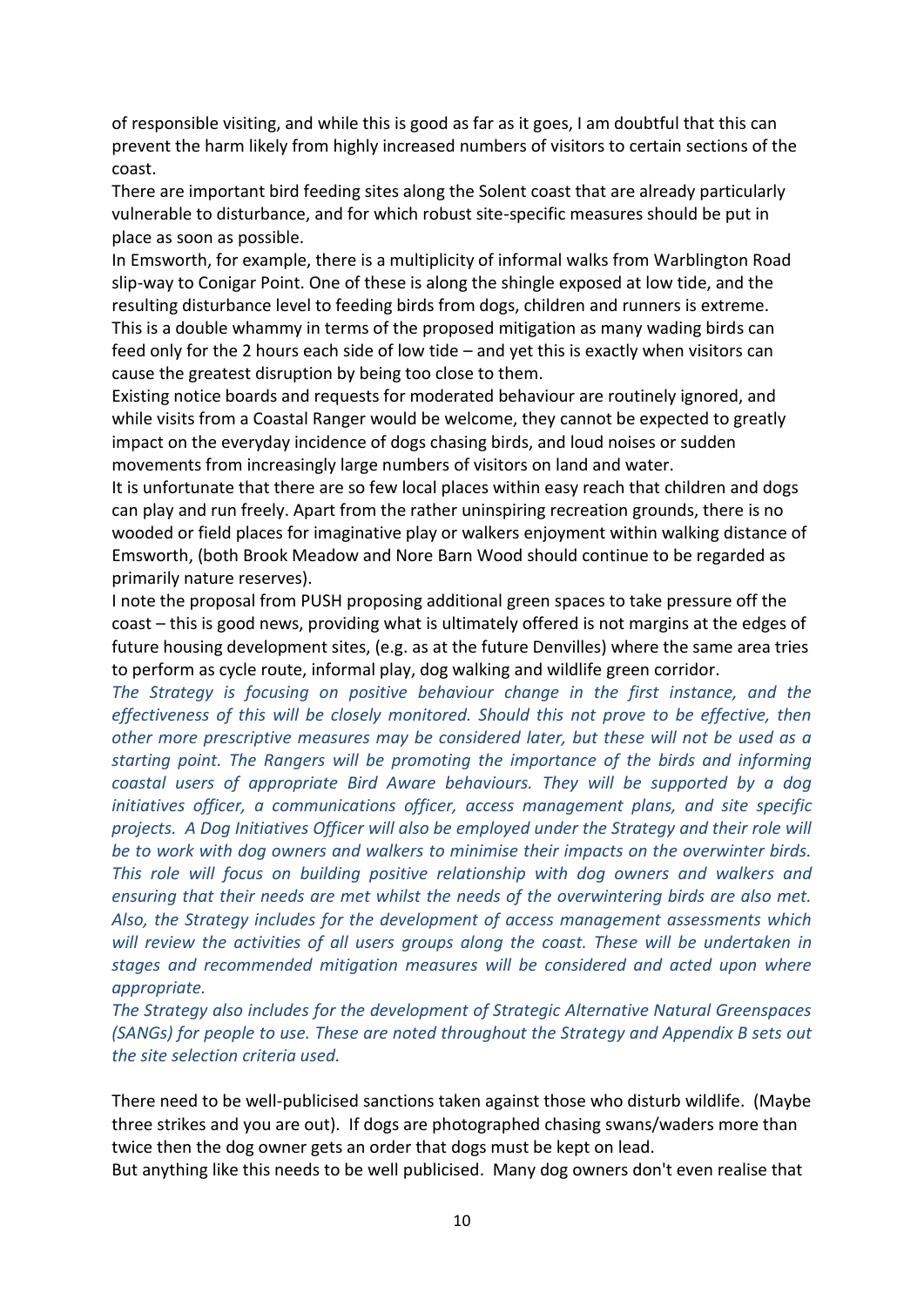bits of our coast are European level protected - and that abusing the coast is damaging to the natural environment.

Positive publicity ideas:

Maybe run some exemplar dog walks - with a Ranger with a dog leading the walk. Contact any dog clubs with information. Reward dog owners who do the right things - with a badge of coast-carer. Run some sessions for dog owners in community centres (some really don't know that it is not acceptable for dogs to chase waders. They regard it as just a bit of fun...) Get short punchy articles into local papers (Po9/PO10 will publish anything you write.... The EMS is also open to articles. Fliers in the library etc. on walking your dog and caring for the environment. Dog walker champion of the year. There's a dog show at the Emsworth Horticultural Society show every year (in August). Run a session called dogs at the seaside there. Hand out little prizes for those who complete a quiz on safe dog walking... etc. etc.

*The Strategy is focusing on positive behaviour change in the first instance, and the effectiveness of this will be closely monitored. Should this not prove to be effective, then other more prescriptive measures may be considered later, but these will not be used as a starting point. A Dog Initiatives Officer will also be employed under the Strategy and their role will be to work with dog owners and walkers to minimise their impacts on the overwintering birds. This role will focus on building positive relationship with dog owners and walker and ensuring that their needs are met whilst the needs of the overwintering birds are also met. Their scope of work will include such measures as leading dog walks, promoting the dog walking code and working with puppy training classes to include Bird Aware Messaging. They will be heavily supported in this role by strong positive messaging and communications materials produced within the partnership.*

Timing is critical. A more all embracing strategy is needed before EiPs take place on draft local plans in 2018.

*The proposed timeline is for this Strategy to be considered for endorsement by the Partnership for Urban South Hampshire by the end of 2017 and by relevant local planning authorities by the end of the 2017/18 financial year.*

Relies on Rangers to police. About as useless as PCSOs if they have no power of arrest or enforcement. Recommend from personal experience they have helmet- mounted cameras. Water companies/sewerage company involvement on getting people NOT to put litter down the loo that gets into our seas and onto our beaches. Liked the positive dog owner stance agility/ dog wash pool/ hand washing provision after picking up poo. Litter prevention and disposal?

*The Strategy is focusing on positive behaviour change in the first instance, and the effectiveness of this will be closely monitored. Should this not prove to be effective, then other more prescriptive measures may be considered later, but these will not be used as a starting point. The Dog Initiatives Officer will focus on working with dog owners and walkers to ensure Bird Aware behaviours are encouraged, whilst dog walker's needs are considered. Matters relating to water quality fall outside the scope of this Strategy. Litter prevention is also outside the scope of the strategy.*

I feel the charge per development housing is extremely low and could do with being tenfold the proposed cost, to encourage developers to look else where and to assist the interim / definitive strategy.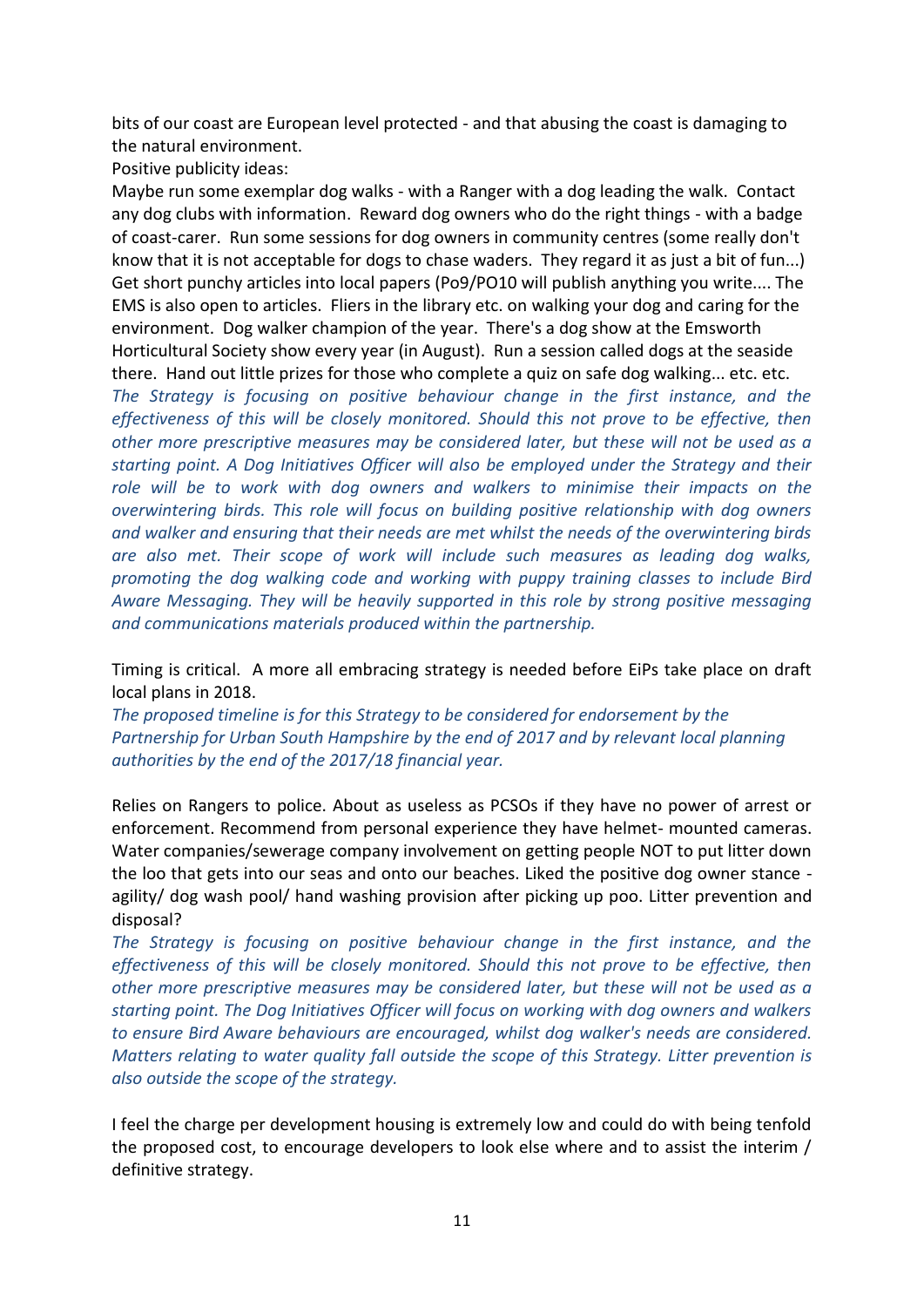### *The proposed monitoring schedule will ensure that the level of developer contribution charges is mitigating the impact of development taking place.*

On housing development in Havant the developer should have sown an adjacent field with winter wheat to mitigate a site for wintering birds but has failed to do so and the council has failed to enforce it. ( Havant Planning in 2014 APP/14/00232 201 Portsdown Hill, west of Glebe Park Avenue and north of Bedhampton Hill, Havant).

I believe no housing should be built on greenfield sites close to bird habitats.

*This matter is covered within national and local planning policy, such that each Local Authority has to produce a Brown Field Register to focus on prioritising previously developed land.*

*The individual site issue should be taken up with Havant Borough Council.*

### It is important that our shore line is properly policed and patrolled.

*The delivery of the Strategy relies heavily upon the use of Rangers patrolling the coast and positively engaging with coastal users to inform them of the importance of the birds and of the need to be Bird Aware in their behaviour when using the coast. The Strategy allows for 7 Rangers in the winter months, and 5 in the summer. They will be supported by a strong communications programme to help them best spread the Bird Aware messages.*

The Strategy is misconceived, expensive, and inefficient and should be scrapped. *Opinion noted.*

Great work! Love it. Well done. *Opinion noted.*

### **Part B - Planning Consultants (Total of 7 responses)**

**Question: Were you aware of the Interim Mitigation Strategy? Responses**: 5 'Yes', 2 left blank

**Question: Would you use this scheme as opposed to providing your own mitigation package?**

**Responses**: 2 'Yes', 2 'Not Applicable', 2 left blank, 1 request that fees are regularly reviewed and monitored.

# **Question: Are there any mitigation measures currently proposed that you feel should not be included in the Definitive Strategy?**

### **Responses:** Yes.

Whilst the shortcomings of the current strategy are understood, our view is that a number of the additional costs underpinning the Draft Definitive Strategy are unnecessary and/or overstated.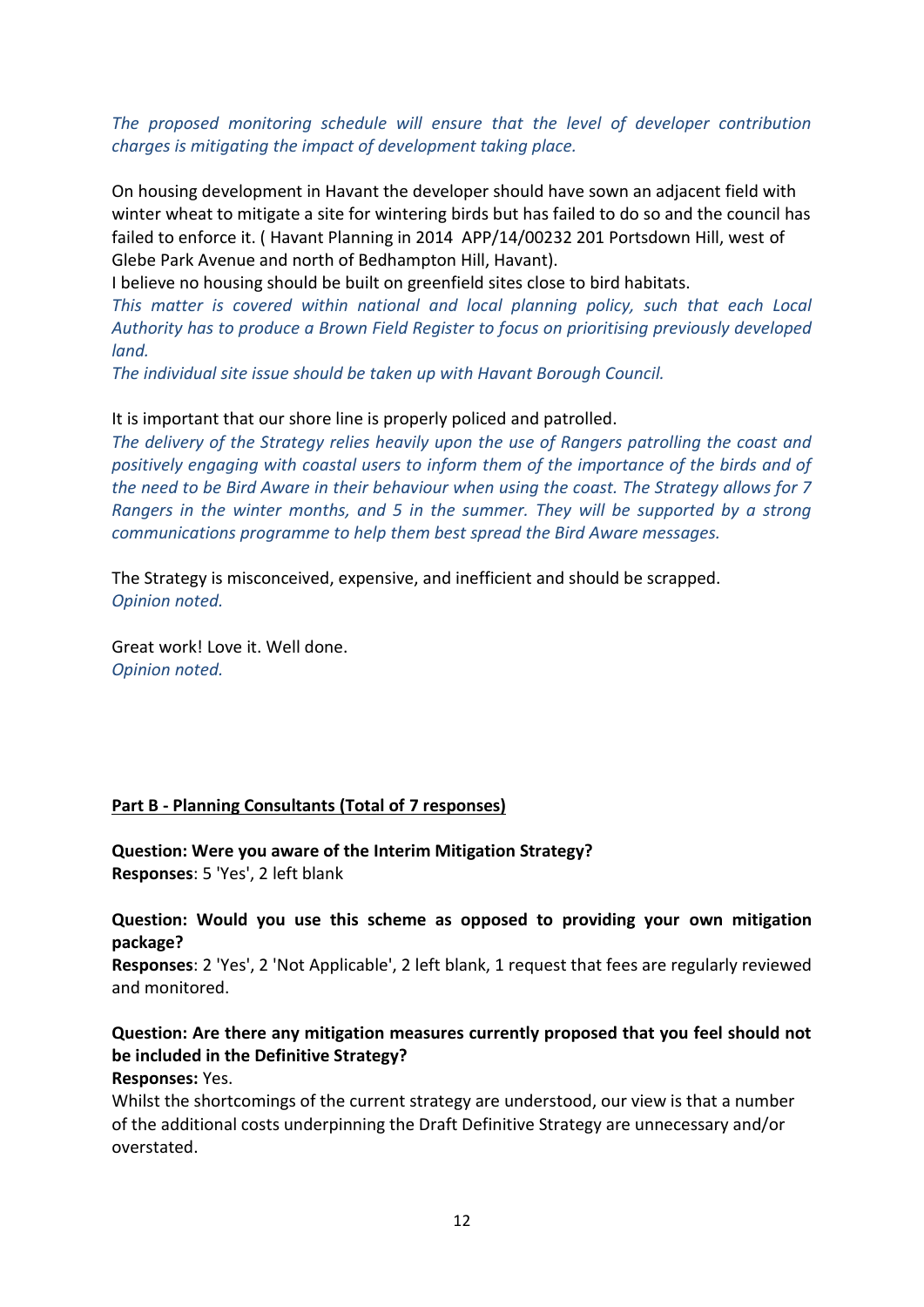For example the Draft Definitive Strategy suggests the need for five full time ranger posts at £40k, with an additional cost of £5k per annum for 'branded vehicles' each. Given that the impact of concern is disturbance to wintering birds the need for 5 yr-round posts is clearly questionable.

*The cost of the Rangers represents their whole employment cost, including pay, national insurance contributions, uniform, line management, office space and other such costs. The Strategy recognises the increased need for Rangers in winter and as such allows for 2 additional Rangers during that period. The rationale behind keeping 5 Rangers through the summer is that they can contribute towards delivering other parts of the Strategy during summer months (such as producing access management plans, assisting with the inception of consultants monitoring winter activities, developing projects to engage specific user groups, maintaining stakeholder and Partner relationships and building local connections. This work is essential to the delivery of the Strategy. Year round staff also enables us to retain knowledgeable, trained staff with local connections which is essential for the role. As has been shown in other mitigation schemes considerable costs are involved in training and inducting new seasonal staff each year who often leave before the end of the contract. The Branded vehicles have been costed as similar to the costs of reimbursing the Rangers for business mileage undertaken in private vehicles (due to the distances they cover in their line of work) and have the added benefit of being a visible presence as they travel between sites and are parked in coastal locations. Therefore they will remain in the Strategy costings.*

#### Costs are going to be too high

*The contribution level has been set to meet the necessary costs of delivering the strategic*  package of measures as agreed in full consultation with the Partnership including *representatives from Natural England. They effectiveness of the Strategy will be reviewed regularly and the cost level may change as a result of the review.*

### **Question: Are there any additional measures you feel should be included in the Definitive Strategy?**

**Responses:** It is considered that the approach taken to ensure that appropriate mitigation measures are in place to protect breeding birds on the Solent are reasonable, in that for the majority of sites developers would be required to make one off payments rather than provide on site (or find land for) mitigation. The document is up front in providing the required sum and as such developers will be able to incorporate this cost into initial viability work. The document states that for some sites bespoke mitigation packages may be needed.

For large scale strategic development, on site mitigation and/or the provision of SANG will be necessary. A review of the SANG criteria has been carried out in consultation with an ecologist. It is considered that the requirements meet national standards and are therefore reasonable in their expectations.

Whilst no specific additional measures are suggested, what is less clear within the document is the trigger point for when a bespoke mitigation package may be required. This should be clarified with details of what such a package may look like. Will this be related to a number of dwellings, site area etc? The timing of delivery also needs more clarification. Providing case studies in the strategy that have occurred over the past couple of years would be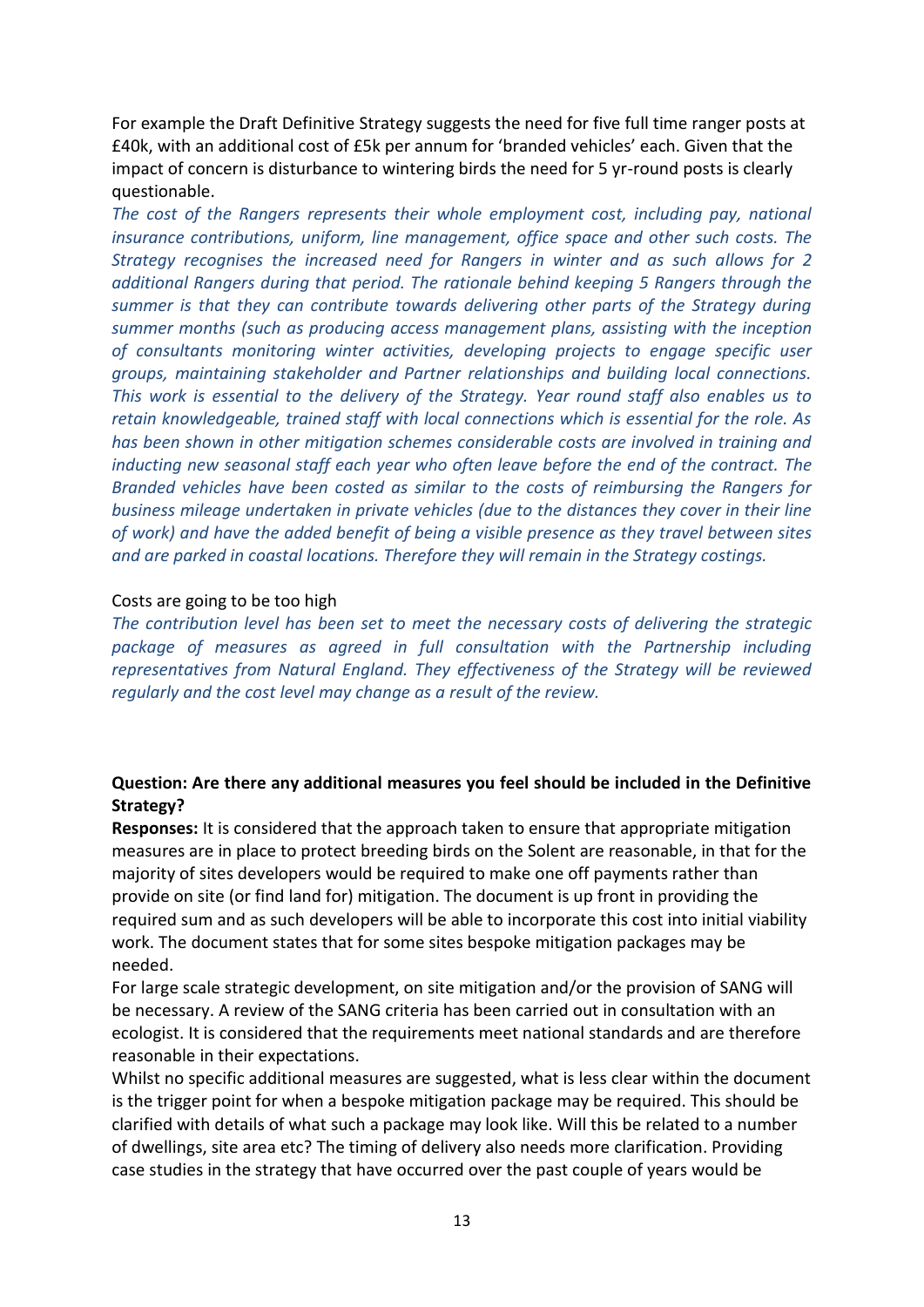useful. Clarification is also required that such bespoke solutions will only apply to new planning permission granted after the date of any adoption of the strategy, not reserved matters schemes.

*With regard to proposed development requiring bespoke or additional mitigation measures, it is not possible to create a set framework of trigger points and expected additionality. It is noted in paragraph 6.8 that the local planning authority, with advice from Natural England, considers the mitigation measures for proposals on a case-by-case basis. As the circumstances relating to each application are unique, an overall judgement will be made by those parties as to whether additional mitigation is required or not.*

*Additional mitigation for the impact of any individual proposal (i.e. its impact alone) is on a case by case basis and cannot be defined solely by number of houses or proximity to the SPA. There are too many factors that influence whether additional disturbance over the 'incombination effects' (which the Strategy mitigates) is likely. For example, existing access to intertidal and frontage – beach, sea wall etc, the potential increase in recreational disturbance depends on the design of the scheme, type of adjacent habitats – deep mud or shingle / sand, the height of the site in relation to the intertidal etc. Therefore, even very small housing schemes could have an impact, whilst larger schemes may be less sensitive depending on their location. As also covered in paragraph 6.8, developers are encouraged to hold early discussions with Natural England and the local planning authority on mitigation if they are proposing large schemes or developments close to the SPA boundary. This potential need for additional mitigation is not new, and should have been dealt with at the outline stage when permission for the principle of the development was agreed. However Local Planning Authorities must conduct Habitats Regulations Assessment screening at the reserved matters stage, or where a condition requires that later permission is required in relation to a phased delivery, to ensure that the mitigation secured remains sufficient to offset impacts. Again, this is in line with the planning policy and the requirements of the legislation, rather than an outcome of this Strategy.*

We have a very different housing market to the rest of the Solent SPA region and have pockets of some of the highest deprivation in the country. We also have geographical limitations to development, including a lack of inward investment, high cost of materials, unmet housing needs (market and affordable) as well as some of the most expensive ferry transport costs in the world and low wages. We also of course rely on tourism to provide jobs for many residents and keep our local shops and svs.

*The requirement for mitigation is necessary due to the Conservation of Habitats and Species Regulations 2010 (which will be updated on the 30th November 2017 to the Conservation of Habitats and Species Regulations 2017) which protects the international nature conservation interest in the area. This legislation places a legal duty on the local authorities to ensure that development proposals do not adversely affect the SPAs. The SRMP provides an opportunity for developers to mitigate the in-combination effects of recreational disturbance to the SPAs arising from new housing in the area, allowing the local authorities to meet these legal requirements and ensuring that sustainable housing delivery can continue around the Solent. This Strategy provides a mechanism for developers to meet their mitigation needs, but they may seek an alternative approach (in consultation with their local planning authority and Natural England). By providing up-front costs of mitigation developers should be able to factor this in when buying housing sites and designing schemes.*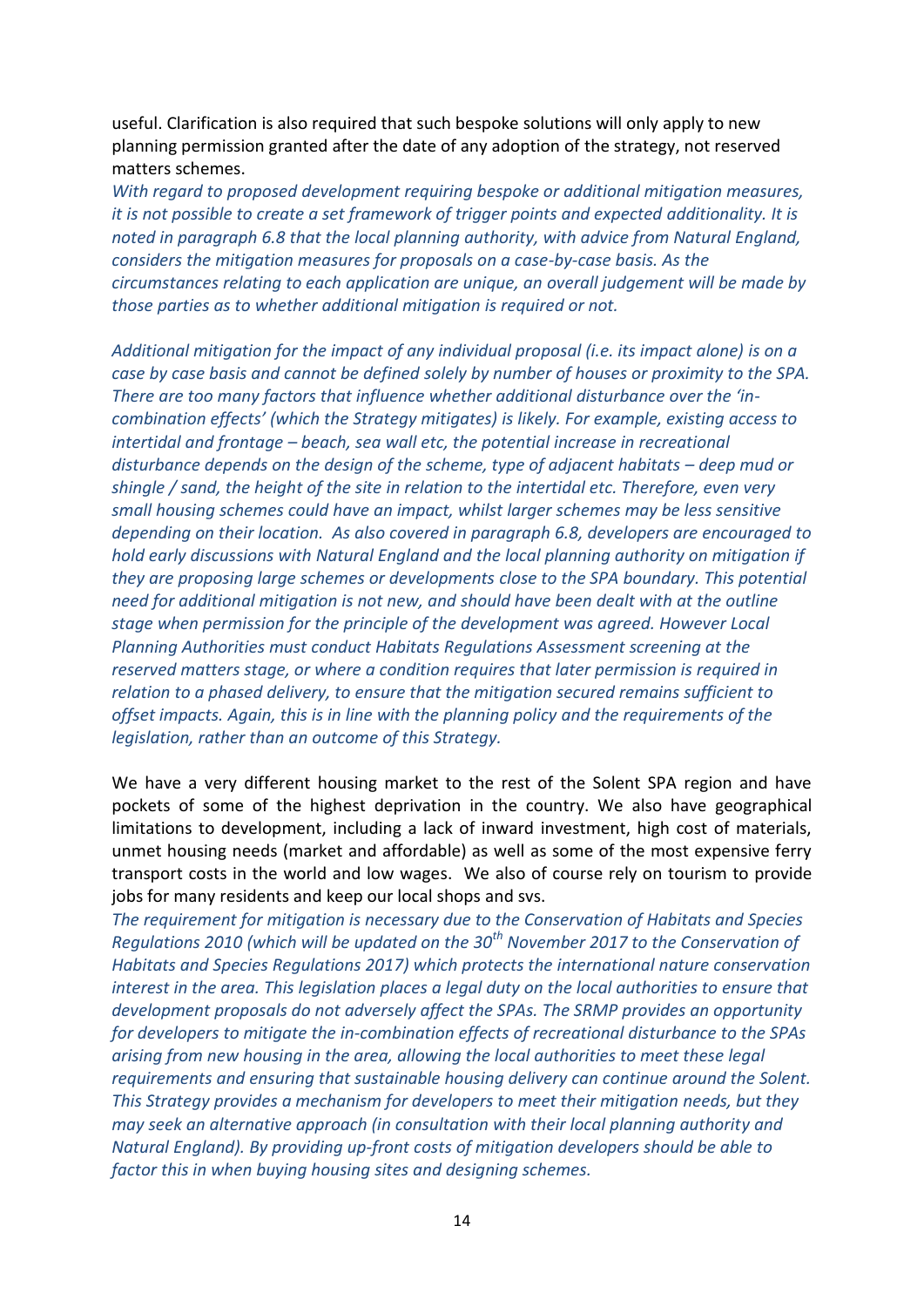### No

Given the lack of breakdown and justification for the overall cost figures presented, there is not confidence that the overall approach is fair and reasonable, rather it appears unnecessarily burdensome on development. The most significant concern with the strategy is the major step change in costs from the existing interim strategy.

*The increased level of developer contribution represents the costs associated with the more comprehensive scope of the Strategy which is needed to mitigate the likely effects of planned housing development. The costs have been noted in paragraph 5.13 and in more detail in Appendix C. They represent the cost of undertaking the measures recommended following the Solent Disturbance Mitigation studies that are noted in paragraphs 2.4 to 2.15 and were agreed as necessary by the Partnership, including representatives from Natural England to satisfactorily provide the necessary mitigation under the Habitats Regulations.*

Overall the approach of the SRMS in addressing potential impacts on the SPA across the study area is supported. One of the key purposes of the strategy is to plan for mitigation at the strategic level which, in most instances, can then be funded through a straightforward transparent tariff approach. This provides advantages in terms of cost and time efficiency and consistency between developments across the area. It also ensures that there are agreed methods of mitigating the impacts, so removing the potential barrier of seeking agreement for bespoke and ad hoc mitigation on a case-by-case basis. The approach is helpful to the development industry as a means of discharging their statutory duty to mitigate the impact of their developments. Nevertheless, the detail of how the strategy will be applied does lead to a number of queries and concerns. These form the basis of the submitted representations…

### Calculating the charge

The following section considers the method of calculating the mitigation charge.

### *Planned housing*

The aim of this strategy is to prevent any net increase in bird disturbance as a result of additional recreational pressures arising from the new residential dwellings which are planned around the Solent SPAs up to 2034.

The total cost of the mitigation covered by the strategy has been divided by the number of dwellings assumed to be delivered during the study period to arrive at an average mitigation cost of £564 per dwelling. This is then split down by size of dwelling to provide a sliding scale, as set out below:

- £337 for 1 bedroom dwelling
- £487 for 2 bedroom dwelling
- £637 for 3 bedroom dwelling
- £749 for 4 bedroom dwelling
- £880 for 5 bedrooms or more

Paragraph 6.11 of the Strategy states that 'the figures above are based on an estimate of the mix of housing that will be proposed and the need to secure a total income level that is equivalent to that which would be raised through charging a flat fee.' However, the method of how the proposed cost by unit type has been determined is ambiguous and this should be clarified within the document.

Regarding overall housing delivery expectations in the PUSH area, Appendix A of the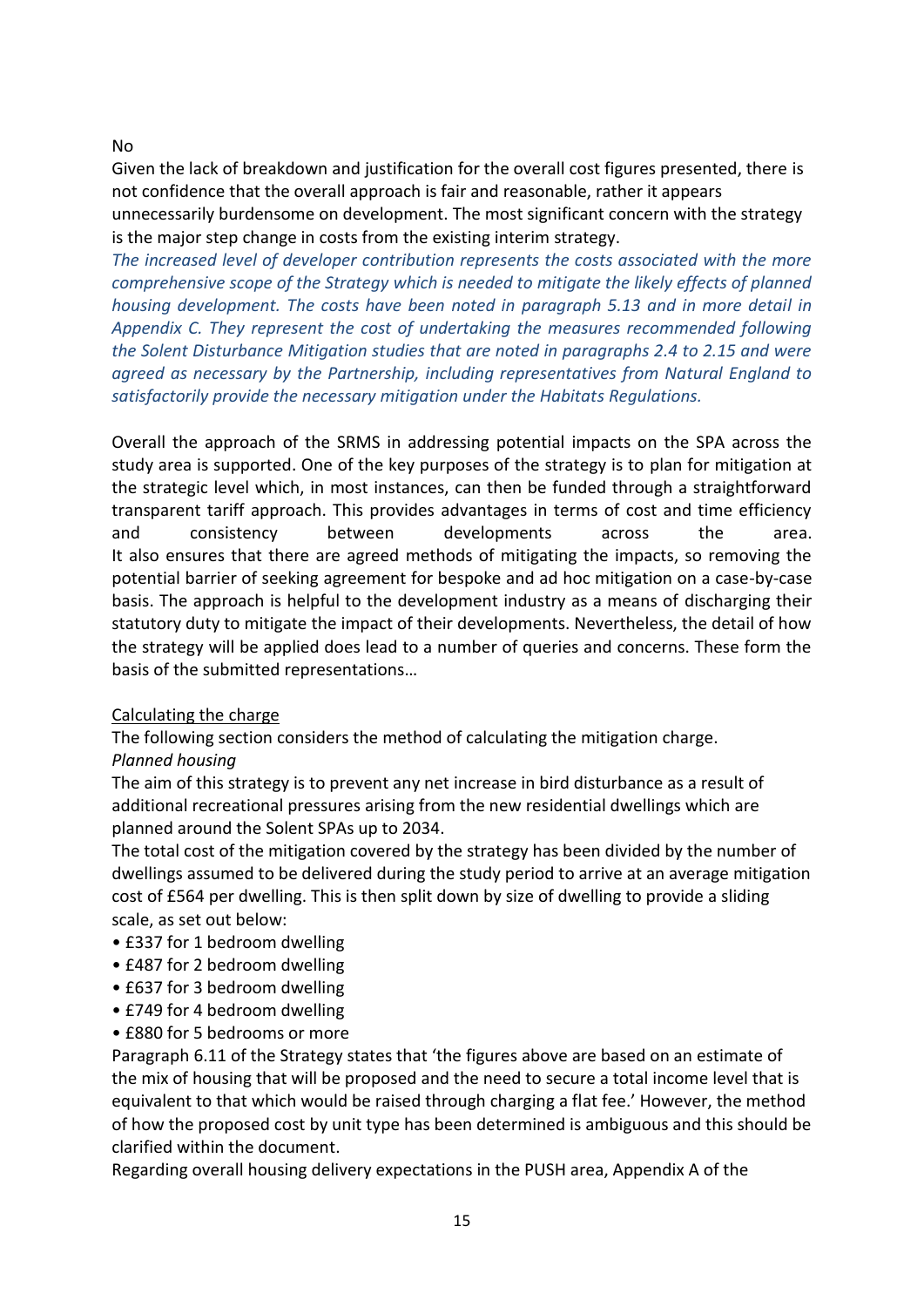strategy clarifies that this is calculated on number of units set out in the PUSH Spatial Position Statement (SPS), adjusted to reflect the level of housing planned inside the 'zone of influence' (5.6km from the SPA areas). The strategy acknowledges that this process involved some 'guestimation' to arrive at the level of housing. However, the approach is considered flawed in that the level of housing planned for in the SPS does not represent the Objectively Assessed Housing Needs (OAHN) for the area, which is set out in the PUSH SHMA (January 2014, as updated).

The annual housing requirements within the two documents are set out below for comparison:

• PUSH SPS - 4,537 dpa (for period 2011- 2034)

• PUSH SHMA - 4,860 dpa (for period 2011 - 2036)

National planning policy requires LPAs to plan to deliver the up-to-date housing requirements which should be set out within local plans or, failing that within the most recent demographic trend-based household projections. The SPS is simply a policy statement and is not a local plan, nor has it been subjected to any formal examination. Furthermore, LPAs in the PUSH are not bound to adhere to the SPS. It is our view therefore that the use of the housing requirement from the PUSH SPS is not appropriate or robust and that the most up-to-date objectively assessed housing figure should instead be used. If this change was made, it would result in a reduction in the required mitigation contribution per dwelling.

In the areas outside of PUSH (i.e. Chichester District, New Forest National Park and South Downs National Park), the document assumes an annual rate of delivery of 343 dwellings per annum. With reference to Chichester, planned delivery as set out in the local plan falls short of the OAHN by a significant degree. CDC is in the process of reviewing their local plan, which is likely to require an increased in the planned delivery of housing. It will be important that the proposed biannual review of the Strategy picks up on increases in planned housing provision, and this should be reflected in the cost per dwelling set out in the strategy. *Site Specific Projects*

The summary of annual costs set out in the consultation documents (para 5.13) sets out a figure £400,000/annum to fund 'site specific visitor management projects'. This represents circa 50% of the overall annual mitigation cost (excluding 'in perpetuity' investments). Paragraph 4.11 of the consultation document indicates that an initial tranche of potential projects have been evaluated for implementation as soon as funding becomes available. However, it is not clear what projects have been identified, whether they have been costed accurately and ultimately whether they will be effective. Given the significant proportion of the overall cost (and the links with the cost of the 'in perpetuity funding' element), greater transparency on the derivation of this cost is required.

### Ensuring certainty

### *Proximity*

Paragraph 1.6 of the strategy indicates that the approach of the strategy is to provide clarity and certainty for both developers and local authorities. However, the strategy highlights that new dwellings that are 'close to' the SPA may require mitigation in addition to the developer contribution (para 6.4). This will be assessed on a case-by-case basis by the local planning authority. A similar test is proposed for hotel uses in 'close proximity' to the SPA. Notwithstanding this intention, the clarity of the strategy would be greatly improved if it set out what distance from the SPA might be considered to be in 'close proximity'. Suitable Available Natural Greenspace (SANG)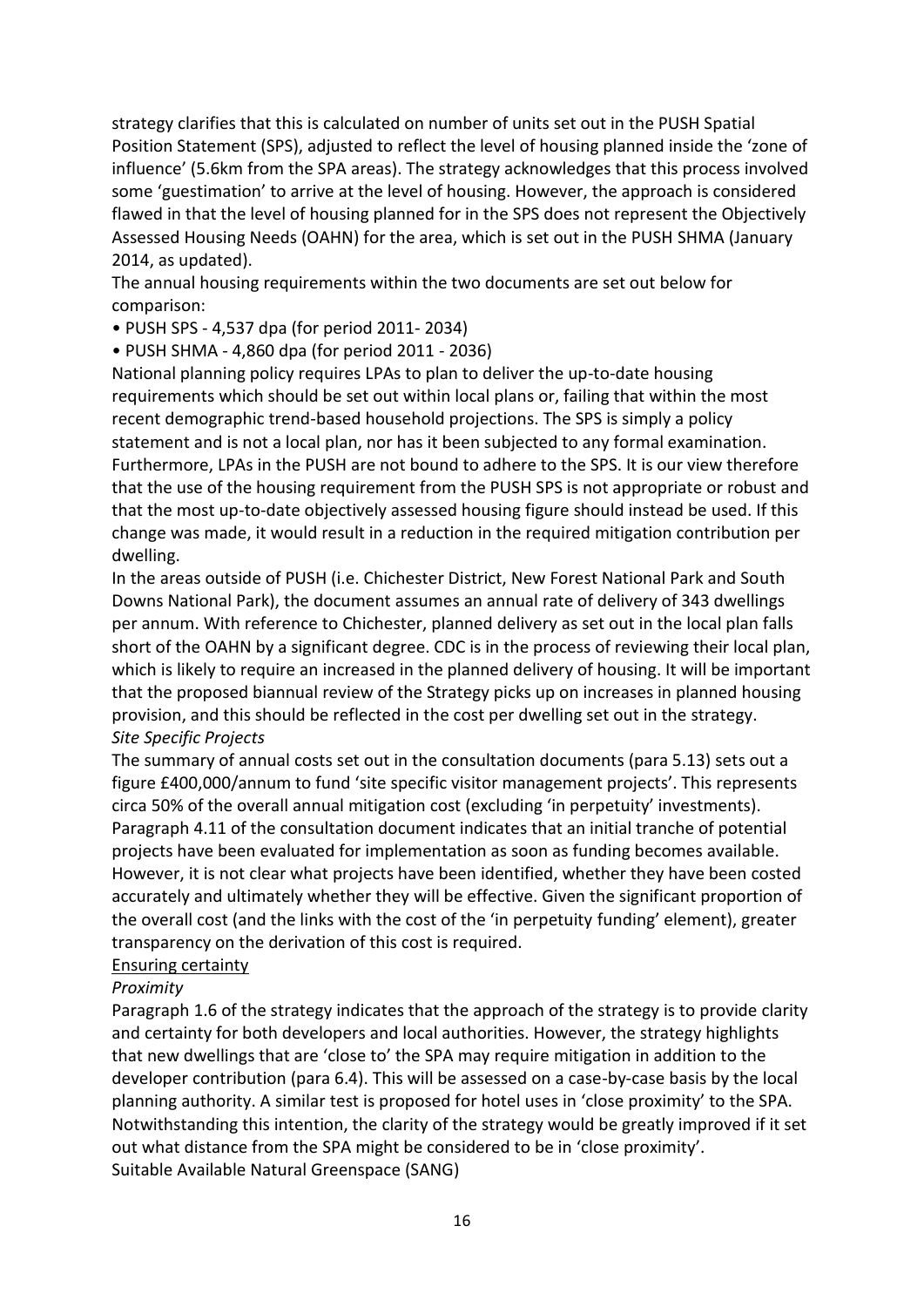Unlike near the New Forest SPA, the provision of Suitable Accessible Natural Greenspace (SANGs) is not the primary means of mitigation for the Solent SPAs. The provision of coastal wardens and initiatives to manage the behaviour or visitors to the coast has been determined to be more effective than seeking to divert people to new SANGs. Nevertheless, the provision of new SANGs does form a part of the overall approach to mitigation. Paragraph 1.6 of the strategy indicates that the approach of the strategy is to provide clarity and certainty for both developers and local authorities. However, the strategy sets out that some housing schemes (described in places as 'large' and in other places as 'very large') may need to provide new SANG areas and potentially other forms of mitigation, in addition to making the financial contributions.

Notwithstanding the intention that such development proposals will be considered on a case-by-case basis, the strategy would be clearer if it set out what was meant by 'large' or 'very large' development schemes.

In instances where the provision of a new SANG area is being sought, in addition to financial contributions, the strategy should recognise the very significant commitment and burden that is being imposed on the scheme. Therefore it is essential that there is clarity on the circumstances in which this will be required and that those are related clearly to the impacts of the scheme on the SPA sites. In the absence of a convincing case for the provision of both contributions and additional SANG capacity the strategy should allow for the off-setting of the financial contribution against the costs of providing the new SANG area.

There is reference in the strategy (paragraph 5.8) to the potential for site specific mitigation (i.e. new SANG areas) to benefit both the New Forest SPA and the Solent SPA sites. This pragmatic approach can be supported. However, caution is needed as Appendix B of the strategy sets out a range of 'essential' specification criteria for SANG areas that are intended to mitigate impact on the Solent SPAs and these are very different to the criteria adopted by New Forest District Council and the National Part Authority. For example, Appendix B refers to 5 km circular walks as being essential, whereas for the New Forest SPA only 2.3 km walks are required. In addition, Appendix B seeks opportunities for dogs to swim, whereas this is not an essential criterion for SANGs mitigating impacts on the New Forest SPA. *Brownfield sites*

There is also a concern that there is no provision within the strategy for staged payments of the mitigation costs. This could be an issue for marginal sites such as brownfield redevelopment proposals where upfront remediation/abnormal costs may be very high and an upfront payment could be prohibitively expensive. It is recommended that there should be a staged approach to development where payment is triggered in relation to the occupation of a certain amount of development. This would improve the link between payments and mitigation of SPA impacts and would aid development cash flow and ultimately the viability of development.

Furthermore, it is possible that the build-out may extend beyond the life of the mitigation strategy, set at 2034. This will likely be more of an issue for development sites coming forward toward the end of the strategy period. The strategy should therefore take a more flexible approach to payment with respect to large sites, accounting for the number of dwellings that are likely to be occupied within the strategy period and clarifying that those delivered after 2034 will not be required to contribute.

Consideration in the strategy should also be given to the degree of disturbance that may already arise as a result of the existing uses at the site. For example, at many of the MDLs sites activity, and the potential for disturbance already exists. The introduction of additional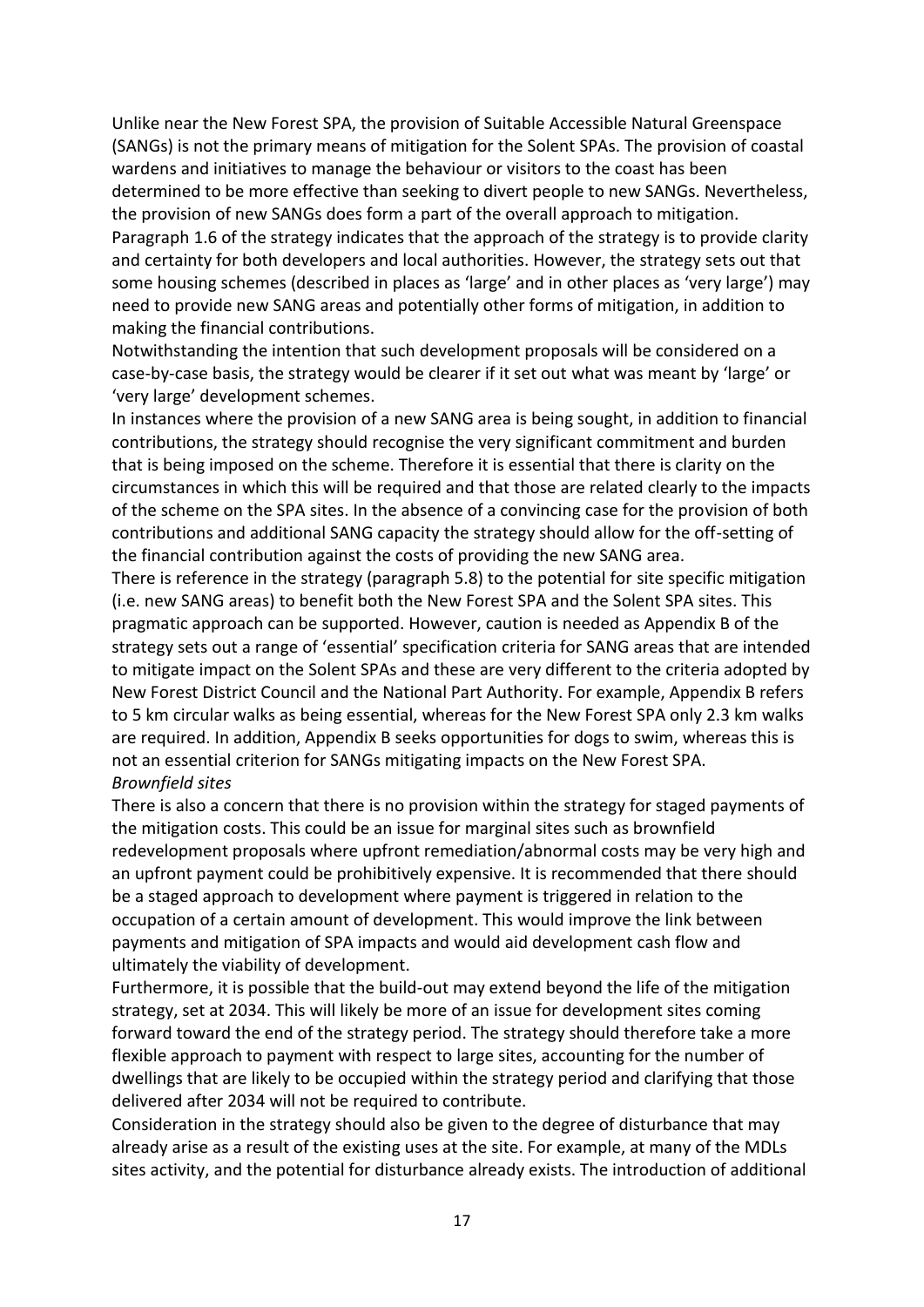residential would, in such instances, have a minimal impact on the SPA over and above the baseline position.

### *Hotel accommodation*

The strategy also proposes possible mitigation for hotel uses. However, new hotel accommodation outside of the city centres, where demand is greatest, is likely to be limited. The potential for SRDM receipts to be raised through this type of development is considered limited, and should be excluded from the charge.

Notwithstanding our overriding objection to hotel charging, if this type of accommodation is to be included, the quantum of hotels bedrooms expected to come forward in the strategy period should be factored into the calculation of the overall charge. This would effectively reduce the overall cost per dwelling.

Paragraph 6.7 of the Strategy sets out that mitigation 'may take the form of a developer contribution calculated on the basis of the number of new bedrooms and the monetary contributions (or a proportion thereof) in paragraph 6.2 above.'

No charge is referenced in paragraph 6.2 of the Strategy, but it is assumed that this is supposed to refer to the charge set out in the preceding paragraph (i.e. £564 / dwelling). This average charge does not reflect the sliding scale upon which other types of residential development will be charged. The hotel charge should be capped at the 1-bed rate of £337 (or at the very least the 2-bed rate) which would also recognise trend for under occupancy of many hotels bed-spaces (i.e. where single customers book a double room).

With regards to a proportional approach, this is supported and should reflect the fluidity of hotel occupancy. The Future Hotels Study (2010) undertaken on behalf of the Partnership for Urban South Hampshire (PUSH) and Tourism South East, demonstrated that average occupancy of hotels in the period 2007-09 was between 60-80%. A discount of 70% would be considered a reasonable discount to be applied to the hotel charge.

It is noted that the strategy does not reference contributions for other types of holiday accommodation such as caravan parks, lodges, and camp sites. The Strategy should be explicitly set out that such types of new development will not be liable to pay the charge to avoid any future uncertainty regarding the implementation of the strategy going forward. *Monitoring*

The proposal to review the strategy every 2 years is considered appropriate. However, in addition to monitoring the effectiveness of the mitigation proposals and reviewing these where necessary, it is also essential to monitor the planned housing provision within the study area to ensure that the charge is calculated correctly, based on the most appropriate level of planned housing provision within the area (and if hotel bed spaces if this element is carried forward).

### *Charging Mechanisms*

Paragraph 7.1 states that each authority decides which mechanisms to use to secure the developer contributions from schemes in its area. However, a consistent method of charging across the study area would be helpful or where different mechanisms are favoured, providing some ability for the developer to choose would be supported. For example, Southampton City Council operates two methods of payment; a Unilateral Undertaking Framework or a 'Habitats Mitigation Contribution Agreement'.

The strategy does not provide any guidance about the relationship between the financial contributions being sought and the Community Infrastructure Levy (CIL) which has been adopted by most if not all affected LPAs. If the contributions are to be sought outside of (and in addition to) CIL payments, this needs to be clearly reflected within the infrastructure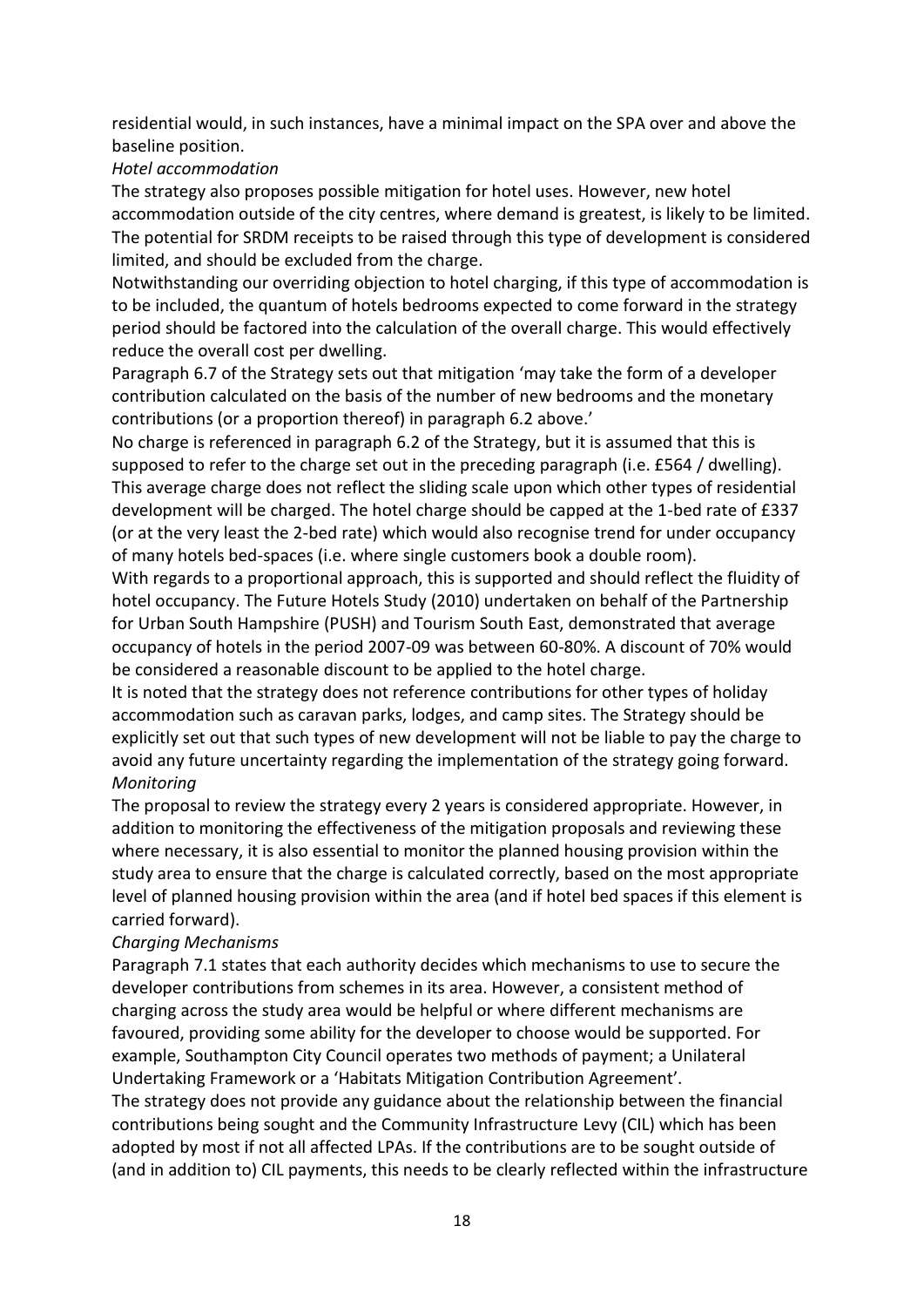planning and viability evidence base used to inform the introduction or review of CIL rates across the area.

*The Methodology behind the calculations for the costs per dwelling was based upon the methodology developed for the Thames Basin Heath mitigation scheme. Each development needs to satisfy the Habitats Regulations and therefore those dwellings* 

*proposed within the zone of influence of the SPA (5.6km) will need to provide mitigation. If more housing is required and forthcoming, then it is likely that greater pressures will be perceived by the birds, therefore more mitigation will be required. So should housing numbers increase, so will the need for mitigation. The Solent Recreation Mitigation Strategy is designed to be scalable, which means (as noted in paragraph 5.15) that the amount of mitigation provided can be scaled up or down dependent upon actual housing development levels. It does not therefore follow that the mitigation cost per dwelling would necessarily decrease as housing numbers increase.* 

*The Strategy is formulated to provide mitigation for new dwellings up until 2034 because that coincides with the date of planned housing within the PUSH Spatial Position Statement. At present, PUSH has not agreed on the amount or distribution of housing beyond that date. Also, delivery of the mitigation package will be scaled in relation to the level of developer contributions received (paying into this Strategy is optional for developers, but each development must provide mitigation). If higher income streams are received, this will be from a greater than modelled housing provision and more mitigation will be necessary as a result of the greater impact on the use of the coastline. The financial calculations will be reviewed every second year and the Strategy itself will be reviewed every 5 years unless a change in legislation or local conditions necessitates a sooner review.*

*More information has been added to the Strategy in relation to the site specific projects and can be found in paragraphs 4.13 to 4.19. This includes information about the criteria against which they are assesses and how information about the successful projects will be made publically available.*

*Additional mitigation for the impact of any individual proposal (i.e. its impact alone) is on a case by case basis and cannot be defined solely by number of houses or proximity to the SPA. There are too many factors that influence whether additional disturbance over the 'incombination effects' (which the Strategy mitigates) is likely. For example, existing access to intertidal and frontage – beach, sea wall etc, the potential increase in recreational disturbance depends on the design of the scheme, type of adjacent habitats – deep mud or shingle / sand, the height of the site in relation to the intertidal etc. Therefore, even very small housing schemes could have an impact, whilst larger schemes may be less sensitive depending on their location. As also covered in paragraph 6.8, developers are encouraged to hold early discussions with Natural England and the local planning authority on mitigation if they are proposing large schemes or developments close to the SPA boundary. This potential need for additional mitigation is not new, and should have been dealt with at the outline stage when permission for the principle of the development was agreed. However Local Planning Authorities must conduct Habitats Regulations Assessment screening at the reserved matters stage, or where a condition requires that later permission is required in relation to a phased delivery, to ensure that the mitigation secured remains sufficient to offset impacts. Again, this is in line with the planning policy and the requirements of the legislation, rather than an outcome of this Strategy*

*The SANGs criteria have been drawn up in agreement with all members of the Solent Recreation Mitigation Partnership. Their effectiveness is being monitored to determine the*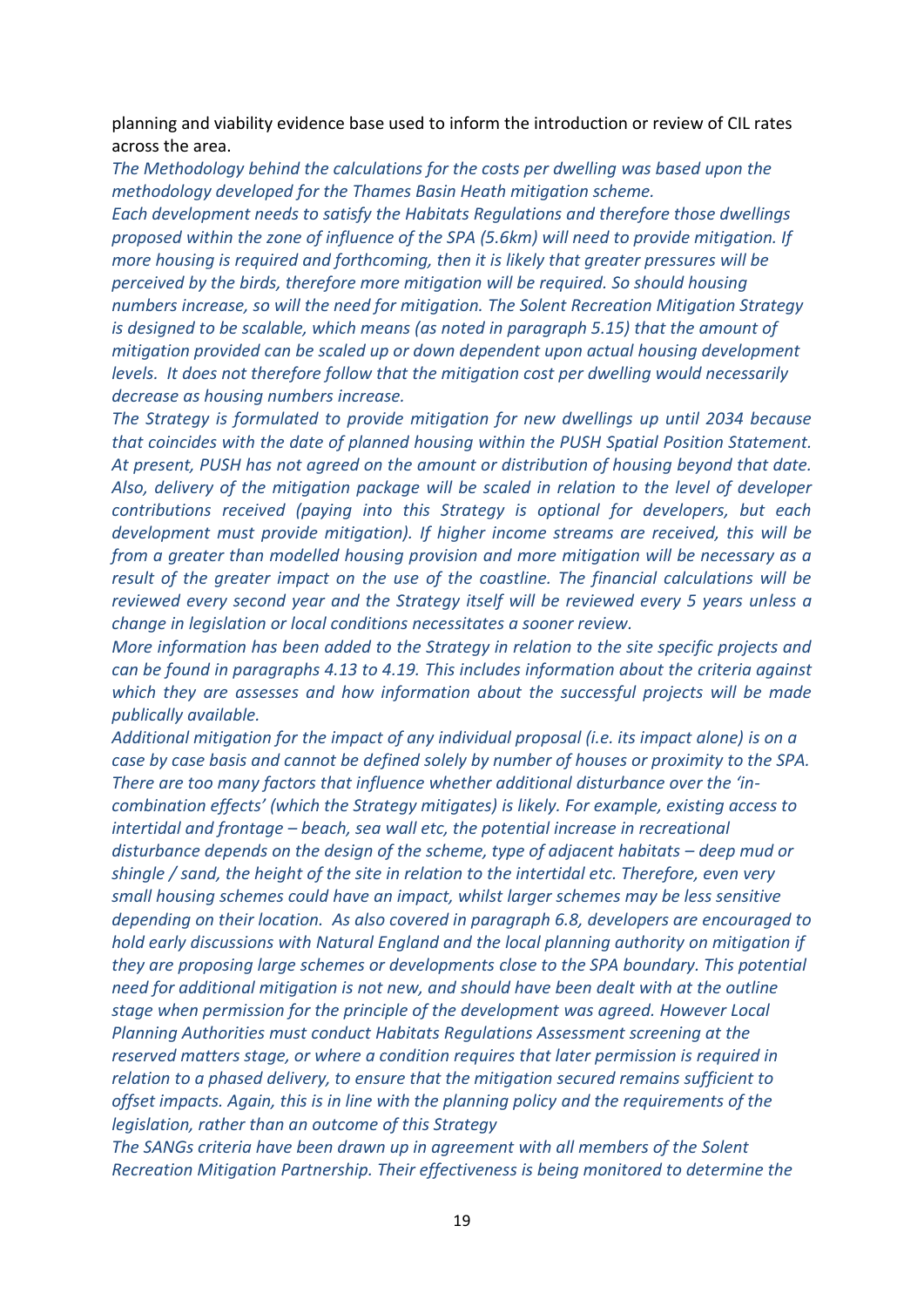*extent that they can provide mitigation at the coast. The results of the monitoring will further inform the SANG criteria and consideration of SANGs in this context going forward. It is recognised that there are some differences in these to the criteria of those related to the New Forest SPA, but they are still considered complimentary. Developers are not obliged to opt into this mitigation scheme and are able to provide their own mitigation in consultation with their local planning authority and Natural England. In cases where the developer considers the redevelopment of a site for residential use to be of lesser impact to the SPA than its existing use, then again, they are not obliged to opt into this scheme and may discuss their bespoke mitigation package with their relevant planning authority and Natural England.* 

*Hotels remain within the Strategy and will continue to be assessed on a case-by-case basis as explained in paragraph 6.10. As the Strategy is scalable (see note above) the inclusion or otherwise of hotel accommodation does not have an impact on the cost level of other developments.*

*Paragraph 6.4 notes that other forms of dwelling are included in the Strategy and will be considered on a case-by-case basis by the local planning authority in consultation with Natural England.*

*The charging mechanism will remain a matter for each local authority to decide and administer individually.*

*For clarification, these payments do not form part of the Community Infrastructure Levy (CILs). Local authorities will need to take this into account when reviewing CILs.*

In light of the emphasis placed on viability in national planning policy and guidance, the SRMP must ensure that it's revised charging schedule would not represent an unacceptable burden on the ability to achieve sustainable development, taking account of the suite of other planning obligations and Community Infrastructure Levy contributions likely to be levied on developers. Whilst acknowledging the financial implications of funding the Partnership's proposed mitigation measures up to 2034 and in perpetuity, it should ensure that its definitive mitigation strategy has proper regard to the effects on development viability. Gladman are concerned that the burden of funding the Partnership's mitigation measures is being unfairly placed on the shoulders of the house building industry, when in reality the issue of recreational disturbance on the Solent SPA sites is likely to be a universal, caused by the existing population and other factors that could attract visitors to the coastline. The Partnership should ensure that it has taken these factors into account when determining whether it would be appropriate to the cost of mitigation now expected from new residential development. It should also ensure that it has fully explored other available funding streams that could provide revenue to implement the Partnership's mitigation proposals.

*The Partnership has considered viability in producing this Strategy, insofar as the measures contained within it are considered to be sufficient, but not over-generous, to ensure development can proceed without an in-combination impact under the Habitats Regulations. It remains open to scheme promoters to put forward their own bespoke mitigation package to secure planning permission.*

*The Strategy is seeking assist developers to meet the legal requirement to mitigate any net increase in disturbance resulting from new housing development. As noted in paragraph 1.7,*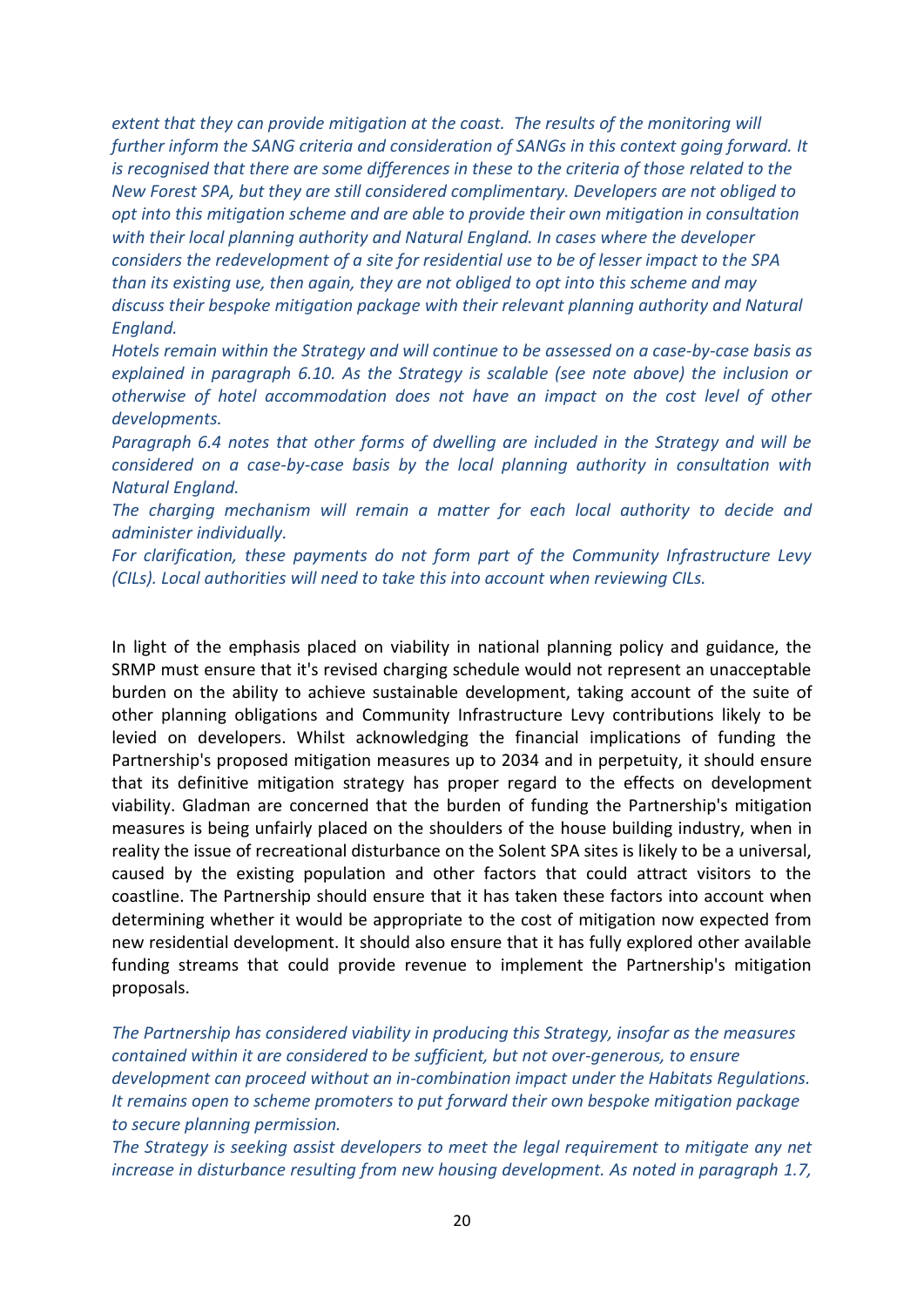*addressing the impact of existing activities is the role of the separate Solent European Marine Sites (SEMS) initiative. Close working between the two groups is envisaged which may mean that shared messaging is used. This Strategy is helping facilitate new housing to meet its obligations under the Habitats Regulations.* 

The strategy needs to consider offsetting more of the costs beyond 2034. Whilst we recognise that some degree of long term funding is required due to consideration of perpetuity a more appropriate strategy wold recognise that development is likely to happen beyond this period. We consider that it is possible to reduce the in perpetuity costs, which form the majority of the annual costs of the project in recognition that some of the future costs will be supported at that time.

LPAs that are required to implement this strategy will need to clearly set out in the Local Plan or Supplementary Planning Document how these additional costs relate to development and other infrastructure funding. There will need to be a clear separation between this funding and any CIL payments to ensure the effective monitoring of pooling restrictions as set out in the CIL Regulations 2010 (as amended). LPAs must be clear as to when these charges will apply and to what development. We have been made aware that LPAs have been placing these requirements in retrospect on applications. This is wholly inappropriate and should cease until mitigation measures have been adopted as part of a Local Plan or through SPD.

*The Strategy looks to provide mitigation for new dwellings up until 2034 because that coincides with the date of planned housing within the PUSH Spatial Position Statement. At present, PUSH has not agreed on the amount or distribution of housing beyond that date. The Strategy will be subject to review every 5 years or sooner if changes in legislation or evidence necessitate. It is recognised that in all likelihood development will continue after this date, but it may be the case that mitigation associated with those developments will require a different focus. If this is the case, then a new strategic scheme to deal with that may emerge in future.* 

*This Strategy does not form part of CIL (it is not funding infrastructure) and is focused on providing a strategic approach to mitigation required under the Habitats Regulations.*

It is considered that the approach taken to ensure that appropriate mitigation measures are in place to protect breeding birds on the Solent are reasonable, in that for the majority of sites developers would be required to make one off payments rather than provide on site (or find land for) mitigation. The document is up front in providing the required sum and as such developers will be able to incorporate this cost into initial viability work. The document states that for some sites bespoke mitigation packages may be needed.

For large scale strategic development, on site mitigation and/or the provision of SANG will be necessary. A review of the SANG criteria has been carried out in consultation with an ecologist. It is considered that the requirements meet national standards and are therefore reasonable in their expectations.

Whilst no specific additional measures are suggested, what is less clear within the document is the trigger point for when a bespoke mitigation package may be required. This should be clarified with details of what such a package may look like. Will this be related to a number of dwellings, site area etc? The timing of delivery also needs more clarification. Providing case studies in the strategy that have occurred over the past couple of years would be useful. Clarification is also required that such bespoke solutions will only apply to new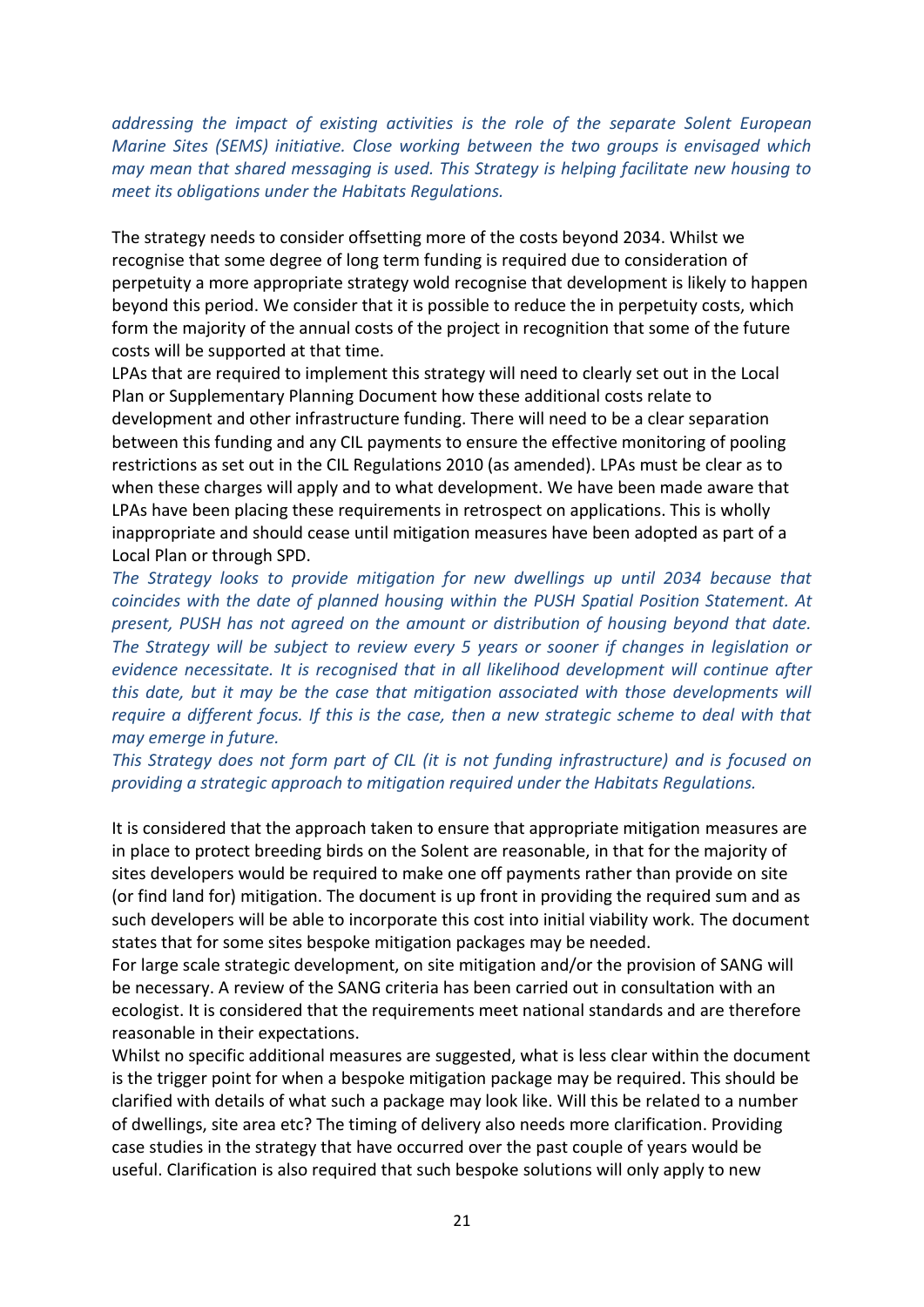planning permission granted after the date of any adoption of the strategy, not reserved matters schemes.

*The mitigation measures are in place to protect the overwintering birds for which the SPAs are designated.*

*Additional mitigation for the impact of any individual proposal (i.e. its impact alone) is on a case by case basis and cannot be defined solely by number of houses or proximity to the SPA. There are too many factors that influence whether additional disturbance over the 'incombination effects' (which the Strategy mitigates) is likely. For example, existing access to intertidal and frontage – beach, sea wall etc, the potential increase in recreational disturbance depends on the design of the scheme, type of adjacent habitats – deep mud or shingle / sand, the height of the site in relation to the intertidal etc. Therefore, even very small housing schemes could have an impact, whilst larger schemes may be less sensitive depending on their location. As also covered in paragraph 6.8, developers are encouraged to hold early discussions with Natural England and the local planning authority on mitigation if they are proposing large schemes or developments close to the SPA boundary. This potential need for additional mitigation is not new, and should have been dealt with at the outline stage when permission for the principle of the development was agreed. However Local Planning Authorities must conduct Habitats Regulations Assessment screening at the reserved matters stage, or where a condition requires that later permission is required in relation to a phased delivery, to ensure that the mitigation secured remains sufficient to offset impacts. Again, this is in line with the planning policy and the requirements of the legislation, rather than an outcome of this Strategy*

#### **Question: Any other Comments?**

**Responses:** Para 4 of the Summary (page 4): Final para states that 'Some developments may require additional mitigation due to their size or proximity to a SPA'. This statement takes away some of the certainty for developers that the rest of the strategy seeks to provide. In line with our comments in response to Question 2, it would be helpful to provide guidance as to the sort of developments that may require additional mitigation and a justification as to why the developer contribution is not sufficient. It would also be helpful to provide examples of the sorts of mitigation that would be appropriate in these instances. If proximity to the SPA has the potential to be an issue, is there a further zone internal to the 5.6km zone that needs to be recognised? This is the case in other areas such as the Thames Basin.

*With regard to proposed development requiring bespoke or additional mitigation measures, it is not possible to create a set framework of trigger points and expected additionality. It is noted in paragraph 6.8 that the local planning application, with advice from Natural England, considers the mitigation measures for proposals on a case-by-case basis.* 

*Additional mitigation for the impact of any individual proposal (i.e. its impact alone) is on a case by case basis and cannot be defined solely by number of houses or proximity to the SPA. There are too many factors that influence whether additional disturbance over the 'incombination effects' (which the Strategy mitigates) is likely. For example, existing access to intertidal and frontage – beach, sea wall etc, the potential increase in recreational disturbance depends on the design of the scheme, type of adjacent habitats – deep mud or shingle / sand, the height of the site in relation to the intertidal etc. Therefore, even very*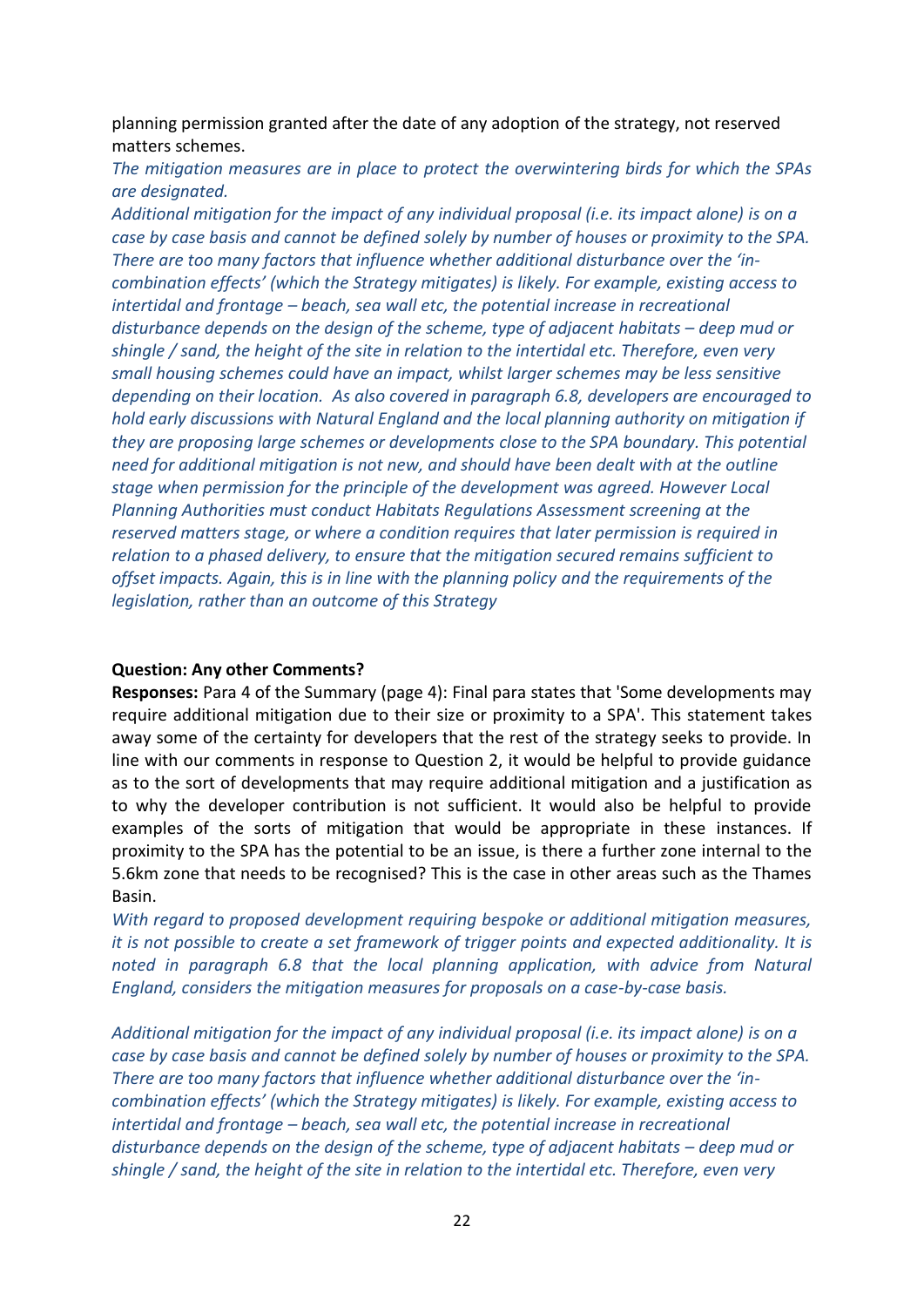*small housing schemes could have an impact, whilst larger schemes may be less sensitive depending on their location. As also covered in paragraph 6.8, developers are encouraged to hold early discussions with Natural England and the local planning authority on mitigation if they are proposing large schemes or developments close to the SPA boundary. This potential need for additional mitigation is not new, and should have been dealt with at the outline stage when permission for the principle of the development was agreed. However Local Planning Authorities must conduct Habitats Regulations Assessment screening at the reserved matters stage, or where a condition requires that later permission is required in relation to a phased delivery, to ensure that the mitigation secured remains sufficient to offset impacts. Again, this is in line with the planning policy and the requirements of the legislation, rather than an outcome of this Strategy*

Para 1.4 (page 5): How is it intended that these other impacts should be mitigated? Would be helpful to include pointers to other strategies or approaches and clarification of whether a Nitrogen Reduction Strategy, as seen in relation to the Poole Harbour Natura 2000 sites, is anticipated.

*This falls outside the scope of the Strategy.* 

Para 1.6 (page 5): Is there a threshold size of scheme for when a bespoke mitigation package would be required? It would also be helpful to refer to the possibility of a hybrid mitigation scheme, whereby on-site mitigation is provided and 'topped up' by a partial developer contribution. Whilst this will depend on individual site characteristics, noting this as an acceptable solution would be worthwhile.

*See answer to point raised about Paragraph 4 of Summary above.*

Para 1.6 (page 5): Needs to confirm that payment of 100% developer contribution addresses all requirements of the Conservation of Habitats & Species Regulations 2010, for all schemes where such a payment is relevant (i.e. not large enough to require a bespoke solution). *See answer to point raised about Paragraph 4 of Summary above.*

Para 3.5 (page 9): Clarification on the mechanisms and timescales for review needed – will there be bi-annual reviews or 2 or 3 over the life of the strategy? This is critical when it comes to the viability of scheme so developers and land owners can forward plan as accurately as possible.

*A watching brief will be kept of this situation throughout the lifetime of the Project. Locally gained intelligence may instigate a review at any point throughout the delivery of the Strategy. The financial calculations will be reviewed every second year and the Strategy itself will be reviewed every 5 years unless a change in legislation or local conditions necessitates a sooner review.*

Para 4.5 (page 11): By making the financial contribution, do developers have access to / use of any communication material produced? On a large scale multi phased residential development with a mitigation package of  $f$  and land, would the SRMP deliver focused comms?

*Cooperation from developers to disseminate key messages would be appreciated and there is an intention to develop a Bird Aware information leaflet suitable for use in all new dwellings; targeted communications could be considered on a case by case basis.*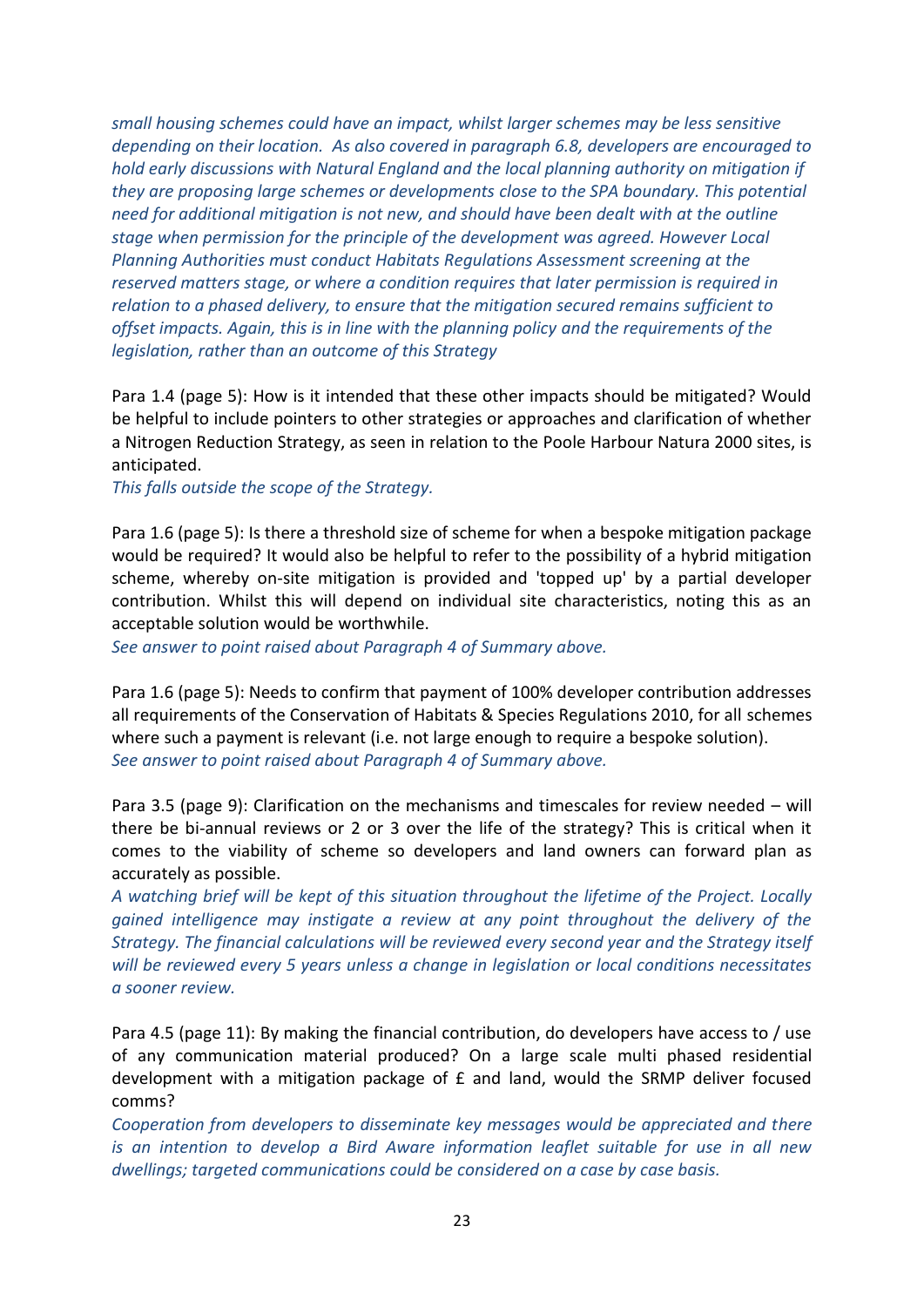Para 4.13 (page 12): An indication on the size of 'very large housing scheme' is needed for developers to understand the likelihood of needing to provide SANG, i.e. 1,000 dwellings+. *Please see response to comments related to paragraph 4 of Summary.*

Para 5.12 (page 15): Is there scope for a developer to provide land for strategic SANG alongside development which is then funded by contributions by other developments? *Developers are not obliged to opt into this strategy and may provide their own bespoke mitigation package in consultation their local planning authority and Natural England. This Strategy is not in a position to comment on what arrangements these may cover.*

Para 5.15 (page 16): The package of mitigation measures are noted as being 'scalable' should housing delivery increase or decrease – will financial contributions also reflect this given the £564 per dwelling is based on predicted net additional dwellings. What is the review / trigger mechanism for scaling mitigation measures up or down?

*The delivery of the mitigation package will be scaled in relation to the level of developer contributions received (paying into this Strategy is optional for developers, but each development must provide mitigation). If higher income streams are received, this will be from a greater than modelled housing provision and more mitigation will be necessary as a result of the greater impact on the use of the coastline. The financial calculations will be reviewed every second year and the Strategy itself will be reviewed every 5 years unless a change in legislation or local conditions necessitates a sooner review.*

Para 6.2 (page 17): Re-iterate previous comments: guidance as to the type of development requiring additional mitigation to the development contribution would be helpful. This paragraph also needs to recognise the scope for hybrid schemes, whereby some on-site mitigation is provided alongside a partial payment of the developer contribution.

*Please see response to comments about paragraph 4 of Summary and paragraph 5.12 above.*

Para 6.3 (page 17): 'Self-contained student accommodation' is listed – does this include Halls of Residence (Class C1) or would these fall under paragraph 6.5 'other types of residential accommodation' and assessed on a case by case basis?

*The Strategy has been modified to better clarify this position and the new text can be found in paragraphs 6.5 and 6.6. of the document.*

Para 6.10 (page 19): The sliding scale presented for residential properties does not include any clarification in relation to student halls of residence – how will these be defined? For example a student halls with a 10 x 4 bedroom clusters with individual bathrooms but sharing a kitchen – would this be classed as a 10 x 4-bed dwellings (£7,490) or 40 x 1-bed dwellings (£13,480)? Greater clarification is needed in this respect.

*The Strategy has been modified to better clarify this issue, the new text can be found in paragraphs 6.5 and 6.6. of the document.*

Appendix A para A2: This notes that part of the predicted annual housing figure used is a 'guestimation' when calculating the number of homes to be delivered and covered by the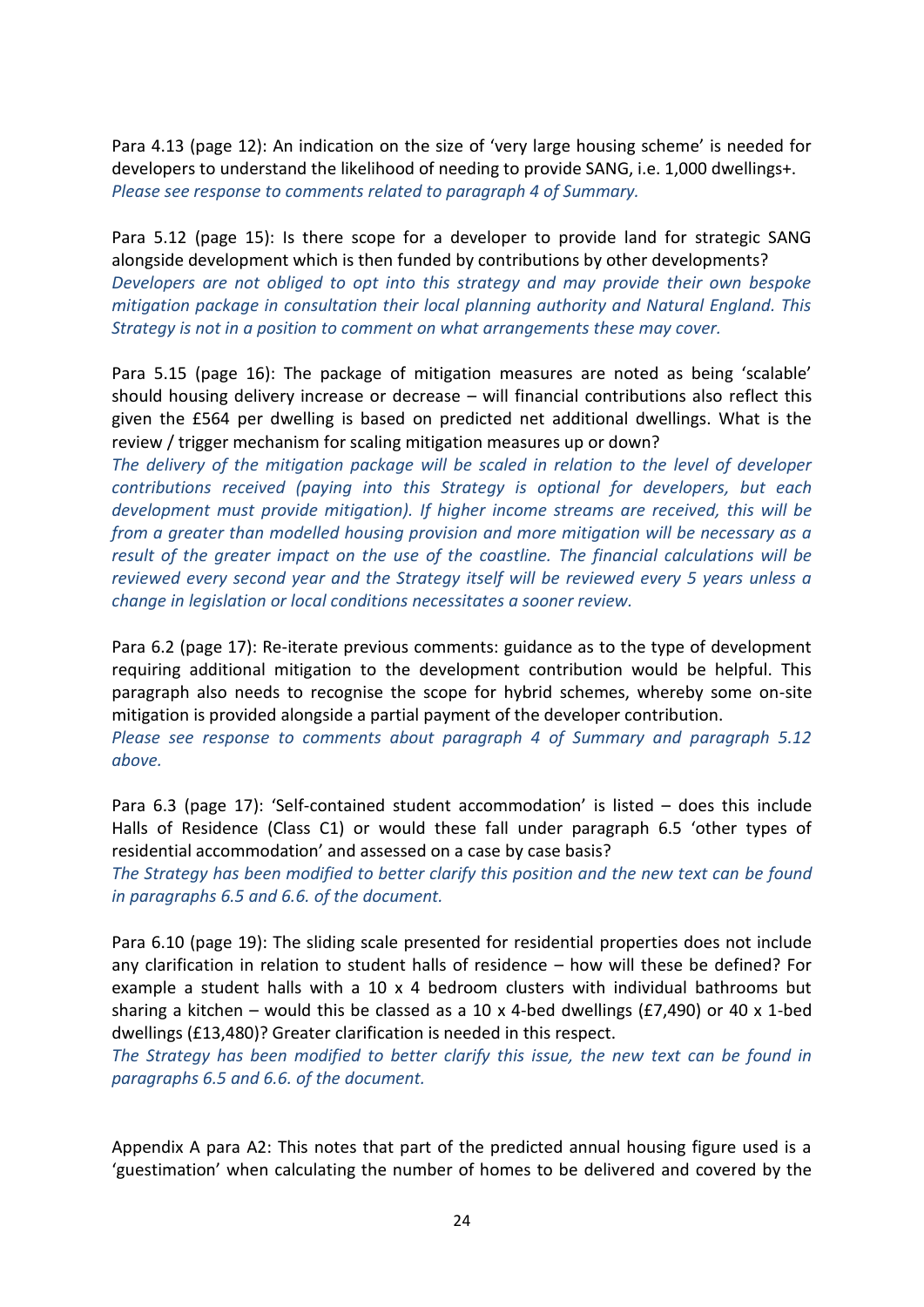strategy. This figure in turn generates the financial contributions. There does not seem to be a review mechanism within the strategy for this annual housing figure. Significant changes up or down may then impact the level of contributions that should be sought.

*The contribution is based upon mitigating against the impact of each development, and the Strategy is scalable, such that if more or less than modelled housing is forthcoming, then the mitigation measures can be adapted to reflect this. As each development must meet the Habitat Regulations, each one wishing to opt into the scheme will pay the contribution. Paragraph 6.15 notes that every 2 years a review of the housing mix will also take place.*

General comment: It would be helpful to include a paragraph setting out the timescales for when these new tariffs will become 'live' through Local Authorities' adopting as SPD. At what date are these tariffs expected to become chargeable - is there a cut off date for LPA's to adopt this by? If the definitive strategy is approved as a final document following consultation but not yet adopted by an LPA, how would the SRMP respond to a planning application – seeking the interim contributions or the new, higher contributions?

*Following the approval of the Strategy by a given local authority, the higher developer contribution rate will apply to all relevant applications within the 5.6km zone determined after that date within that authority's area. The Strategy has been modified to reflect this and the new information is contained within Paragraph 6.2.*

General comment: Clarification on whether payment relates to affordable housing provision needs to be included within the document. As affordable housing can obtain relief from CIL, a similar assumption may be made about SPA mitigation. Clear and precise confirmation that the pooling of contributions accords with relevant legislation should also be included. *All development must satisfy the Habitats Regulations in order to gain planning permission. These developer contribution falls outside of the CIL payments.*

General comment: Whilst the Habitat Regs are embedded in UK Law, given the long life of the strategy it is possible that the environmental framework behind the strategy could alter - as such the strategy should remain flexible through regular review to accommodate any such changes in law.

*Noted.*

As a point of principle, it seems wrong to tax only the delivery of new homes to deal with an existing issue. It is a disproportionate approach with new homes forming only a small amount of this existing stock. A charging regime based upon the total amount of homes and/or population would be a fairer way of dealing with the ecological issues.

*As noted in paragraph 1.6, this strategy is to prevent the net increase in bird disturbance as a result of additional recreational pressures arising from new residential development. Addressing the impact of existing activities is the role of the separate Solent European Marine Sites (SEMS) initiative and this is noted in paragraph 1.7.*

These are not large profit making developments and the profit margins (if any) are very sensitive to market fluctuations, including contributions payable. Please also remember that alongside the £564, our clients also need to pay our Council's Legals Fees of around £150 per SPA Unilateral Undertaking. That is a dent in any profits for a developer and will have an effect on land prices and house sale prices for small scale schemes. When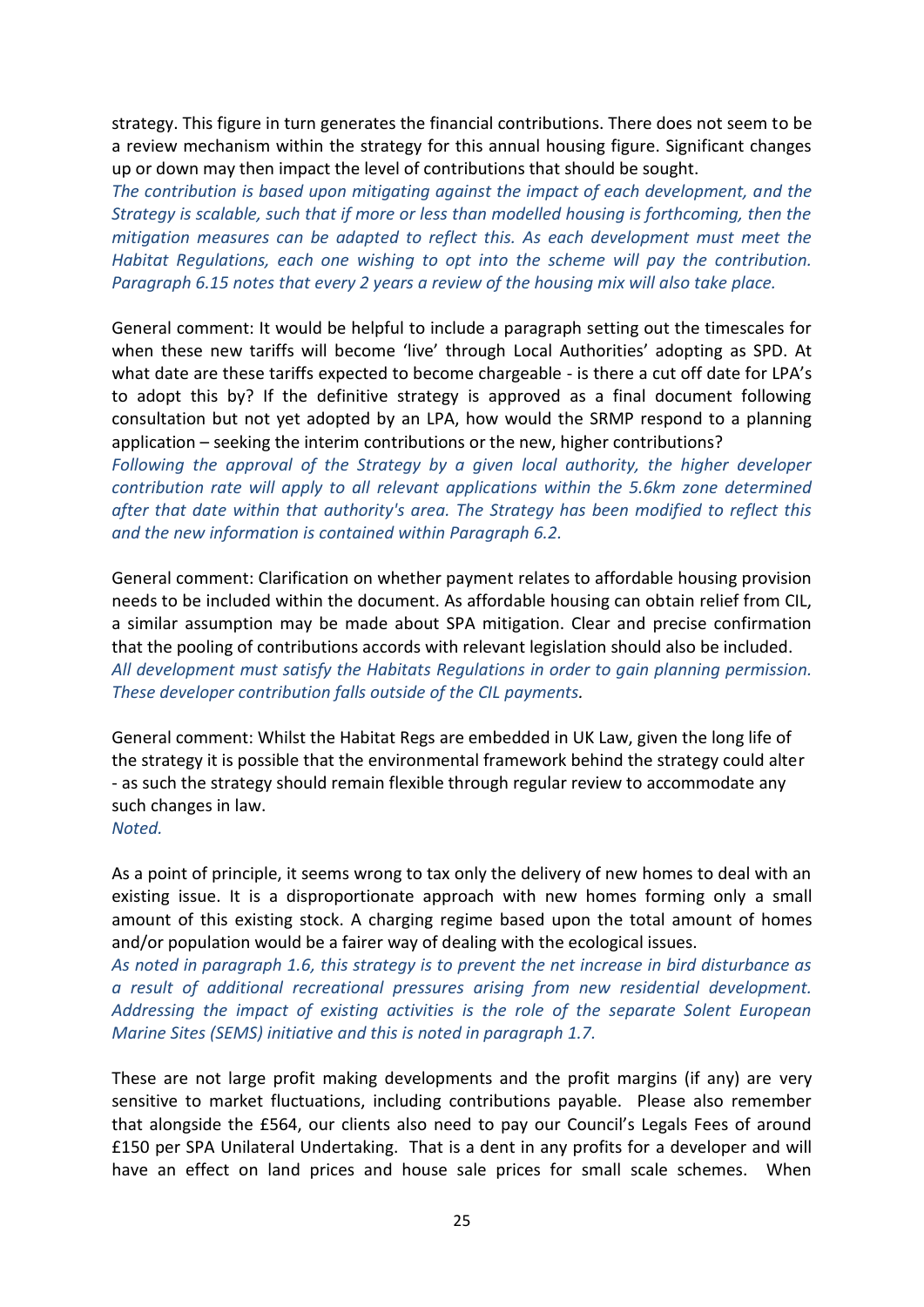considering a family self-building a new dwelling in the garden for their grown-up children, which is quite common here, it may completely put them off investing as the fees upfront are becoming unviable. Another point that I do not quite understand is why the impact on birds seems to be focussed on new housing projects. The people that we are providing housing for already live on the Island, normally local to the house that is being proposed, but are 'hidden households'. They already visit the beaches and coastal areas for recreation. Rather than essentially taxing existing residents, isn't it better to target the collection of monies on the commercial enterprises such as ferry companies who have a direct impact and use the Solent. Although I would not want to reduce tourists coming to the Island, I would also argue that they are one of the main users of the coastline during the summer season. Why should the residents have to pay for this impact? I would ask that our Council can decide the level of contributions as appropriate.

*The Habitats Regulations place a legal duty on the local authorities to ensure that development proposals do not adversely affect the SPAs. The SRMP provides an opportunity for developers to mitigate the in-combination effects of recreational disturbance to the SPAs arising from new housing in the area, allowing the local authorities to meet these legal requirements and ensuring that sustainable housing delivery can continue around the Solent. The method used for collecting the developer's contributions is a matter for each individual local authority to consider. As noted in paragraph 1.6, this strategy is to prevent the net increase in wintering bird disturbance as a result of additional recreational pressures arising from new residential development in line with the Habitats Regulations. Addressing the impact of existing activities is the role of the separate Solent European Marine Sites (SEMS) initiative and this is noted in paragraph 1.7. The Bird Aware website [\(www.birdaware.org\)](http://www.birdaware.org/) will be promoted to tourists so they can learn about the important local birds and how to be Bird Aware. Hotels are included in the Strategy.* 

The costs of those posts appear well above typical full time ranger salaries. The figures would appear more realistic if inclusive of an allowance for uniform, personal protective equipment, equipment, vehicle rent/use, maintenance and fuel. In this context the suggested £5k per annum cost for branded vehicles is superfluous.

*The cost of the Rangers represents their whole employment cost, including pay, pension and national insurance contributions, uniform, line management, office space and other such costs. The Branded vehicles have been costed as similar to the costs of reimbursing the Rangers for business mileage undertaken in private vehicles (due to the distances they cover in their line of work) and have the added benefit of being a visible presence as they travel between sites and are parked in coastal locations. Therefore they will remain in the Strategy costings.*

There is no indication how the roles of the SRMS rangers and other existing ranger services operating in the area will coexist and whether this offers opportunities for cost saving through shared responsibilities etc.

*Dedicated Bird Aware Rangers will deliver specific messaging related to the project in order to achieve the necessary mitigation, but they will continue to liaise with other relevant Rangers as part of building relationships with stakeholders and spreading best practice.* 

The SRMP current monitoring plan is based on advice provided by consultants Footprint Ecology and sets out ten monitoring methods (including recommendations on the design of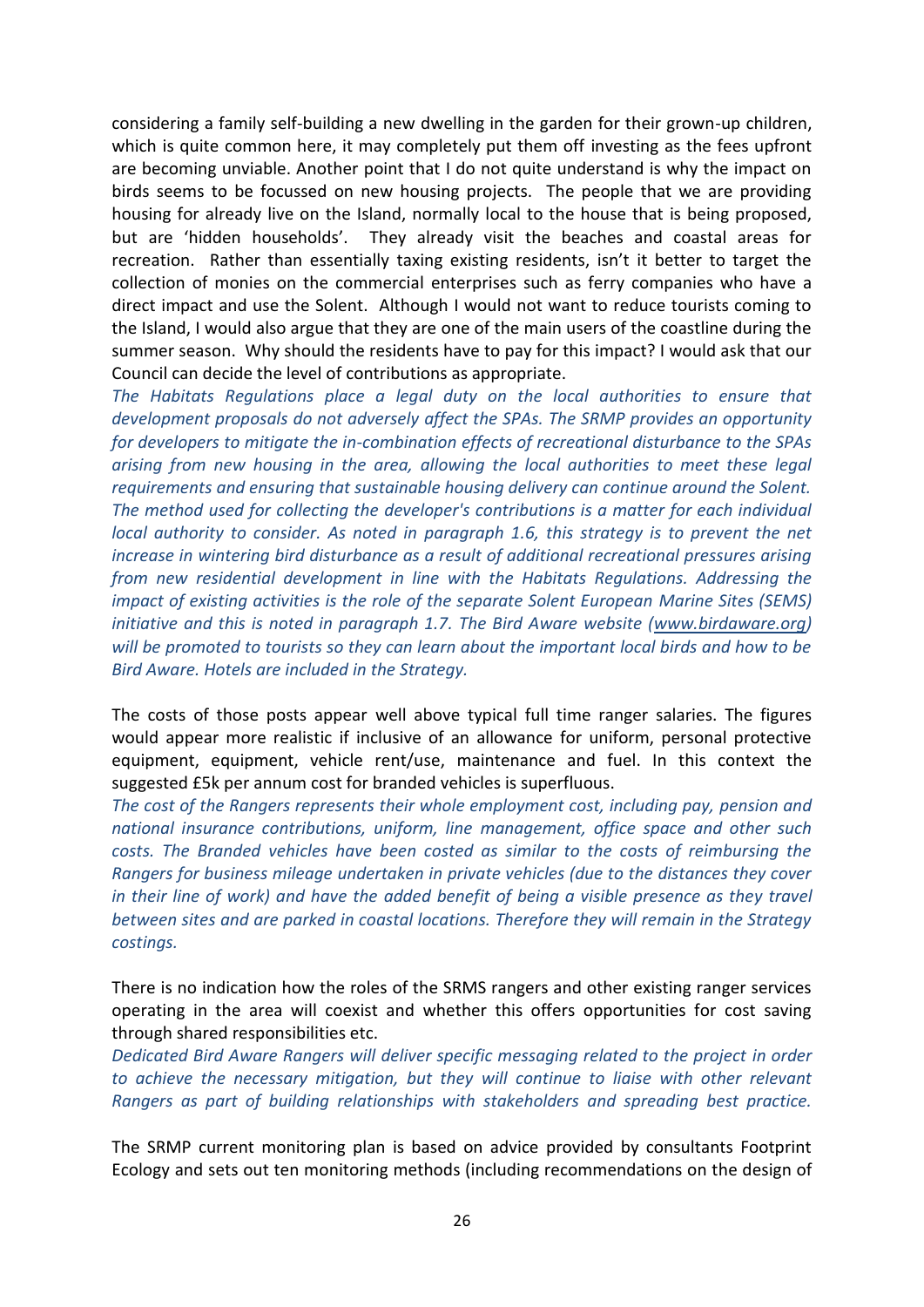such monitoring). It is divided into elements to be undertaken by the SRMP (presumably within the scope of the roles of the ranger team/support staff) and those elements being undertaken by an external consultancy. Based on the external monitoring effort (estimated days per annum) suggested within the Footprint Ecology report, expenses and potential one off investments necessary (e.g. Automatic car/person counters), it is not clear that the allocated £30,000 per annum up to 2034 can be justified.

*This figure represents the best available information we have at this time based upon the Footprint Ecology reports and the experience of tender prices for the 2016/17 and 2017/18 winter monitoring work.*

Site-specific visitor management projects (costed at £400,000 pa up to 2034) focus on implementing new projects (as opposed to annual maintenance which is provided for separately) but no details are given as to what projects are being considered. Given the lack of breakdown and justification for the overall figures presented, there is not confidence that the overall approach is fair and reasonable, rather it appears unnecessarily burdensome on development.

#### *Noted. More information on selection process has also been provided within the Strategy.*

Paragraph 6.11 of the Strategy states that 'the figures above are based on an estimate of the mix of housing that will be proposed and the need to secure a total income level that is equivalent to that which would be raised through charging a flat fee.' However, the method of how the proposed cost by unit type has been determined is ambiguous and this should be clarified within the document. Regarding overall housing delivery expectations in the PUSH area, Appendix A of the strategy clarifies that this is calculated on number of units set out in the PUSH Spatial Position Statement (SPS) adjusted to reflect the level of housing planned inside the 'zone of influence' (5.6km from the SPA areas). The strategy acknowledges that this process involved some guesstimation to arrive at the level of housing. However the approach is considered flawed in that the level of housing planned for in the SPS does not represent the Objectively Assessed Housing Needs for the area, which is set out in the PUSH SHMA (Jan 2014.) The annual housing requirements within the two documents are set out for comparison: PUSH SPS = 4537 dpa (2011-2034), PUSH SHMA = 4860 dpa (2011-2036). National planning policy requires LPA's to plan to deliver the up-to-date housing requirements which should be set out within local plans or, failing that within the most recent demographic trend-based household projections. The SPS is simply a policy statement and is not a local plan, nor has it been subjected to any formal examination. Furthermore, LPA's in the PUSH are not bound to adhere to the SPS. It is our view therefore that the use of the housing requirement from the PUSH SPS is not appropriate or robust and that the most up-to-date objectively assessed housing figure should instead be used. If this change was made, it would result in a reduction in the required mitigation contribution per dwelling. In the areas outside of PUSH (e.g. Chichester District, New Forest National Park, Southdowns National Park) the document assumes an annual rate of delivery of 343 dwellings per annum. With reference to Chichester, planned delivery as set out in the local plan falls short of the OAHN by a significant degree. CDC is in the process of reviewing their local plan, which is likely to require an increase in the planned delivery of housing. It will be important that the proposed biannual review of the Strategy picks up on the increases in planned housing provision, and this should be reflected in the cost per dwelling set out in the strategy. The summary of annual costs set out in the consultation documents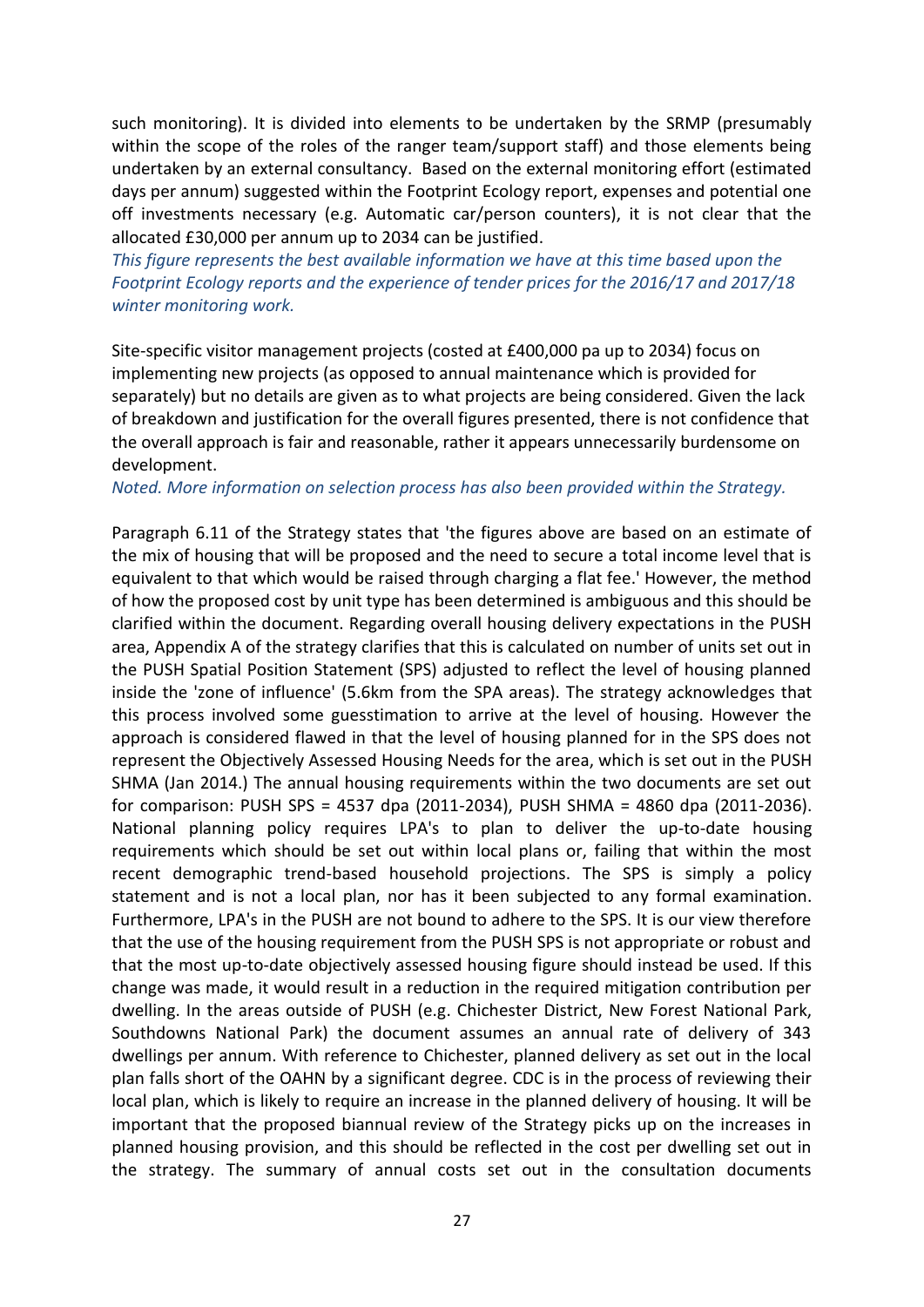(paragraph 5.13) sets out a figure £400,000/annum to fund 'site specific visitor management projects.' This represents circa 50% of the overall annual mitigation cost (excluding 'in perpetuity' investments). Paragraph 4.11 of the consultation document indicates that an initial tranche of potential projects have been evaluated for implementation as soon as funding becomes available. However, it is not clear what projects have been identified, whether they have been costed accurately and ultimately whether they will be effective. Given the significant proportion of the overall cost (and the links with the cost of the 'in perpetuity funding' element), greater transparency on the derivation of this cost is required. Paragraph 1.6 of the strategy indicates that the approach of the strategy is to provide clarity and certainty for both developers and local authorities. However, the strategy highlights that new dwellings that are 'close to' the SPA may require mitigation in addition to the developer contribution (para 6.4). This will be assessed on a case-by-case basis by the local planning authority. A similar test is proposed for hotel uses in 'close proximity' to the SPA. Notwithstanding this intention, the clarity of the strategy would be greatly improved if it set out what distance from the SPA might be considered to be in 'close proximity'. Unlike near the New Forest SPA, the provision of Suitable Accessible Natural Greenspace (SANGs) is not the primary means of mitigation for the Solent SPAs. The provision of coastal wardens and initiatives to manage the behaviour or visitors to the coast has been determined to be more effective than seeking to divert people to new SANGs. Nevertheless, the provision of new SANGs does form a part of the overall approach to mitigation. Paragraph 1.6 of the strategy indicates that the approach of the strategy is to provide clarity and certainty for both developers and local authorities. However, the strategy sets out that some housing schemes (described in places as 'large' and in other places 'very large') may need to provide new SANG areas and potentially other forms of mitigation, in addition to making the financial contributions. Notwithstanding the intention that such development proposals will be considered on a case-by-case basis, the strategy would be clearer if it set out what was meant by 'large' or 'very large' development schemes. In instances where the provision of a new SANG area is being sought, in addition to financial contributions, the strategy should recognise the very significant commitment and burden that is being imposed on the scheme. Therefore it is essential that there is clarity on the circumstances in which this will be required and that those related clearly to the impacts of the scheme on the SPA sites. In the absence of a convincing case for the provision of both contributions and additional SANG capacity the strategy should allow for the off-setting of the financial contribution against the costs of providing the new SANG area. There is reference in the strategy (para 5.8) to the potential for site specific mitigation (i.e. new SANG areas) to benefit both the New Forest SPA and the Solent SPA sites. This pragmatic approach can be supported. However, caution is needed as Appendix B of the strategy sets out a range of 'essential' specification criteria for SANG areas that are intended to mitigate impact on the Solent SPAs and these are very different to the criteria adopted by New Forest District Council and the National Park Authority, For example, Appendix B refers to 5km circular walks as being essential, whereas for the New Forest SPA only 2.3km walks are required. In addition, Appendix B seeks opportunities for dogs to swim, whereas this is not an essential criterion for SANGs mitigating impacts on the New Forest SPA. There is also a concern that there is no provision within the strategy for staged payments of the mitigation costs. This could be an issue for marginal sites such as brownfield redevelopment proposals where upfront remediation/abnormal costs may be very high and an upfront payment could be prohibitively expensive. It is recommended that there should be a staged approach to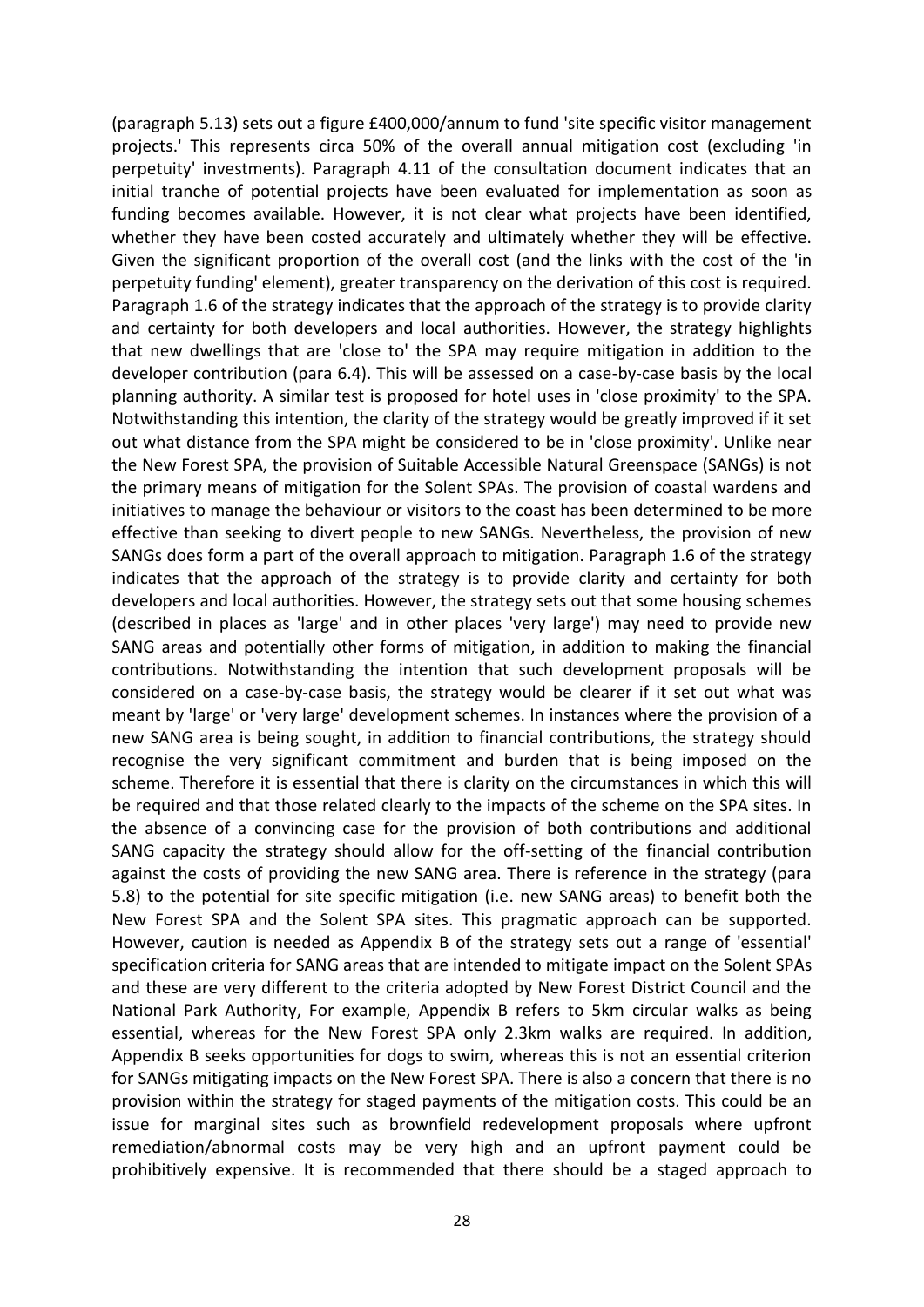development where payment is triggered in relation to the occupation of a certain amount of development. This would improve the link between payments and mitigation of SPA impacts and would aid development cash flow and ultimately the viability of development. Furthermore, it is possible that the build-out may extend beyond the life of the mitigation strategy, set at 2034. This will likely be more of an issue for development sites coming forward toward the end of the strategy period. The strategy should therefore take a more flexible approach to payment with respect to large sites, accounting for the number of dwellings that are likely to be occupied within the strategy period and clarifying that those delivered after 2034 will not be required to contribute. Consideration in the strategy should also be given to the degree of disturbance that may already arise as a result of the existing uses at the site. For example, at many of the MDLs sites activity, and the potential for disturbance already exists. The introduction of additional residential would, in such instances, have a minimal impact on the SPA over and above the baseline position. The strategy also proposes possible mitigation for hotel uses. However, new hotel accommodation outside of the city centres, where demand is greatest, is likely to be limited. The potential for SRDM receipts to be raised through this type of development is considered limited, and should be excluded from the change. Notwithstanding our overriding objection to hotel charging, if this type of accommodation is to be included, the quantum of hotels bedrooms expected to come forward in the strategy period should be factored into the calculation of the overall charge. This would effectively reduce the overall cost per dwelling. Paragraph 6.7 of the Strategy sets out that mitigation "may take the form of a developer contribution calculated on the basis of the number of new bedrooms and the monetary contributions (or a proportion thereof) in paragraph 6.2 above." No charge is referenced in paragraph 6.2 of the Strategy, but it is assumed that this is supposed to refer to the charge set out in the preceding paragraph (i.e. £564 per dwelling). This average charge does not reflect the sliding scale upon which other types of residential development will be charged. The hotel charge should be capped at the 1-bed rate of £337 (or at the very least the 2-bed rate) which would also recognise trend for under occupancy of many hotels bed-spaces (i.e. where single customers book a double room.) With regards to a proportional approach, this is supported and should reflect the fluidity of hotel occupancy. The Future Hotels Study (2010) undertaken on behalf of PUSH and Tourism South East, demonstrated that average occupancy of hotels in the period 2007-9 was between 60-80%. A discount of 70% would be considered a reasonable discount to be applied to the hotel charge. It is noted that the strategy does not reference contributions for other types of holiday accommodation such as caravan parks, lodges and camp sites. The Strategy should be explicitly set out that such types of new development will not be liable to pay the charge to avoid any future uncertainty regarding the implementation of the strategy going forward. The proposal to review the strategy every 2 years is considered appropriate. However, in addition to monitoring the effectiveness of the mitigation proposals and reviewing these where necessary, it is also essential to monitor the planned housing provision within the study area to ensure that the charge is calculated correctly, based on the most appropriate level of planned housing provision within the area (and if hotel bed spaces if this element is carried forward.) Paragraph 7.1 states that each authority decides which mechanisms to use to secure the developer contributions from schemes in its area. However, a consistent method of charging across the study area would be helpful or where different mechanisms are favoured, providing some ability for the developer to choose would be supported. For example, Southampton City Council operates two methods of payment; a Unilateral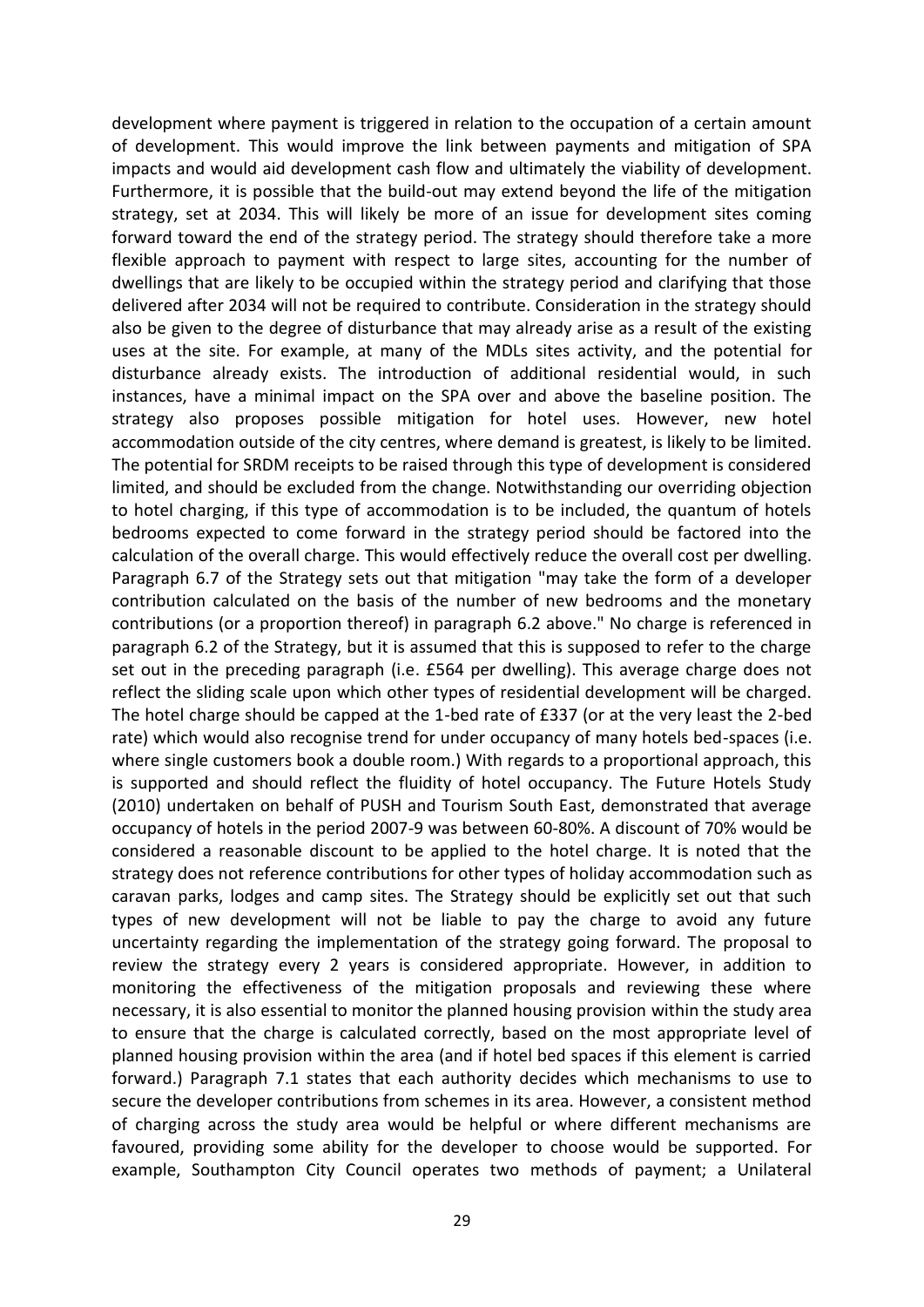Undertaking Framework or a 'Habitats Mitigation Contribution Agreement.' The strategy does not provide any guidance about the relationship between the financial contributions being sought and the Community Infrastructure Levy which has been adopted by most if not all affect LPAs. If the contributions are to be sought outside of (and in addition to) CIL payments, this needs to be clearly reflected within the infrastructure planning and viability evidence bae used to inform the introduction or review of CIL rates across the area. The overall approach to the Strategy is supported. However, further work is required regarding the deviation of the overall charge and how this will be implemented for sites close to the SPA to ensure certainty to landowners and developers. Further refinement of the Strategy is required in relation to brownfield development opportunities; the charge for hotel uses should be removed or, as a minimum, adjusted to better reflect the nature of occupancy. The overall approach to the Strategy is supported. However, further work is required regarding the deviation of the overall charge and how this will be implemented for sites close to the SPA to ensure certainty to landowners and developers. Further refinement of the Strategy is required in relation to brownfield development opportunities; the charge for hotel uses should be removed or, as a minimum, adjusted to better reflect the nature of occupancy. We would of course be happy to discuss any of the comments set out of above and would welcome any further opportunities to input into the strategy going forward. *These points have already been addressed in response to the two questions above.*

#### Do not think this should apply to residential development.

*The Habitats Regulations apply to all development. As increasing residential development within 5.6 km of the Solent SPAs has been identified as having potential for causing harm to the overwintering birds, this approach has been designed to mitigate against that harm.*

Whilst Gladman recognise the merits of a comprehensive mitigation strategy to address the effects of increased recreational pressure on the group of internationally designated sites form the Solent Special Protection Areas, we are concerned that the charging schedule currently proposed in the strategy is overly onerous, and query whether it represents the most appropriate strategy for funding the SMRP proposed mitigation strategy in its current form. The charging rate of £564 per dwelling now proposed represents a significant increase on the £172 per dwelling contribution contained within the Interim Solent Mitigation Strategy (now £181 in line with inflation). This figure would further increase to a maximum of £880 for a dwelling with five bedrooms or more, on the basis of the partnership's sliding scale of contribution requirements, as discussed in paragraph 6.10 of the draft definitive document. Whilst the Foreword to the draft definitive strategy records that 'the majority of development industry representatives who attend three seminars in February 2017 indicated that the higher development contribution would not hinder the delivery of homes', Gladman are concerned that this increase has not been definitely tested for its effects on development viability, in accordance with the requirements of national planning policy and guidance. In this regard paragraph 173 of the National Planning Policy Framework states: 'Pursuing sustainable development requires careful attention to viability and costs in plan-making and decision-taking. Plans should be deliverable. Therefore, the sites and the scale of development identified in the plan should not be subject to such a scale of obligations and policy burdens that their ability to be developed viably is threatened. To ensure viability, the costs of any requirements likely to be applied to development, such as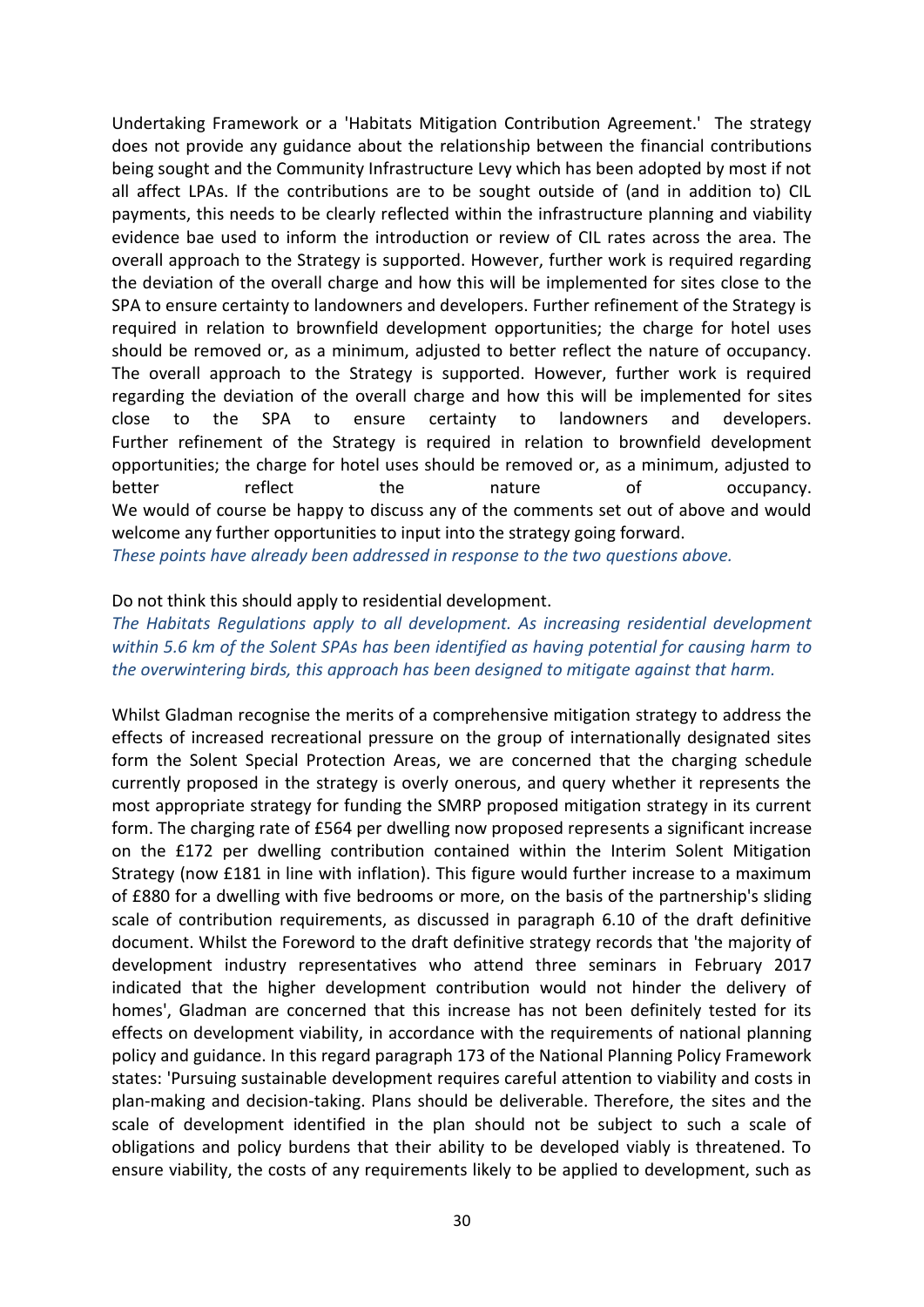requirements for affordable housing, standards, infrastructure contributions or other requirements should, when taking account of the normal cost of development and mitigation, provide competitive returns to a willing land owner and willing developer, to enable to development to be deliverable.' The need to ensure plans and decisions are based on a broad understanding of viability is further emphasises in the Government's Planning Practice Guidance on Viability, with PPG ID: 10-007 stating that: 'Plan-makers should consider the range of costs on development. This can include costs imposed through national and local standards, local policies and the Community Infrastructure Levy, as well as a realistic understanding of the likely cost of section 106 planning obligations and section 278 agreements for highway works. Their cumulative cost should not cause development types or strategic sites to be unviable. Emerging policy requirements may need to be adjusted to ensure that the plan is able to deliver sustainable development.'

*Housing viability per se is outside the scope of the strategy. Suitable mitigation must be provided in line with Habitats Regulations in order for a scheme to proceed. The strategy has been planned and costed to achieve that mitigation at the most affordable price. It remains open to developers to propose their own bespoke mitigation rather than using the Strategy to mitigate their proposals impacts.* 

The scheme has not considered the effects of the Duty to Cooperate. The Isle of Wight Council has commented that it preferred a fixed rate rather than a sliding scale but seems to have changed its mind at the PUSH meeting when it could have abstained. The viability of development on the Isle of Wight is already under strain and as such additional financial pressure will have the effect of constraining land supply meaning that other LPAs within Hampshire (and more pertinently PUSH members) will have to plan for additional housing growth due to meet the undersupply from the island. I'm not sure that this has been modelled in the approach but consider that full weight needs to be given to this as it may lead to challenges to local plans in the future.

*Due to the size of the Partnership and the working relationship within it, this is an exemplar project regarding Duty to Cooperate. The sliding scale for developer contributions (based on bedroom size) makes viability issues easier than a one price fits all development sizes contribution. All development has to adhere to the legal requirements of the Habitats Regulations and this Strategy provides a mechanism for them to do that, but ultimately it will be for developers to decide whether to deal with mitigation by means of a contribution towards the Strategy or to seek alternative arrangements.*

#### Part C - Conservation Interest (Total of 8 responses)

**Question: Were you aware of the Interim Mitigation Strategy? Responses**: 7 'Yes', 1 'No'

**Question: Would you use this scheme as opposed to providing your own mitigation package?**

**Responses**: 4 'Yes', 4 'Not Applicable',

**Question: Are there any mitigation measures currently proposed that you feel should not be included in the Definitive Strategy?**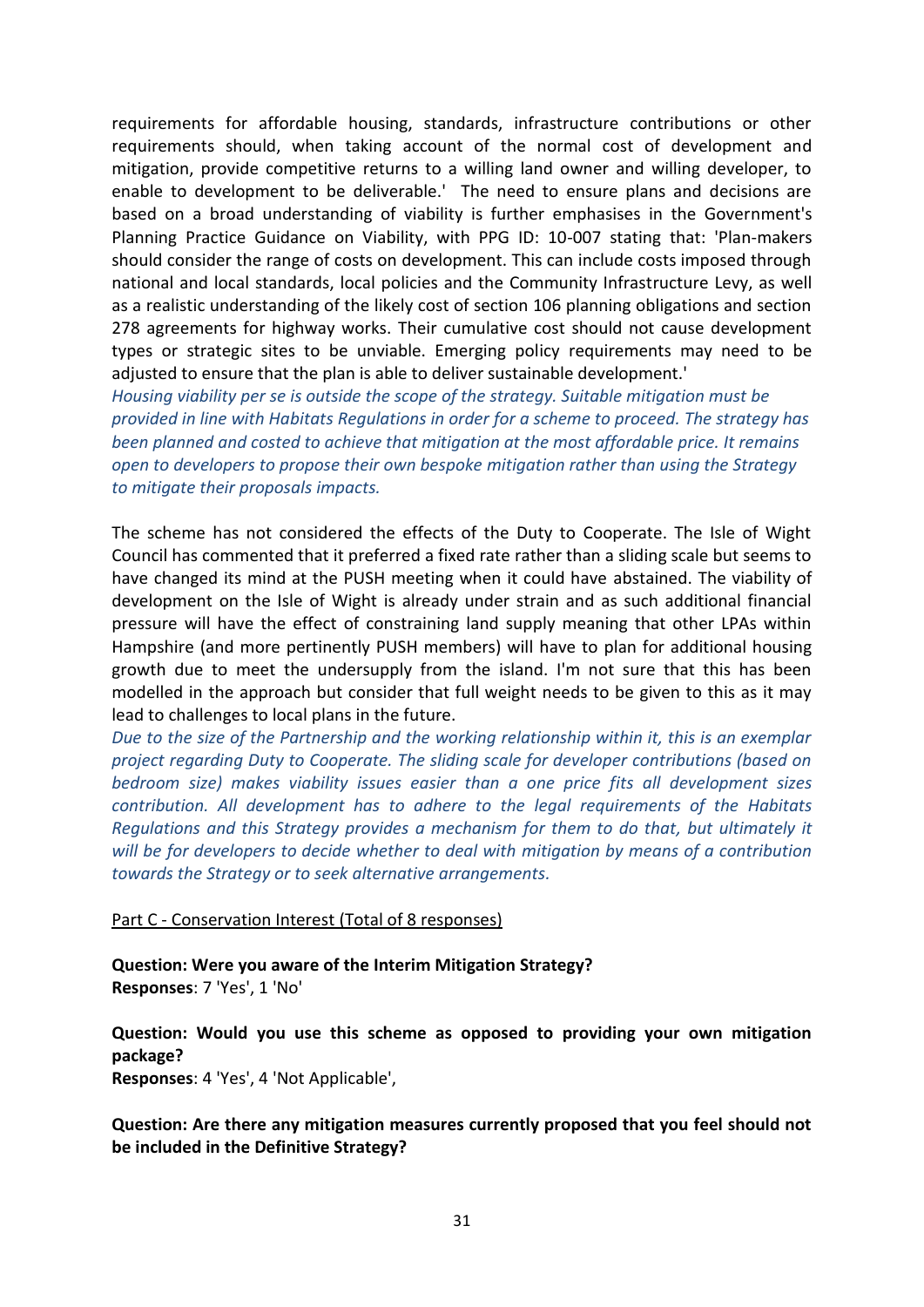**Responses:** Alternative staffing options should be considered to reduce overall costs. These could include temporary and/or seasonal warden arrangements supporting permanent staff.

*The current staffing levels reflect those needed to undertake the agreed mitigation work and include 2 Seasonal Rangers as an additional resource during the particularly busy season. The Partnership recognises the benefit of being able to offer permanent contracts to assist in the recruitment and retention of quality staff and there is significant workload which is envisaged for the summer period to support the strategy. Alternative staffing options have been considered and the proposed level has been allocated to achieve mitigation required at the lowest cost.*

The word mitigation, like sustainable, has become fairly meaningless especially among developers and planners. Once the land has been developed resulting in species loss/reduction there can be no lasting mitigation. Once gone it has gone forever.

*The Habitats Regulations require that all new development provides mitigation to offset impacts and this Strategy provides a strategic programme for the Solent area to address the impacts from indirect recreational disturbance resulting from new housing. Other impacts from development such as direct loss of habitat, direct loss of ecological features are outside the scope of the strategy and will need to be assessed and as necessary mitigated separately.*

Additionally, 5 respondents either left this answer blank or responded 'No'.

### **Question: Are there any additional measures you feel should be included in the Definitive Strategy?**

**Response:** There appears to be no reference to whether paid parking has been considered, and if so the reasons for not including it. This would provide a source of income to assist with the long-terms costs of mitigation mentioned in the strategy. Effects of paid parking on existing residents could be mitigated through a parking clock or similar system, which have been successfully implemented by many local authorities.

*Parking charges as a tool has been considered and this will be reviewed as part of the Access Management Assessments and recommendations may be made. It would then be a matter for the relevant local authorities to consider. Income would not come to the SRMP.* 

#### Specific dogs on leads orders in places such as Nore Barn.

*The Strategy is focusing on positive behaviour change in the first instance, and the effectiveness of this will be closely monitored. Should this not prove to be effective, then other more prescriptive measures may be considered later, but these will not be used as a starting point. The Dog Initiatives Officer will focus on working with dog owners and walkers to ensure Bird Aware behaviours are encouraged, whilst dog walker's needs are considered.*

We would like to see a base line against which to measure effectiveness of the measures proposed. The Emsworth section is greatly used with access routes intrusive to overwintering birds. We need measures to reduce the impact of visitors on plants (sea asters, scurry grass and yellow samphire etc.) are damaged by visitor activity. Conigar /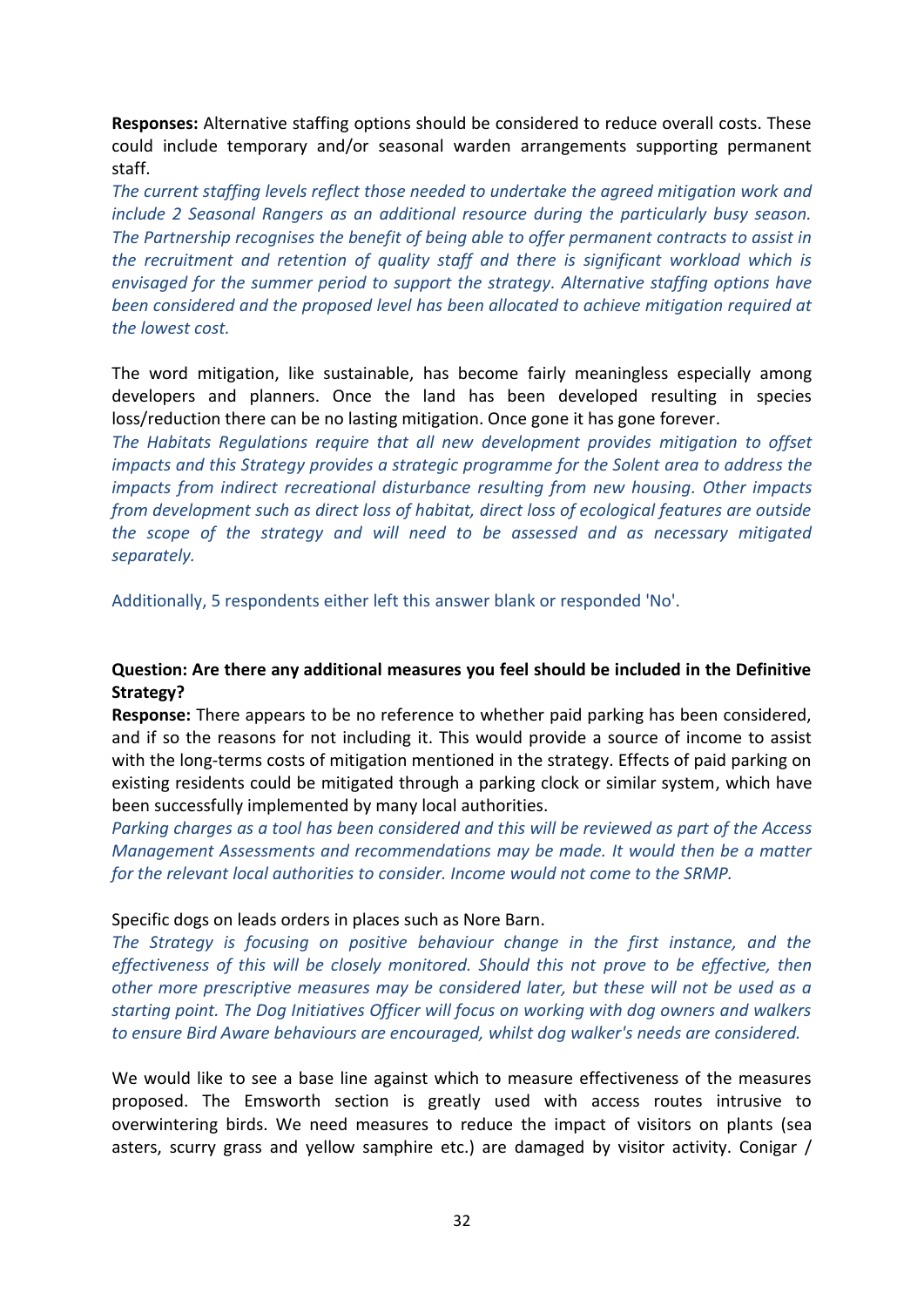Warblington Road is not defined above water level. Dogs in particular are a problem here so screening, path management and enforcing dogs on leads. [Oct/March]

*A baseline situation was established during the research as part of the Solent Disturbance Mitigation Project. This work is noted in paragraphs 2.4 to 2.9 and the ongoing monitoring of the effectiveness of the scheme is noted in paragraph 4.20 of the Strategy. The Strategy is focusing on positive behaviour change in the first instance, and the effectiveness of this will be closely monitored. Should this not prove to be effective, then other more prescriptive measures may be considered later, but these will not be used as a starting point. The Dog Initiatives Officer will focus on working with dog owners and walkers to ensure Bird Aware behaviours are encouraged, whilst dog walker's needs are considered. Site Specific projects and the Access Management Assessments will be ways in which effective measures such as screening and path remediation will be identified and considered for funding.*

The measures being proposed to protect habitats against intrusions that could impact local bird life appear to be mostly land based. We would like to see additional measures designed to protect birds from intrusive leisure activity from the seas around coastal areas.

*The proposed Assess Management Assessments will be looking at effective measures and ways of working for all coastal user groups. Much work in the interim strategy has focused on land based users as these were identified within the research as having the largest overall negative impact on the birds. Under the strategy more staffing and resourcing availability will allow us to begin working with water-based coastal user groups. This focused work could be an example project led by one of the year round rangers.* 

In an ideal world, closing sections of the beach would be beneficial to the birds, especially as there's areas of beach in the Solent that don't form part of the SPA. More research into the impact of bait diggers (or cockles?) and perhaps a limitation or control on their numbers? Recently at Hill Head, 24+ were counted one evening between HH Sailing Club & Salterns. The main group come every low tide and each person fills a big bucket.

*Bird Aware Solent does not seek to restrict access to the coast but to influence behaviour of visitors so that the birds are not disturbed. Southern IFCA is leading a project on liaising with bait diggers, and we will be working with them to use their lessons learnt and share their messaging. Furthermore, the SEMS management scheme is addressing the existing pressure on these European Sites.* 

Not sufficiently aware to make a contribution *Noted*.

The disturbance of breeding birds along the coastal habitat should be recognised in the policy and appropriate mitigation provided. A greater number of people can be expected along the coastal zone during the summer months when these birds are breeding. Examples of these birds are the Little Tern, the Skylark and the Dartford Warbler.

*These SPAs have been designated predominantly for the protection of the large numbers of waders and wildfowl which spend the winter on the Solent. Whilst the focus of this work is on the overwinter birds, it is expected that the general messaging about being more 'Bird Aware' and making responsible choices when using the coast will be to the benefit of all coastal birds.*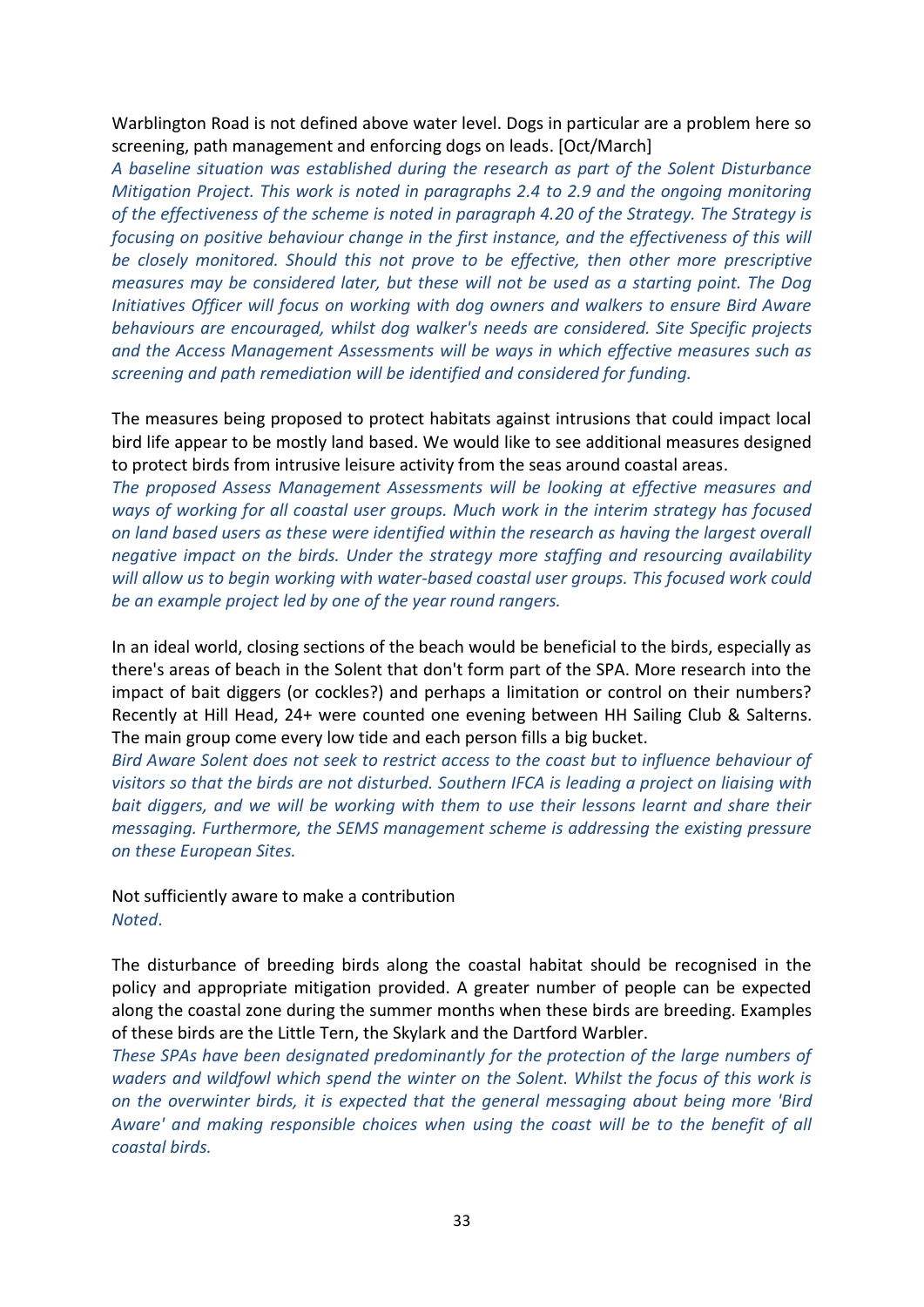The policy should address the impacts of discarded litter particularly plastics and fishing tackle which has been shown to be ingested by sea birds and mammals. *This issue is outside the scope of the strategy.* 

The policy should address the importance of not feeding wild birds, particularly gulls. This should be addressed in the educational measures addressed in the policy.

*This issue is outside the scope of the strategy however the strategy focuses on overwintering birds and therefore beyond the scope but it is anticipated that education / engagement on the coastal birds and how people can behaviour responsibly at the coast should have wider positive benefits on birds using this habitat.*

The impacts of dogs off lead are stated as high as 47% of all bird disturbance (section 2.5). While some dog owners will respond to the initiatives to encourage responsible dog owners, the Footprint report provides clear examples of dog owners acting in a responsible manner only when rangers are present. Therefore, the policy must address the additional measures required in areas of high disturbance. These should include dog exclusion zones as already in place on recognised nature reserves.

*The Strategy is focusing on positive behaviour change in the first instance, and the effectiveness of this will be closely monitored. Should this not prove to be effective, then other more prescriptive measures may be considered later, but these will not be used as a starting point. The Dog Initiatives Officer will focus on working with dog owners and walkers to ensure Bird Aware behaviours are encouraged, whilst dog walker's needs are considered. Furthermore, the access management assessments may look at zoning areas with regards to access for dogs if appropriate in a local area.* 

The policy should address the importance of using only established footpaths, tracks and car parks and the damage caused by erosion in the coastal zones. The strategy document states an increase in visitor numbers of up to 84% in popular areas; clearly unless controlled these numbers will result in permanent damage to the biodiversity in the coastal zone. *This issue is outside the scope of the strategy.*

The policy should address the issue of dog waste collection and disposal. This should include responsibilities for the collection and disposal of the waste bins provided for this waste. *Collection and disposal of waste falls outside the scope of the Strategy. However the Rangers and the Dog Initiatives Officer will be working with dog owners/walkers to promote best practices when dog walking.* 

The policy should address the impacts of shore-based and small boat fishing in sensitive bird feeding and roosting areas and the mitigating actions required to reduce these impacts. *Rangers will be working with all coastal users to promote Bird Aware behaviours.*

### **Question: Any other Comments?**

### **Responses:**

There is no evidence in the strategy to support the significant proposed increase in developer contributions. It states in the introduction that further assessment was undertaken to inform a more comprehensive, definitive strategy – however no studies or papers related to the Solent coast are referenced in the strategy since those in 2013 which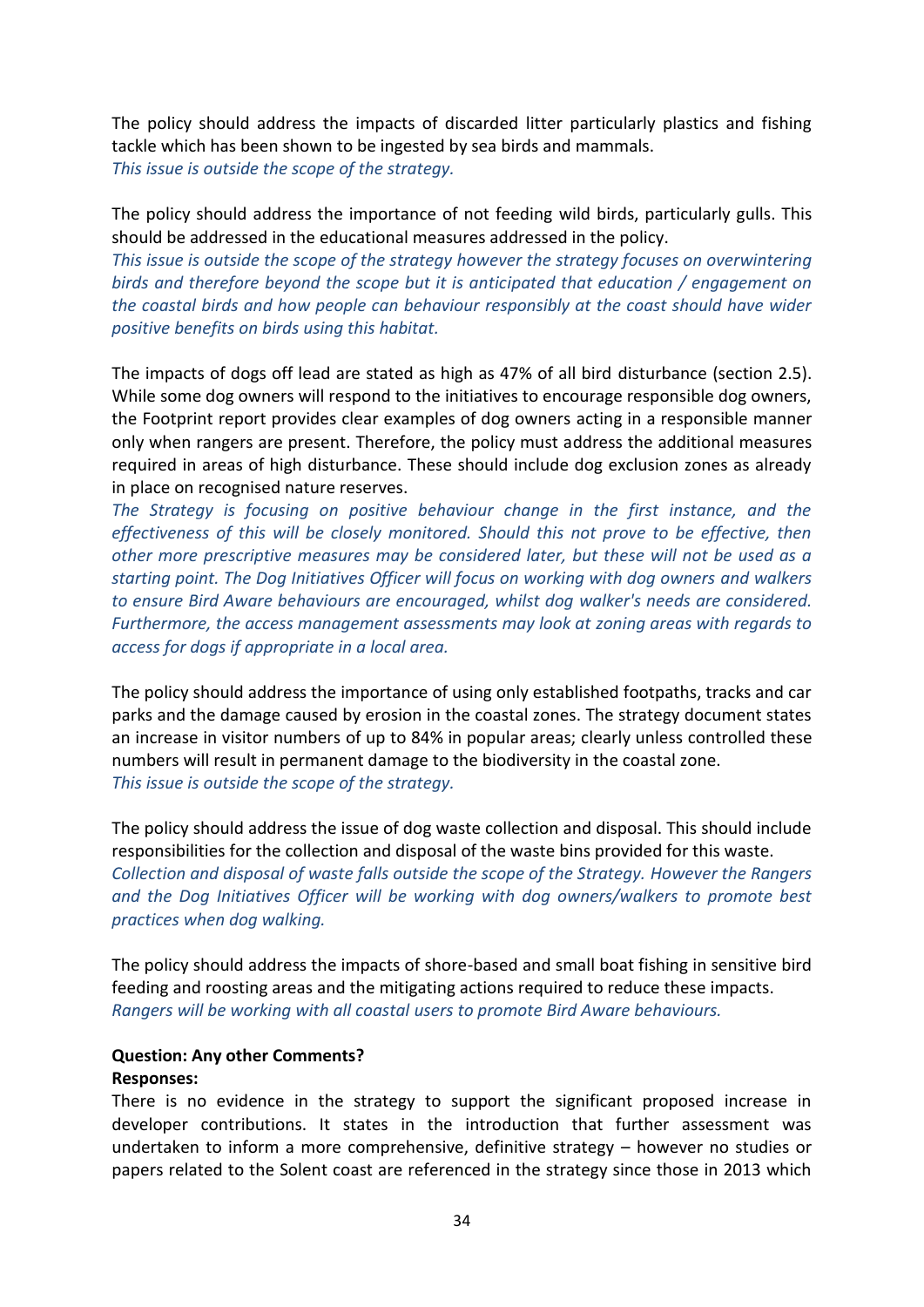informed the Interim Strategy. The strategy states that it has been calculated to mitigate for any net increase in recreational disturbance up to 2034 (3.1). It also states in 5.15 that the measures are scalable and mitigation can be increased or decreased in line with actual housebuilding. However, in 6.4 it states that some schemes may also require additional mitigation due to size or location, for example due to a disproportionate impact on particular sections of coast. It seems unreasonable that the increased per unit contribution should not mitigate recreational disturbance in these cases (although mitigation for other effects may be required). A large site would generate a larger contribution which could then be used to provide suitable local mitigation measures as part of the proposed program of site-specific schemes as stated in 5.7.

*The evidence set upon which this Strategy is based is still considered valid and the best available information. More time was needed between the formulation of the Interim Strategy and the Strategy to fully develop the approach now proposed and to start gaining first-hand experience of how effective certain measures have been to date, The Interim Strategy was acceptable to Natural England for a limited time whilst a more comprehensive approach was worked up. This more comprehensive approach forms the Strategy and covers a wider range of mitigation measures, which is reflected in the higher contribution rate The Ranger team was launched during the Interim Strategy which facilitated a better understanding of the resource/team size requirements to cover the coastline and the importance of the other roles such as the Communications Officer and the Dog Initiatives Officer.*

*Additional mitigation for the impact of any individual proposal (i.e. its impact alone) is on a case by case basis and cannot be defined solely by number of houses or proximity to the SPA. There are too many factors that influence whether additional disturbance over the 'incombination effects' (which the Strategy mitigates) is likely. For example, existing access to intertidal and frontage – beach, sea wall etc, the potential increase in recreational disturbance depends on the design of the scheme, type of adjacent habitats – deep mud or shingle / sand, the height of the site in relation to the intertidal etc. Therefore, even very small housing schemes could have an impact, whilst larger schemes may be less sensitive depending on their location. As also covered in paragraph 6.8, developers are encouraged to hold early discussions with Natural England and the local planning authority on mitigation if they are proposing large schemes or developments close to the SPA boundary. This potential need for additional mitigation is not new, and should have been dealt with at the outline stage when permission for the principle of the development was agreed. However Local Planning Authorities must conduct Habitats Regulations Assessment screening at the reserved matters stage, or where a condition requires that later permission is required in relation to a phased delivery, to ensure that the mitigation secured remains sufficient to offset impacts. Again, this is in line with the planning policy and the requirements of the legislation, rather than an outcome of this Strategy.*

Para 1.4 (pge5): how should other impacts be mitigated? Include refs to other strategies and clarification of whether a Nitrogen Reduction Strategy is anticipated. *As these fall outside the scope of the strategy, they will not be specifically listed*.

Page 4: Final para: Some developments may require additional mitigation due to their size or proximity to a SPA. This removes some of the certainty provided by the strategy. Include guidance for developments requiring additional mitigation of appropriate mitigation.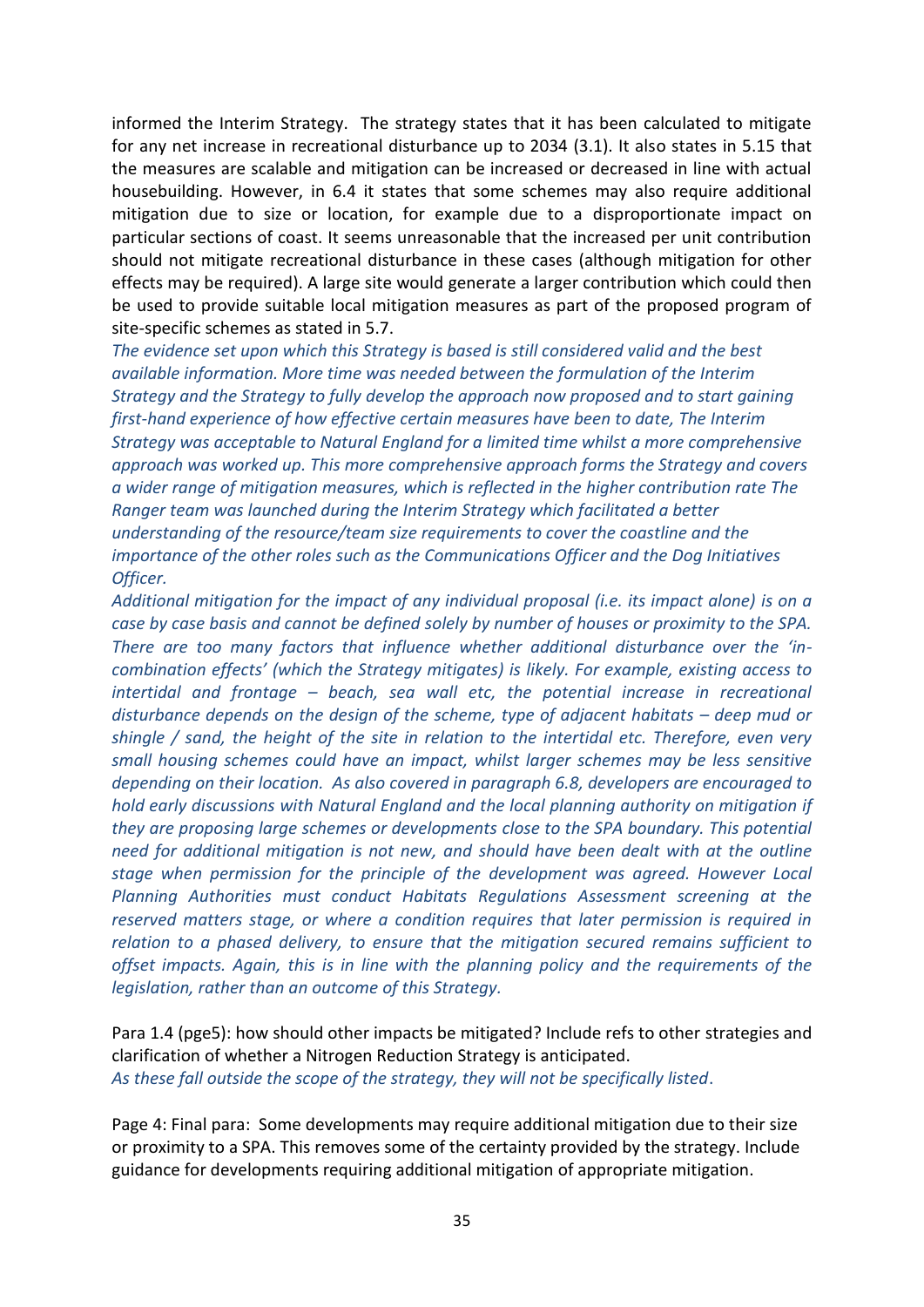Para 1.6 (pge5): Is there a threshold size for a bespoke mitigation package? Needs ref to the possibility of a hybrid mitigation scheme (contribution+onsite SANG).

Para 1.6 (pge5): confirm that payment of 100% developer contribution addresses all requirements of Habs Regs

Para 5.12 (pge15): can developers provide strategic SANG for funding by other developments?

Para 6.2 (pge17): same point as above re pge 4.

*With regard to proposed development requiring bespoke or additional mitigation measures, it is not possible to create a set framework of trigger points and expected additionality. It is noted in paragrapsh 6.7 and 6.8 that the local planning application, with advice from Natural England, considers the mitigation measures for proposals on a case-by-case basis. As the circumstances relating to each application are often unique, an overall judgement will be made by those parties as to whether additional mitigation is required or not.* 

*Additional mitigation for the impact of any individual proposal (i.e. its impact alone) is on a case by case basis and cannot be defined solely by number of houses or proximity to the SPA. There are too many factors that influence whether additional disturbance over the 'incombination effects' (which the Strategy mitigates) is likely. For example, existing access to intertidal and frontage – beach, sea wall etc, the potential increase in recreational disturbance depends on the design of the scheme, type of adjacent habitats – deep mud or shingle / sand, the height of the site in relation to the intertidal etc. Therefore, even very small housing schemes could have an impact, whilst larger schemes may be less sensitive depending on their location. As also covered in paragraph 6.4, developers are encouraged to hold early discussions with Natural England and the local planning authority on mitigation if they are proposing large schemes or developments close to the SPA boundary. This potential need for additional mitigation is not new, and should have been dealt with at the outline stage when permission for the principle of the development was agreed. However Local Planning Authorities must conduct Habitats Regulations Assessment screening at the reserved matters stage, or where a condition requires that later permission is required in relation to a phased delivery, to ensure that the mitigation secured remains sufficient to offset impacts. Again, this is in line with the planning policy and the requirements of the legislation, rather than an outcome of this Strategy*

*It is also important to remember that developers are not required to opt in to paying the developer contribution and may well wish to develop a bespoke mitigation plan to meet their Habitats Regulations requirements in consultation with their local planning authority and Natural England.*

General: include timescales for roll out and for LPA adoption as SPD.

*The timeline is that the LPAs are anticipated to adopt this Strategy by the end of the 2017/18 financial year. This is made clearer in paragraph 6.2.*

General: Overall the strategy is constructive and enables development within the context of a strong regulatory framework. Its value to developers is the certainty it gives by setting out a clear mechanism for negotiation of the Habs Regs acceptable to LPAs and regulators alike. BDL considers that scaling of contribution according to unit size is fair, as is the level of tariff set.

General: Whilst the Habs Regs are embedded in UK Law, the underlying legal framework could alter. The strategy must remain able to accommodate through regular review.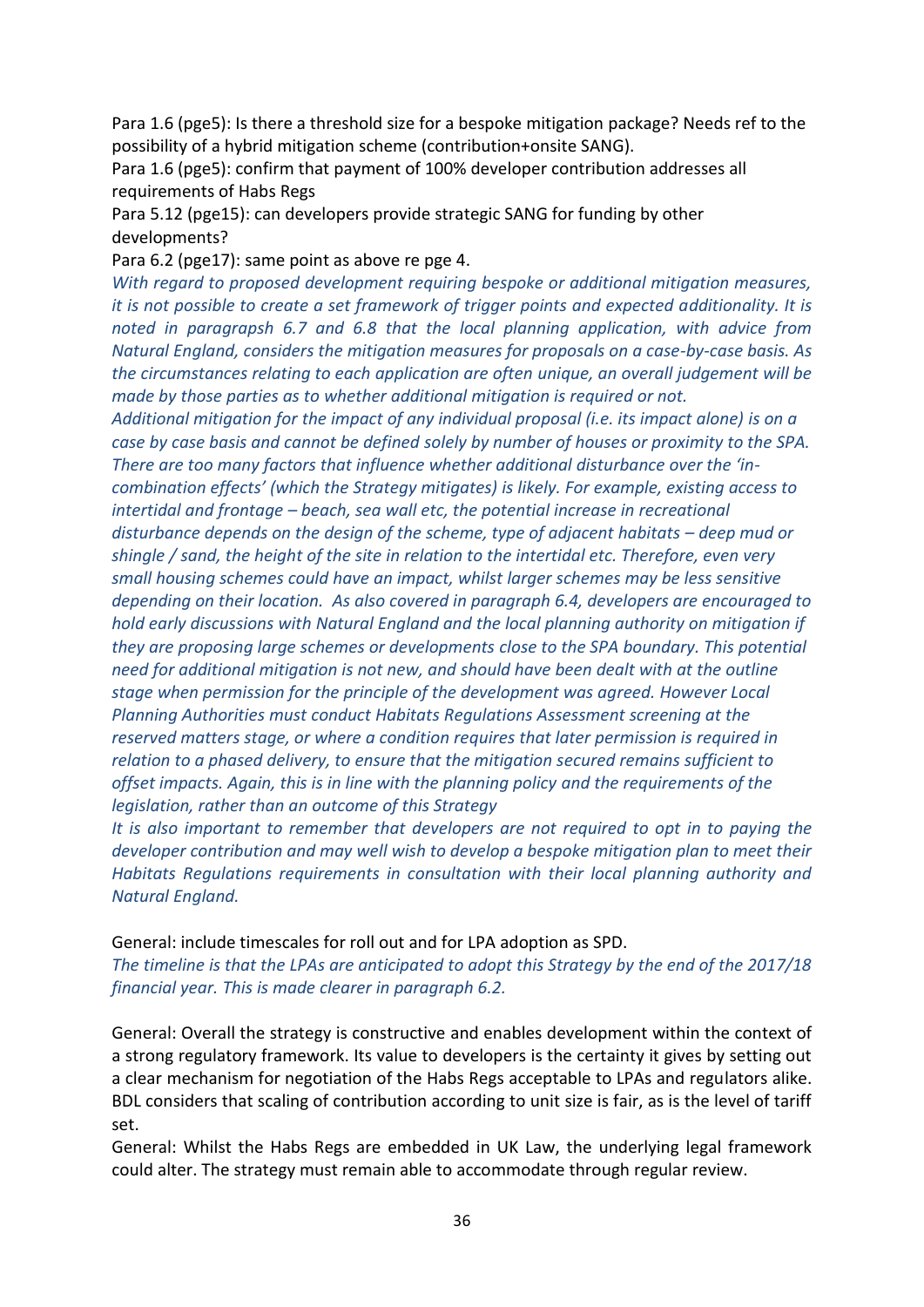*The Strategy will be reviewed every 5 years or more frequently if changes to legislation or evidence require. This has been made clearer in the strategy and can be found in paragraph 7.12.*

The whole strategy seems to be to stop things getting worse. No initiatives are focussed on correcting the existing situation. For example, Nore Barn suffers from frequent dog attacks on swans. Apart from the very occasional Ranger visit, nothing has been done to correct this. It is being left to residents to sort out the problem with the Police.

*The Strategy is seeking to mitigate any net increase in disturbance resulting from new housing development. As noted in paragraph 1.7, addressing the impact of existing activities is the role of the separate Solent European Marine Sites (SEMS) initiative. Close working between the two groups is envisaged which may mean that shared messaging is used. A Dog Initiatives Officer will be employed under the Strategy and will work with dog owners and walkers to promote Bird Aware practices whilst dog walking. With more rangers in place under the Strategy it is envisaged that rangers will have the capacity to provide more assistance with local issues such as this, however, community involvement will still be sought and in extreme cases such as this the police may still be required to assist due to the nature of issue. These SPAs have been designated predominantly for the protection of overwintering birds but it is expected that the general messaging about being more 'bird aware' and making responsible choices when using the coast will be to the benefit of all coastal birds.* 

The problems around Conigar/Warblington Rd require strong mitigating measures in the near future and measure for this and other vulnerable areas of the coastline should be included in the consultation draft. We would like to see a reduction in the access routes in and around Nore Barn Woods to encourage tranquillity for visitors and wild life alike. The PUSH proposal that new green spaces could be created to accommodate the expanding population should include green corridors and nature reserves similar to Brook Meadow in Emsworth. This will encourage residents to learn more about biodiversity. We would not be in favour of tourist facilities along the coastline such as cafes or toilets etc. encourage greater visitor numbers, increased waste and visual intrusion. Thank you.

*The research to date shows that behaviour change through positive engagement and education is more successful than restrictive measures. The proposed Access Management Assessments will look at specific localised issues and recommend actions. These may be accompanied site specific projects being funded to deliver additional mitigation measures. All new facilities will be assessed at the point of planning application or change of use application.*

How does the Strategy connect with biodiversity action plans that some PUSH members have produced?

*In 2012 the UK Biodiversity Action Plan was succeeded by the 'UK Post-2010 Biodiversity Framework'. As the UK BAP developed, the most important species and habitats that it identified for action were referred to as 'priority species' and 'priority habitats', and associated action plans have been developed on this basis. Biodiversity Action Plans have therefore evolved to focus on priority species and priority habitats through Section 41 of the NERC Act 2006.*

*This work is separate to the Strategy which is focusing on avoiding the impact of recreational pressure from additional housing on the wider Solent SPAs. However, there is some overlap*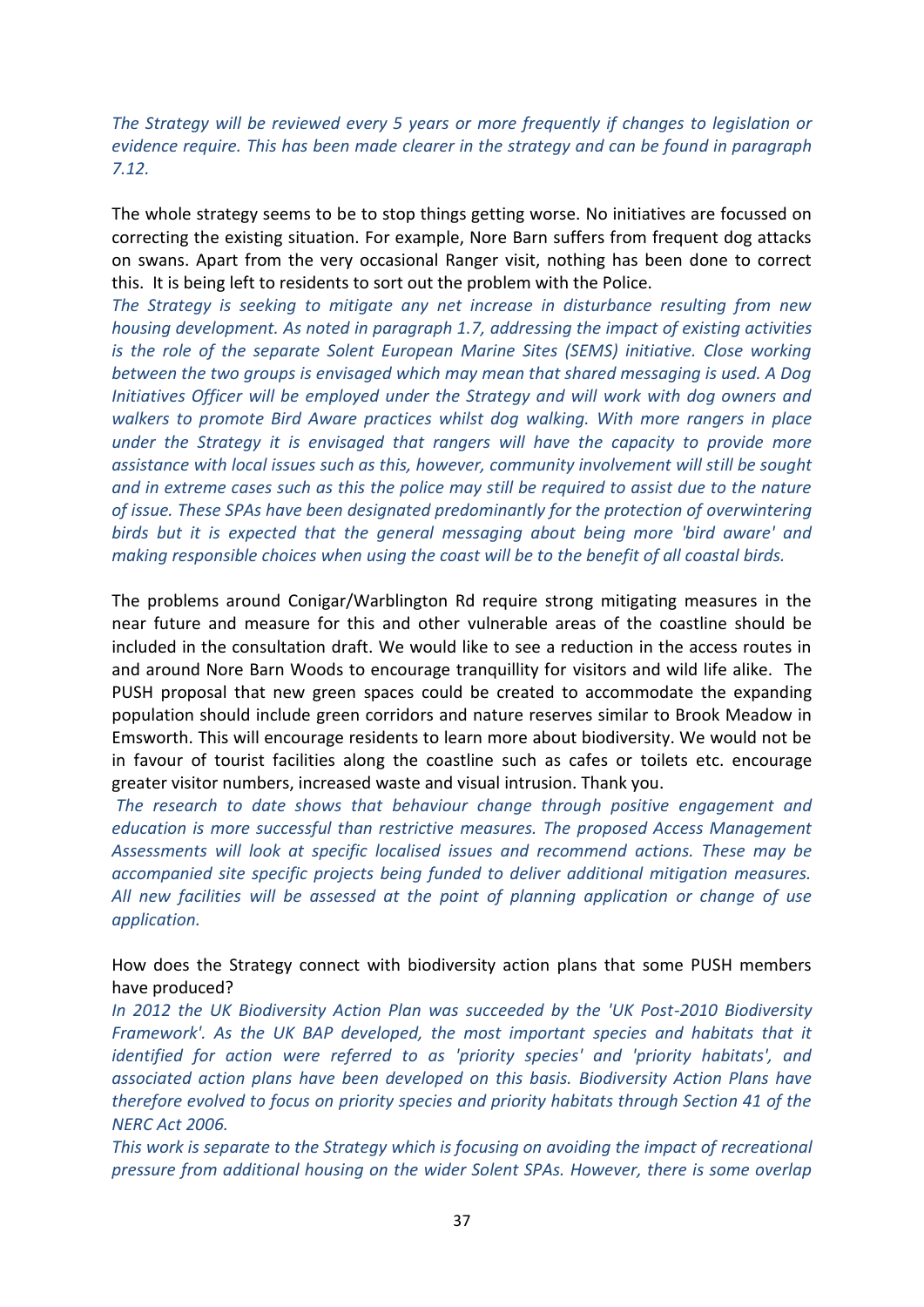### *where priority species and priority habitats are located within the SPA boundaries and could be affected by recreational pressure.*

Work ought to begin earlier and finish later (or be all year round) to include passage waders and terns. Maybe somehow an update to the SPA is needed (?), as substantial numbers of terns gather to roost at Hill Head, although numbers are lower than they used to be. Their peak coincides with the summer holidays. I've always found it surprising that the Solent and Southampton Water SPA doesn't factor passage migration in.

*These SPAs have been designated predominantly for the protection of the large numbers of waders and wildfowl which spend the winter on the Solent. Following on from advise from Footprint Ecology (who conducted the initial research) and agreement from Natural England, the strategy focusses on the months October – March as this is the time with the greatest number of birds, when competition for food is highest, temperatures are the lowest, and daylight hours the shortest. Whilst the focus of this work is on the overwintering birds, it is expected that the general messaging about being more 'bird aware' and making responsible choices when using the coast will be to the benefit of all coastal birds. Having an all year Ranger team will help keep the messaging 'fresh' all year. Two out of three of the SPAs do include breeding birds such as tern.* 

Anything that protects our coastline and wild life would be appreciated *Comments noted.*

### *Comments on item 3: Overall approach and benefits.*

The overall approach of the policy as stated in 3.2 is to address people's behaviour rather than the number of visitors, or as stated in 3.5 managing rather than preventing activity at the coast. However, when visitor numbers are expected to increase by up to 84% in some areas then this approach is clearly not going to prevent a net increase in bird disturbance. Therefore, the Likely Significant Effect as stated by Natural England in 2.9 will not be offset by this policy unless a more pro-active strategy is adopted in the most sensitive bird feeding, roosting and breeding areas.

*Natural England is a Partner of the Solent Recreation Mitigation Partnership and is supporting this Strategy as capable of providing the necessary mitigation.*

*Comments on item 4.10: Site Specific Visitor Management and Bird Refuge Projects:* The policy document completely fails to address the selection and management processes of site-specific visitor management and bird refuge projects. The wording of sections 4.10 and 4.11 is vague and not precise in any way. The budget estimates £400k will be available for these projects yet the policy provides no real detail of any specific project nor any explanation of how these projects will be selected or managed. The implementation of significant and meaningful projects to prevent bird disturbance should form the basis of the mitigation measures required to avoid the Likely Significant Effect as stated by Natural England however the policy fails to provide sufficient detail on these matters.

*More information has been added to the Strategy in relation to the site specific projects and can be found at paragraphs 4.13 to 4.19.*

The policy document should recognise the need for expert input from RSPB and the Wildlife Trust in the selection and management of the bird refuge projects.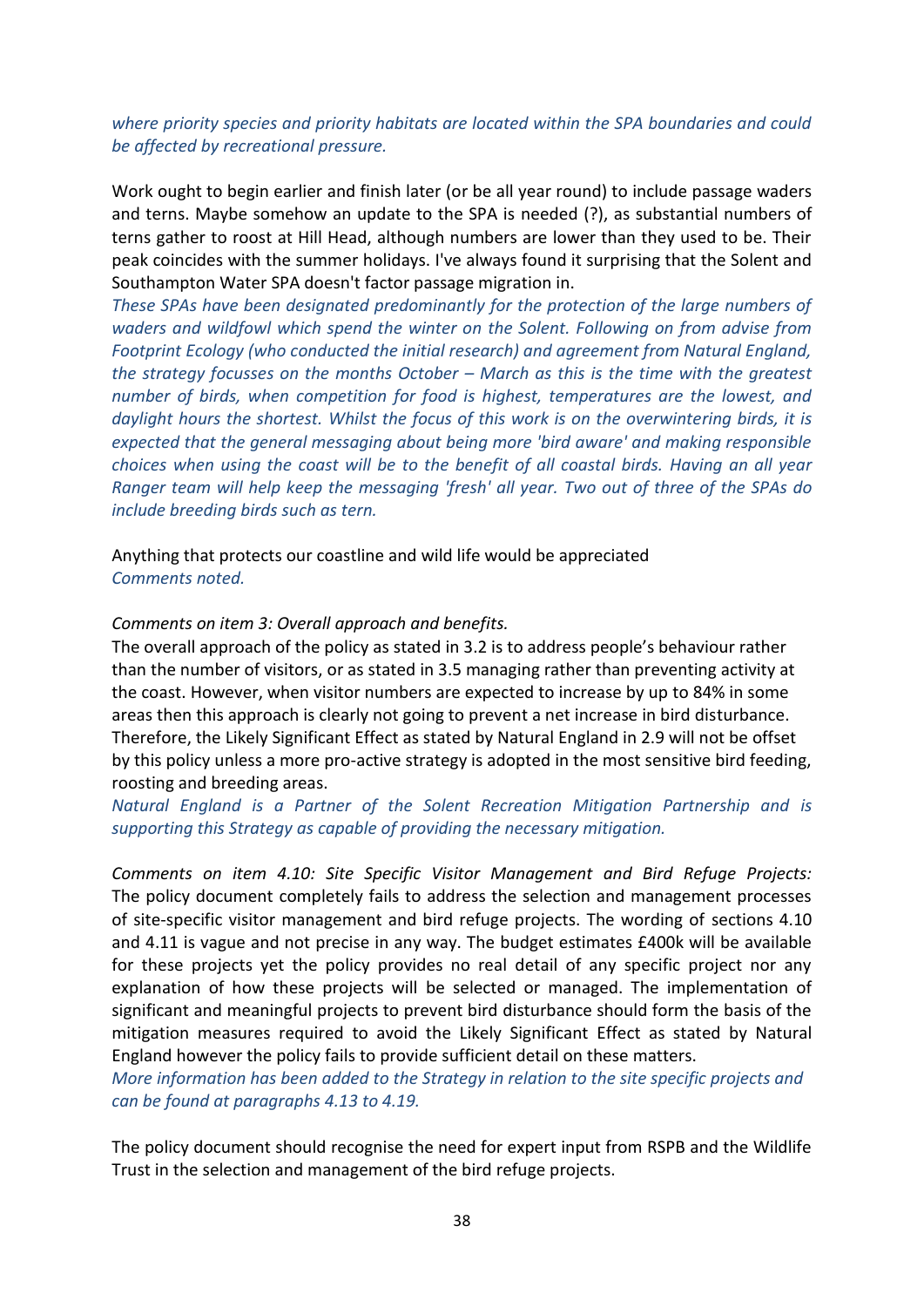*The RSPB and the Hampshire and Isle of Wight Wildlife Trust are members of the Bird Aware Solent Partnership. More information has been added to the Strategy in relation to the site specific projects and can be found at paragraphs 4.14 to 4.19.*

#### *Comments on item 4.14: The Monitoring Plan:*

The policy recognises in section 3.4 the importance of monitoring to help adjust the mitigation measures as necessary and that monitoring is integral to the mitigation package (section 4.14). The Monitoring Plan (separate document) in section vii recognises that bird numbers will fluctuate for a number of reasons and the analysis of the data will highlight where mitigation is success or not working. This is key to the whole strategy of the project however the plan only calls for the bird data and distribution on 2 occasions during the 5 year timescale. The Policy should call for this analysis to be conducted each year particularly in the early years to allow adjustments to the mitigation measures to be conducted in a timely and effective manner. The Policy document should address the benefits of close liaison on bird monitoring data with the WeBS coordinator as outlined in the Footprint report. The WeBS coordinator should be able to provide details of bird disturbance as reported by the WeBS observers; information that can included into the Monitoring Plan and mitigation package.

*WeBs data will be used to monitor change in bird distribution and abundance, however, this is influence by a range of factors in addition to recreational disturbance for example food availability, breeding productive at the breeding grounds etc. which are beyond the scope of this study. Therefore, emphasis has been placed on the monitoring on bird disturbance as this is the specific impact that this strategy looks to address. Monitoring funding for bird data is included to provide bird data in addition to the WeBs which could be needed to supplementary areas which are not covered sufficiently by WeBs or inform site specific projects.*

### Part D - Public Sector Organisations (Total of 5 responses)

**Question: Were you aware of the Interim Mitigation Strategy? Responses**: 4 'Yes', 1 left blank

**Question: Would you use this scheme as opposed to providing your own mitigation package? Responses**: 4 'Not Applicable', 1 left blank

**Question: Are there any mitigation measures currently proposed that you feel should not be included in the Definitive Strategy?**

**Responses:** The Conservancy does not believe that there are currently any proposals that should be removed from the Definitive Strategy *Noted*

#### *All other respondents left this question blank*

**Question: Are there any additional measures you feel should be included in the Definitive Strategy?**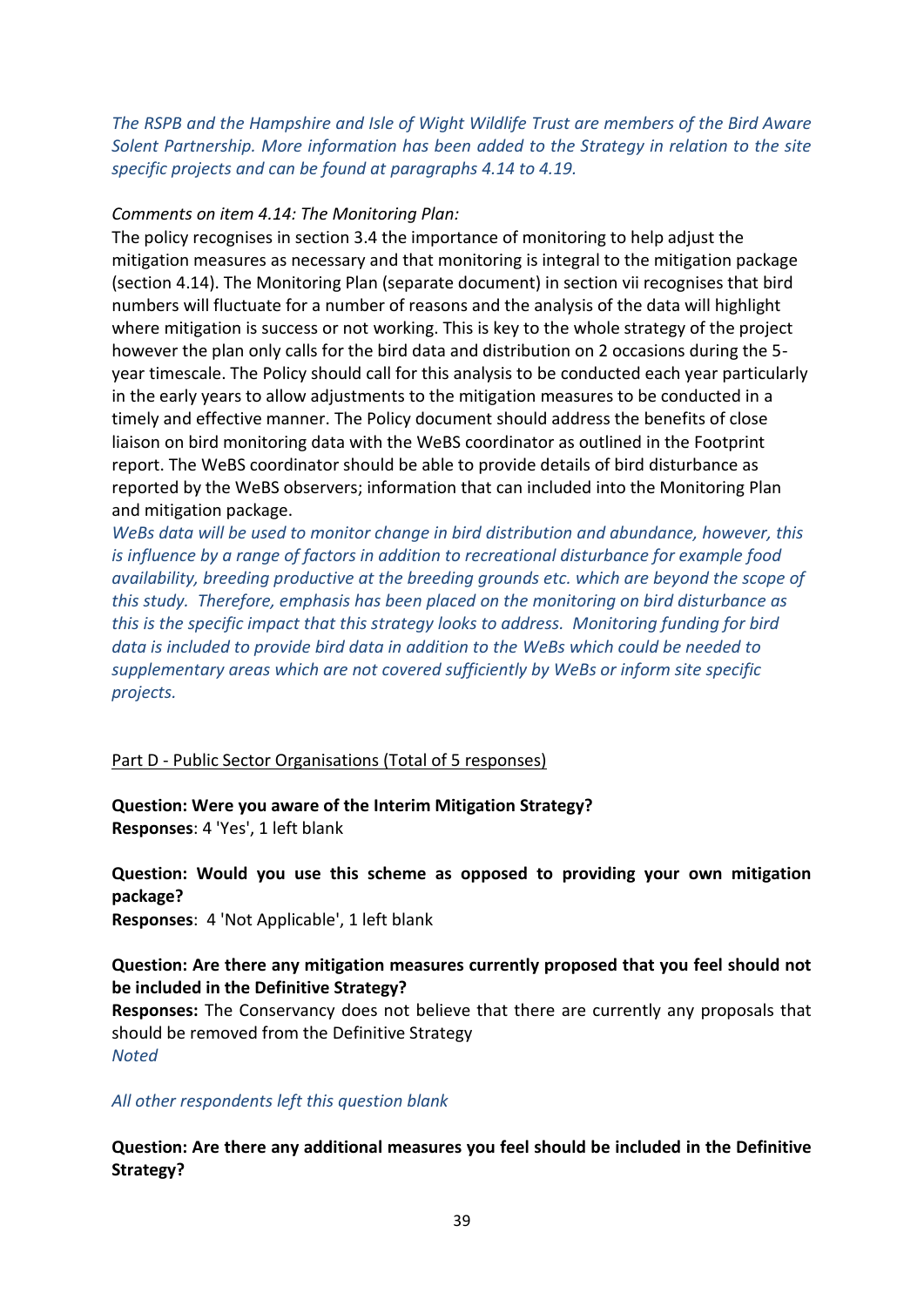**Response:** The option to purchase land for conversion to a Suitable Alternative Natural Green Space (SANG).

*As explained in paragraph 2.12, Footprint Ecology recommended caution in using SANGS for the Solent SPAs as a survey showed that many people visit the coast for the sea views and the feeling of 'being beside the sea': 34% of those surveyed stated that nothing could be done to make an alternative site more attractive to them. That said, some SANGS are being provided to support and enhance this Strategy through funding from the Solent LEP as it is recognised that SANGs provide a valuable alternative recreational resource for dog walkers, walkers, runners and other groups.*

A dedicated Bird Aware Solent Ranger for the Chichester and Langstone Harbours SPA. *The Bird Aware Rangers will be able to work across the entire coastline, but will be developing local knowledge and connections allowing them to prioritise areas where they can be most effective.*

Funds to replace bird hides and install new bird hides. *Projects including these can be put forward (via local authorities) for consideration for site specific project funding.* 

Funding for habitat creation schemes (e.g. high tide roosts away from people). *Projects including these can be put forward (via local authorities) for consideration for site specific project funding.* 

The option to introduce dog control orders e.g. dogs on leads, or bylaws if needed in particular problem areas. A dog walking friendly club, with shows and recognised dog friendly routes/walks. Educational work with water based activities (e.g. canoeing, kayaking, paddleboards, etc.).

*The Strategy is focusing on positive behaviour change in the first instance, and the effectiveness of this will be closely monitored. Should this not prove to be effective, then other more prescriptive measures may be considered later, but these will not be used as a starting point. The Dog Initiatives Officer will focus on working with dog owners and walkers to ensure Bird Aware behaviours are encouraged, whilst dog walker's needs are considered. Codes of conduct will be worked up for all a wide range of coastal users including those mentioned. Much work in the interim strategy has focused on land based users as these were identified within the research as having the largest overall negative impact on the birds. Under the Strategy with more staff and resources available, rangers will be able to begin working with other coastal user groups including those mentioned here.*

Funds should be set-aside for research projects with local universities. This may include a bursary for a Ph.D.

*The phase three research specifically scrutinized a number of mitigation options looking at effectiveness and viability; the strategy has been developed based on this research. Funding research such as Ph.D. projects did not score favourably, so has not been included in this Strategy. Natural England supports the Strategy as satisfactory in providing the necessary mitigation under the Habitats Regulations.*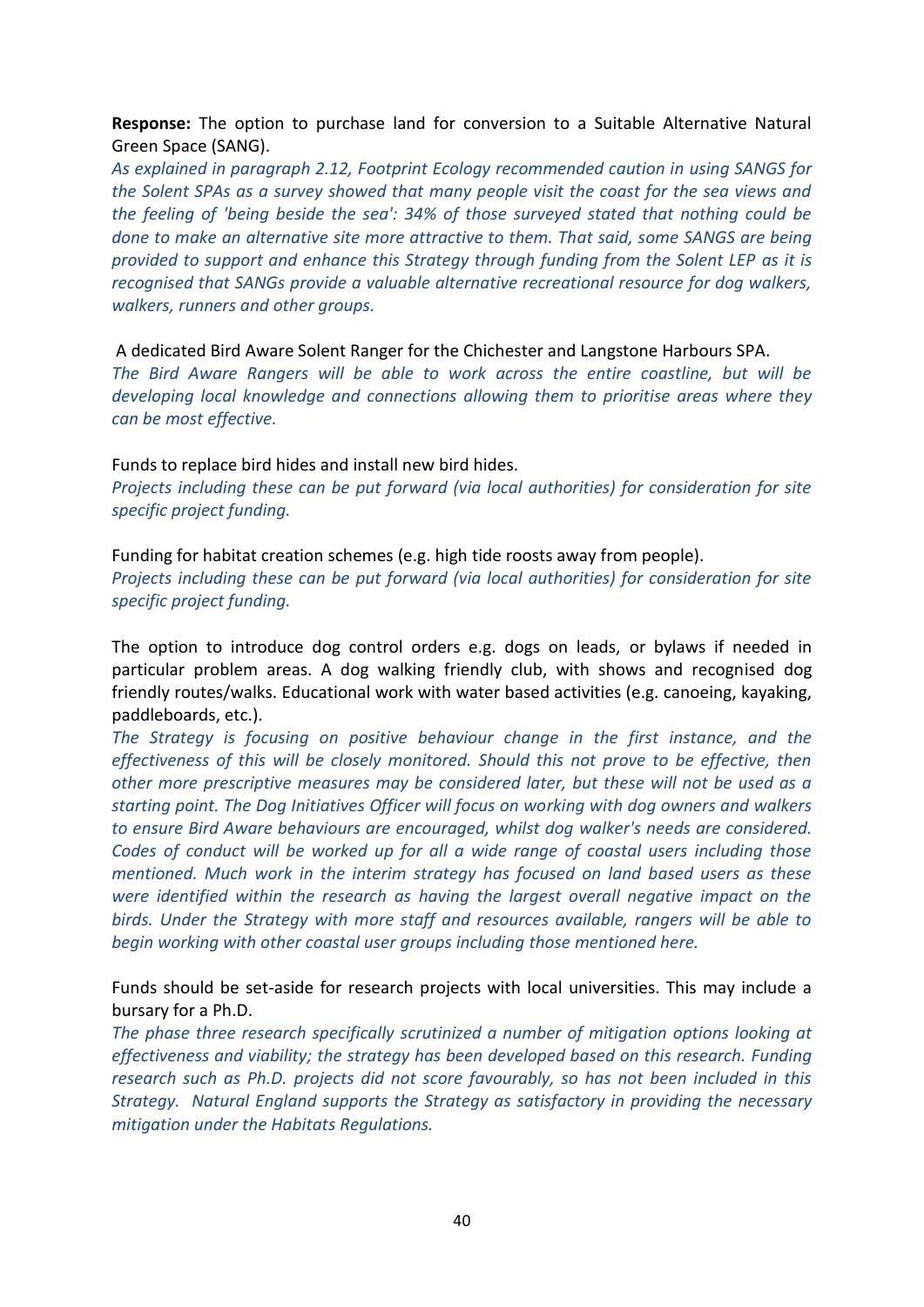Rather than banning dogs which may be unpopular, create 'Dog on lead' zones with associated bylaws and fines.

*The Strategy is focusing on positive behaviour change in the first instance and the effectiveness of this will be closely monitored. Should this not prove to be effective, then other more prescriptive measures may be considered later, but these will not be used as a starting point. A coastal dog project such as that recommended in the Phase 3 research is envisaged. A Dog Initiatives Officer will be employed under the Strategy and their role will be to work with dog owners and walkers to minimise their impacts on the overwinter birds. This role will focus on building positive relationship with dog owners and walkers and ensuring that their needs are met whilst the needs of the overwintering birds are also met.* 

### Tern / bird nesting raft project.

*These SPAs have been designated predominantly for the protection of the large numbers of waders and wildfowl which spend the winter on the Solent. The evidence base upon which this Strategy was derived was based on the impacts from recreational disturbance on overwintering birds. However, whilst the focus of this work is on the overwinter birds, it is expected that the general messaging about being more 'bird aware' and making responsible choices when using the coast will be to the benefit of all coastal birds. This will be enhanced by a larger year round Ranger team that will be able to assist in keeping the messaging 'fresh' all year. The SEMS management scheme is addressing the existing pressure on these European Sites.* 

Eel grass enhancement project. Create off shore islands, consider using old anchored boats moored off shore. Grants made available for other organisations to enhance the environment for birds.

*Projects including these can be put forward (via local authorities) for consideration for site specific project funding and these projects would be evaluated as to the contribution to mitigating recreational disturbance.*

Increase 'No Bottom Trawling' zones to protect important ecosystems.

*This issue falls outside the scope of the strategy which deals with the recreational impacts resulting from housebuilding. It is a matter for the Marine Management Organisation to consider.*

Monitor/record 'food available for birds' rather than just monitor bird numbers. Lack of fish in the Solent also affects coastal birds.

*Tackling the physical source of this issue falls outside the scope of the Strategy. Concerns related to this should be referred to the Solent European Marine Sites Group.*

Japanese wireweed monitoring / removal project to protect the foreshore. Lack of fish in the Solent also affects coastal birds not just fish availability and the price of fish in the supermarkets, this needs to be communicated.

*This issue falls outside the scope of the strategy.*

Thought should be given to securing roost and feeding sites for birds which would escape development proposals in the future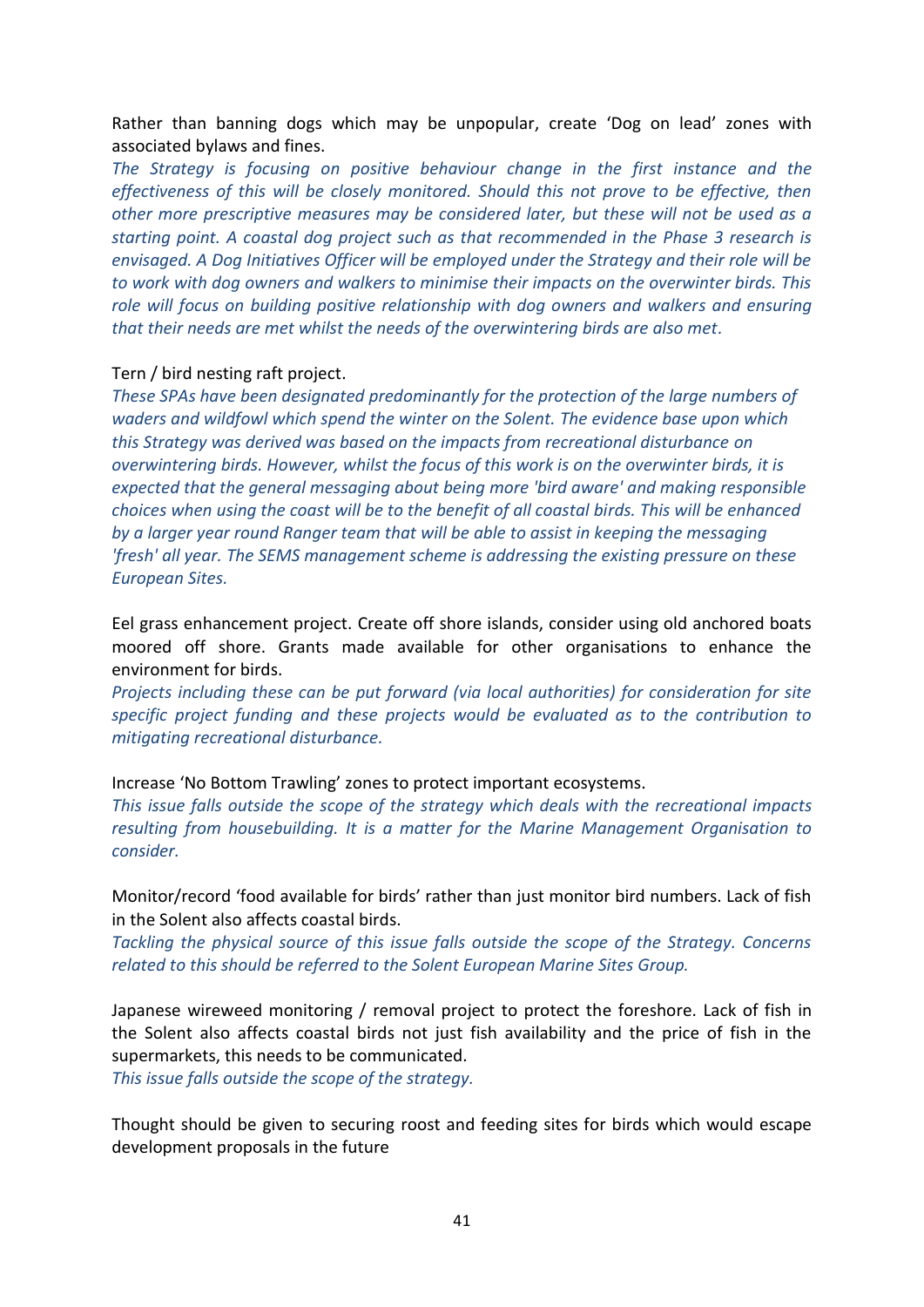*High tide roosts are specifically covered within the Solent Wader and Brent Goose Strategy which is currently being updated. The SPA is a protected area and this Strategy forms a mechanism to ensure increased recreational pressure from new residential development is mitigated. Projects for particular sites such as these can be put forward (by the Partner organisations - any party wishing to suggest a site-specific project should make the local authority within which it is sited aware of the project and ask that they consider putting it forward for potential funding) for consideration for site specific project funding.*

The council (Isle of Wight) supports the proposed move from the current interim strategy to a full strategy that takes a variable rate approach determined upon the size of each net additional unit (based upon number of bedrooms). The council agrees to move to a sliding scale approach for the collection of payments to mitigate impacts. The council also agrees to an increase in the project costs that then needs to be reflected in the contributions collected.

However, account needs to be given to local housing markets, both in terms of land values and construction costs and how viability for different types of housing stock is likely to be affected by the charges (contributions for mitigation) proposed. The council feel that a local weighting should be applied to reflect the profitability and ultimately viability of building new homes in a particular housing sub-market area. Our ongoing working relationship with the development industry indicates that previously the severance factor of the Solent has resulted in a 7% uplift in build costs in comparison to construction on the mainland. More recently this has been estimated by industry as being anywhere between 10 and 20% increase in build costs. In particular, the council are concerned the impact the proposed schedule of charging could have on the deliverability of affordable housing. As set out in paragraph 7.1, the council supports the approach of the mechanisms for implementation to be adopted and to be determined by each individual LPA, but a single agreed template for consistency may be useful.

*All new development needs to comply with the Habitats Regulations and provide mitigation where appropriate. The impact from the new dwellings will be related to their development, not their price point. The charges have been scaled to dwelling sizes in order to help address viability concerns. The costs of mitigation will be clear to the developers up-front so that they can factor this in when acquiring land for development and designing their schemes. The Strategy has been designed to provide a satisfactory level of mitigation whilst minimising the costs to the developer.* 

### **Question: Any other comments?**

**Responses:** Ryde Town Council has no objections to the proposal but would like to be assured that a fair amount of the budget is spent in our region.

*To date, a higher proportion of contributions has been spent on the Isle of Wight than collected from it.*

The proposed financial level of mitigation per dwelling is modest. The Conservancy strongly believes the figure should be much higher.

*Noted. The Strategy has been designed to provide a satisfactory level of mitigation whilst minimising the costs to the developer.*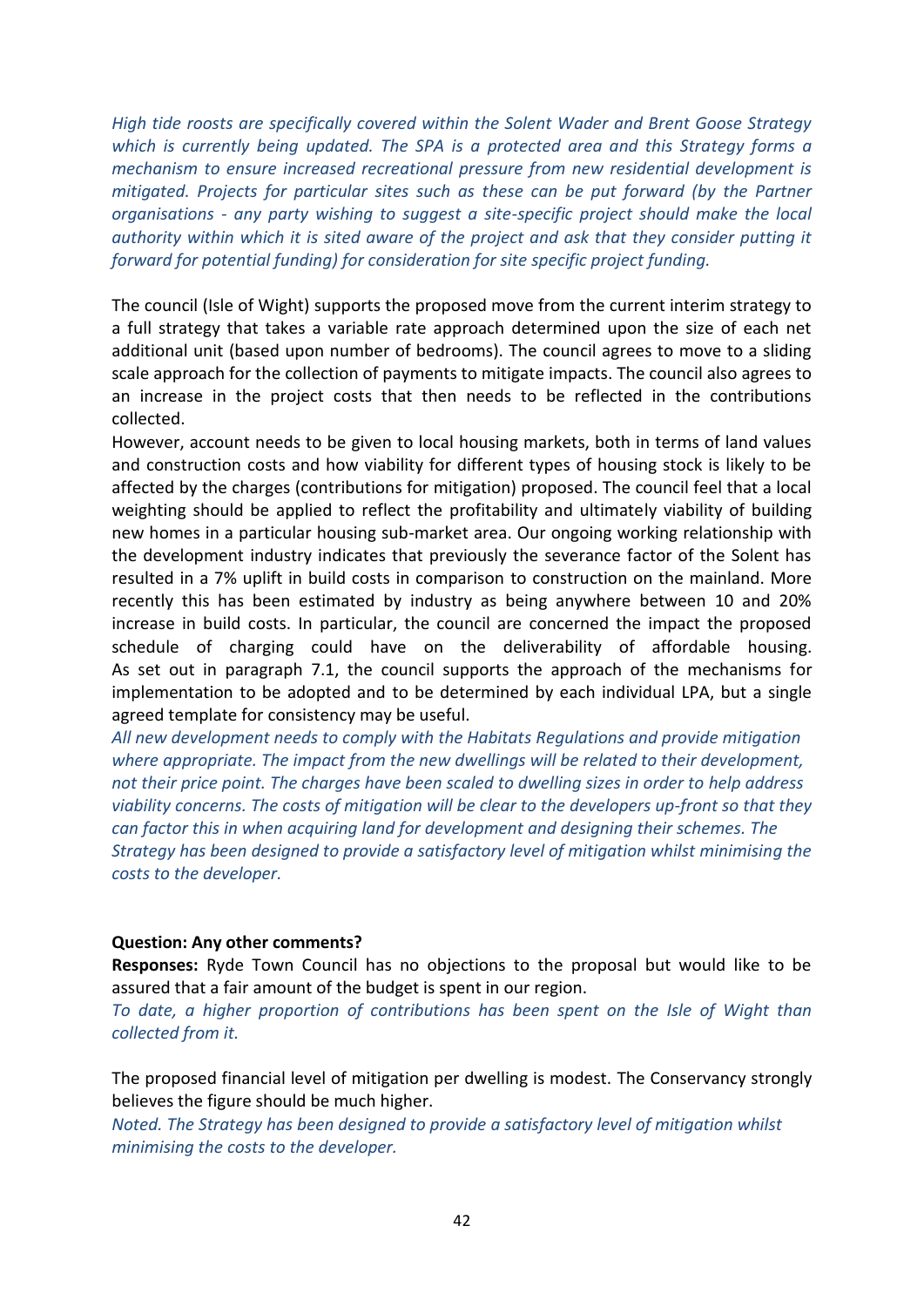The Strategy should be reviewed every 5 years, in the same way that the Management Plan for Chichester Harbour is reviewed every 5 years. This has been found to be a suitable duration for the implementation phase before reviewing progress and reassessing targets for the next 5 years, and so on. A review of the boundary should be planned for at a suitable point in the future.

*Agreed, this has been included in the Strategy and can be found in paragraph 7.12.*

A 'State of the SPAs' report should also be published every 5 years, either prepared or commissioned by Natural England, so as to assess the condition and impact of the Strategy. *Part of this assessment would be covered by the SEMS work which assesses the existing condition of the SPAs and how this evolves over-time. This work would help monitor the impact of the strategy on the condition of the SPAs. The Strategy also includes regular monitoring to assess the effectiveness of the strategy. The results of this work will be published on the website.*

At the earliest opportunity, the Partnership should publish a position statement on Brexit and acknowledge that this is likely to have implications in years to come, with the full impact assessed at a later date.

*The Strategy seeks to provide mitigation for increased recreation pressure on the Solent SPAs until 2114 in line with the UK legislation – the Conservation of Habitats and Species Regulations 2010. Throughout this period, there will be regular strategic reviews of the strategy every 5 years or more frequently if changes in the legislation or evidence necessitate. If Brexit leads to amendments to UK legislation then these changes will be addressed through a review of the Strategy.* 

The Conservancy notes that Chichester Harbour is typified by large dwellings with 4 or 5 bedroom houses. This will result in a greater number of visitors than elsewhere, with higher levels of people pressure. For this reason, the Conservancy would like to see a dedicated Bird Aware Solent Ranger.

*Is it important that the strategy aims to mitigate recreational disturbance on the SPAs, the overwintering birds do not recognise authority boundaries and therefore as a strategic approach resource is deployed where it can be most effective to address the impacts. The Bird Aware Rangers will be able to work across the entire coastline, but will be developing local knowledge and connections.*

There is slight confusion on page 15 by referring an "in-perpetuity" period of 80 years. By definition, in-perpetuity means 'forever', therefore the language may need to be reconsidered. The Conservancy suggests replacing in-perpetuity with 'long-term'.

*The use of the phrase 'in-perpetuity' will remain as it is common practice for similar mitigation schemes to set a similar time limit on the mitigation they provide yet still refer to it as in-perpetuity as a way of meaning for the lifetime for the development.* 

The Conservancy notes that West Sussex County Council is an omission from the Partnership, despite being a Solent local authority. It is assumed that there is an explanation for this since every other local authority is represented.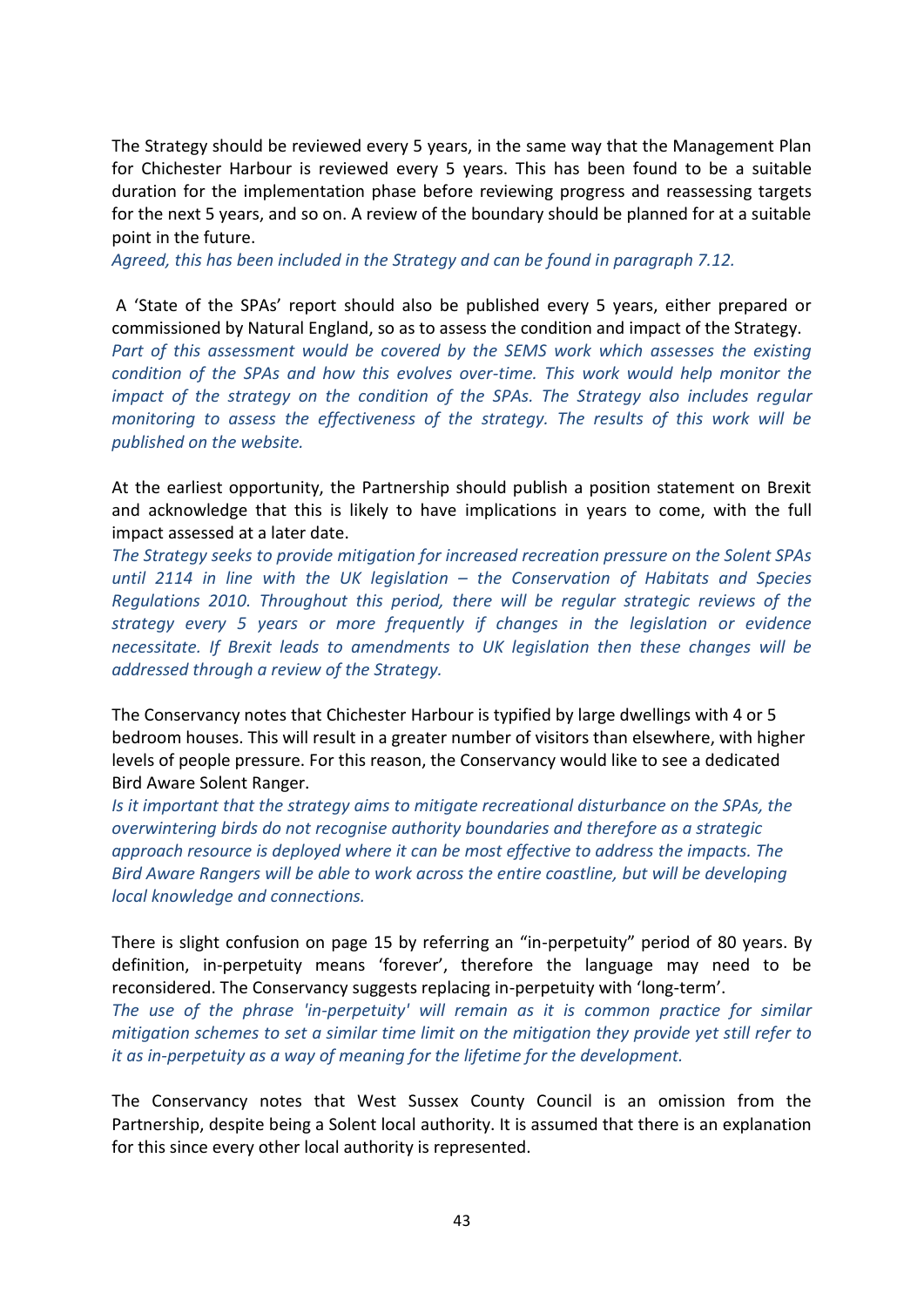*Hampshire County Council are a member of the partnership due to their roles as the employing the Bird Aware Rangers (through a service level agreement), a coastal landowner and the manager of some country parks along the coast. West Sussex County Council does not hold similar roles within the partnership area, and as such are not a Partner to the project.*

The Strategy would benefit from an accompanying Action Plan, which will provide the implementation detail.

*Noted.*

Page 4 suggests the sliding scale may be influenced by proximity to the shoreline. This point is expanded in section 2.7 and 6.4. This explanation would benefit from being crossreferenced.

*Noted, but to keep the summary concise, no cross referencing has been made. Plus the two paragraphs referred to are not directly linked, i.e. a small development close to a quiet, sensitive part of the SPA may have a proportionally bigger impact on visitor numbers over a certain stretch than a larger development close to a busier stretch of the coastline. A sliding scale of charges, based on bedroom sizes has been developed for all other cases.*

In paragraph 1.2 the 'in-combination' effects should also include increases in the number of bedrooms in existing dwellings and increases in the number of bedrooms in replacement homes.

*Local planning authorities are required to consider how each planning application meets the Habitats Regulations and do so on a case-by-case basis. The Strategy provides a mechanism for mitigating new development.*

At the end of paragraph 1.4, a sentence should be added to say that the other impacts on the SPAs are managed by other means, e.g. Local Plans, Management Plans, Supplementary Planning Documents, etc.

*Agreed and added.*

In Section 5 the Strategy should include funds for replacement vehicles.

*This has been considered unnecessary as these costs are explained in more detail in Appendix C which is referred to in Section 5.*

With reference to 6.3, it would be worth clearly setting out the text for the exact legal position so that it is reproduced in the Strategy as a point of reference, i.e. Part 3 to Schedule 2 of the Town and Country Planning (General Permitted Development) Order 2015 (as amended). This relates back to EIA Regulations and Habitats Regulations where even permitted development can be subject to an Environmental Assessment or appropriate assessment.

*Agreed, this has been included in the Strategy and can be seen in paragraphs 1.3 and 1.4.*

The Strategy would benefit from clearly defining 'self contained student accommodation' to explain whether or not the developer must pay per bedroom created.

*Agreed, more information related to this has been included in the Strategy and can be seen in paragraphs 6.5 and 6.6.*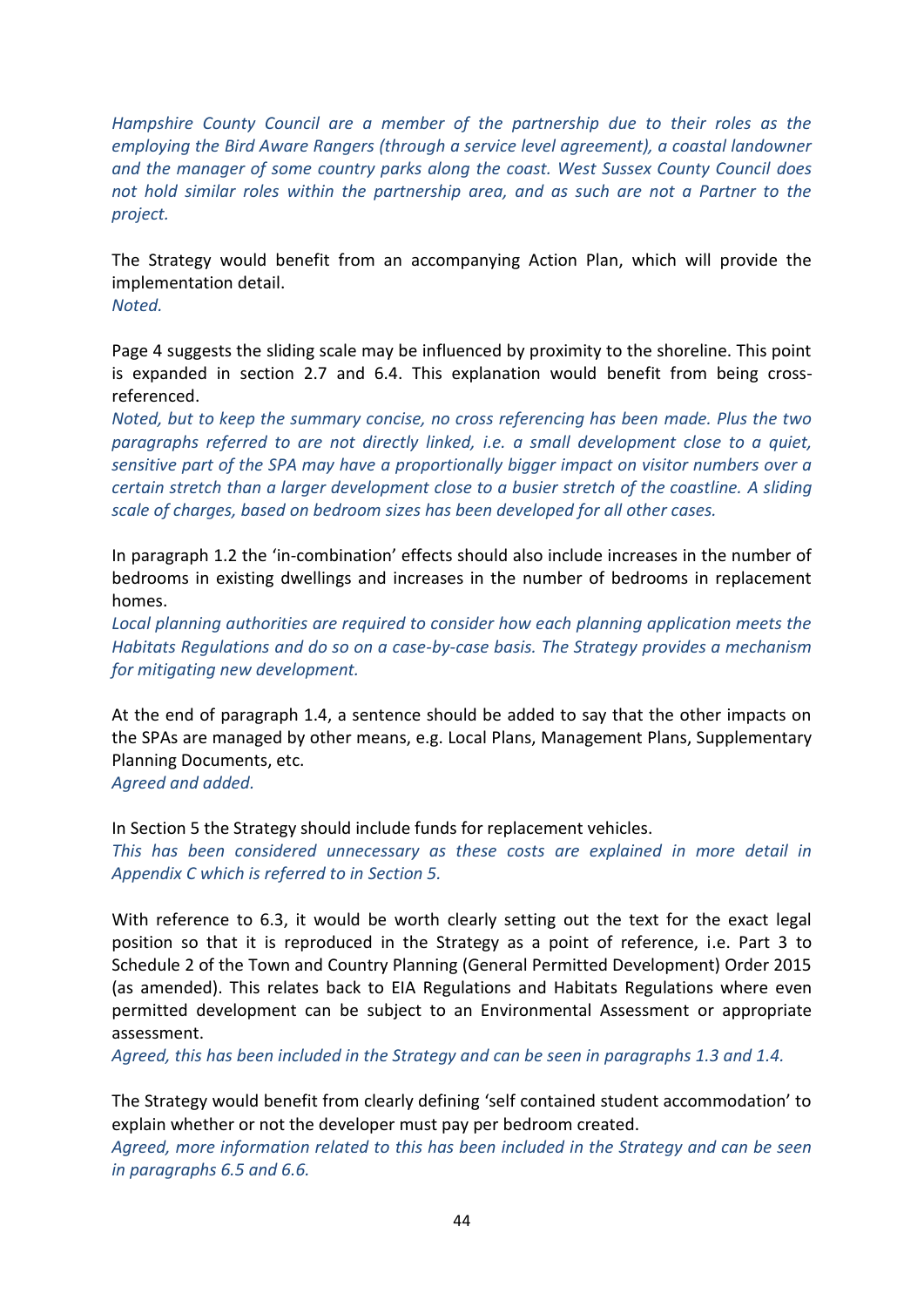In 6.4, using terminology like "very large" without quantifying exactly what it means should be avoided. In this instance, the Conservancy suggests the following thresholds could be applied to the Strategy so as to define 'large':

0-1km from the SPA

6+ houses 1-3km from the SPA 20+ houses 3-5km from the SPA 100+ houses 5-7km from the SPA

300+ houses

Mitigation measures, in addition to the financial contribution, will be needed for developments that are within these thresholds.

*With regard to proposed development requiring bespoke or additional mitigation measures, it is not possible to create a set framework of trigger points and expected additionality. It is noted in paragraph 6.7 and 6.8 that the local planning application, with advice from Natural England, considers the mitigation measures for proposals on a case-by-case basis. As the circumstances relating to each application are often unique, an overall judgement will be made by those parties as to whether additional mitigation is required or not.* 

*Additional mitigation for the impact of any individual proposal (i.e. its impact alone) is on a case by case basis and cannot be defined solely by number of houses or proximity to the SPA. There are too many factors that influence whether additional disturbance over the 'incombination effects' (which the Strategy mitigates) is likely. For example, existing access to intertidal and frontage – beach, sea wall etc, the potential increase in recreational disturbance depends on the design of the scheme, type of adjacent habitats – deep mud or shingle / sand, the height of the site in relation to the intertidal etc. Therefore, even very small housing schemes could have an impact, whilst larger schemes may be less sensitive depending on their location. As also covered in paragraph 6.8, developers are encouraged to hold early discussions with Natural England and the local planning authority on mitigation if they are proposing large schemes or developments close to the SPA boundary. This potential need for additional mitigation is not new, and should have been dealt with at the outline stage when permission for the principle of the development was agreed. However Local Planning Authorities must conduct Habitats Regulations Assessment screening at the reserved matters stage, or where a condition requires that later permission is required in relation to a phased delivery, to ensure that the mitigation secured remains sufficient to offset impacts. Again, this is in line with the planning policy and the requirements of the legislation, rather than an outcome of this Strategy*

*It is also important to remember that developers are not required to opt in to paying the developer contribution and may well wish to develop a bespoke mitigation plan to meet their Habitats Regulations requirements in consultation with their local planning authority and Natural England.*

With hotel development cited in 6.6, there should be more transparency about the 'tests' that local authorities will apply. Furthermore, the Strategy should be clear what 'close to a SPA' means since it also vague. Consider using the distances in the above table to better define 'close'.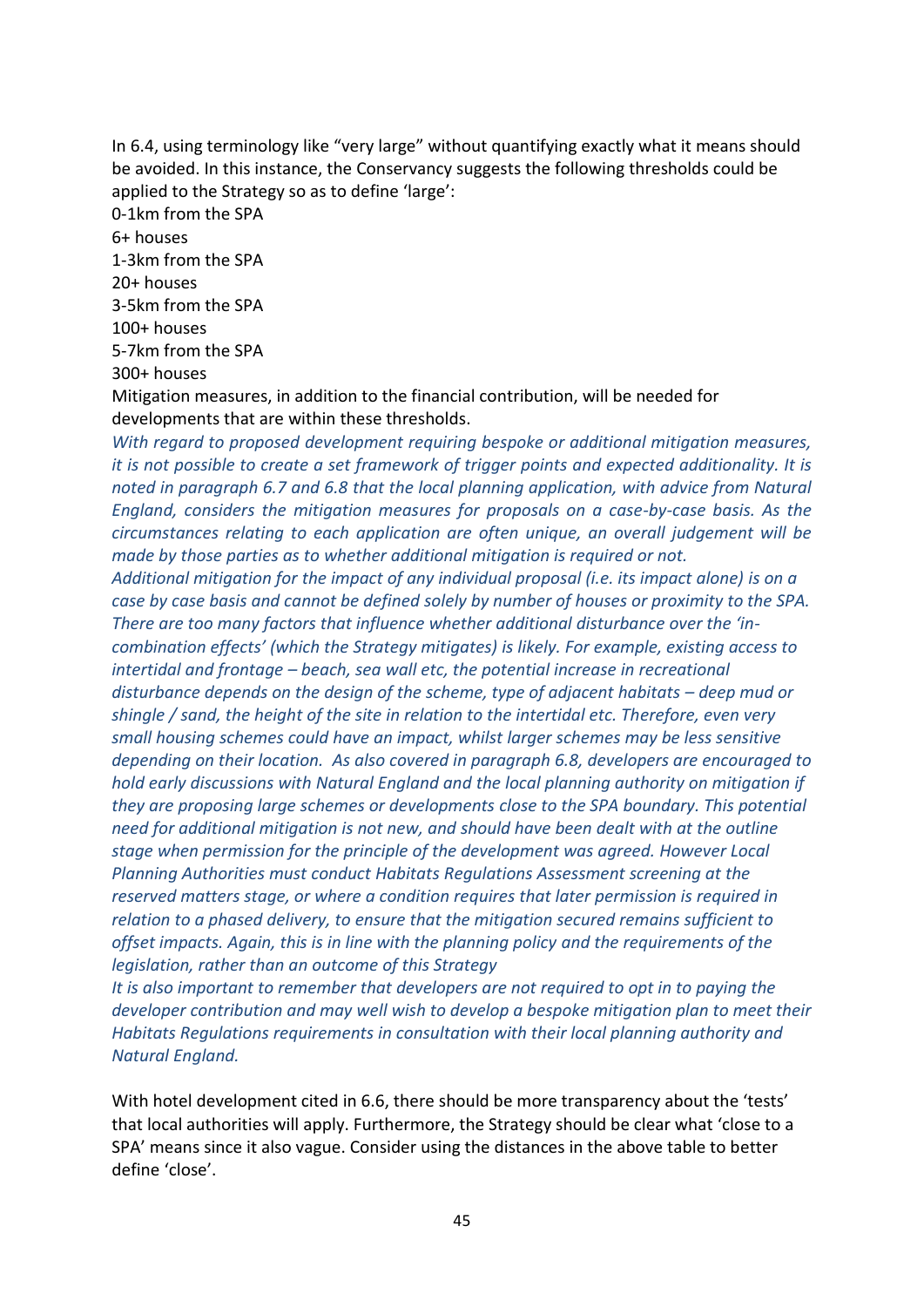*Noted, but again each will be assessed on a case-by-case basis and prescribing a framework of trigger points to be avoided for this reason.*

The Definitive Strategy makes no mention of other development that may increase disturbance to the Solent shore i.e. marinas or the impact of the proposed England Coastal Path. Both factors, although not addressed by the Strategy, should be referred to as they will effect the ability of the Partnership to implement the Strategy and effect how disturbance is monitored.

*The Strategy is clear that it seeks to provide a mechanism for mitigation to address recreational disturbance associated with new dwellings. Each new development proposal will have to satisfy the Habitats Regulations to be granted planning permission. Any plan or project which has the potential of adverse effects on the integrity of the SPAs will be subject to a Habitats Regulations Assessment (HRA), for example, The England Coastal Path is being assessing potential impacts for the sections it proposes. All other planning applications for different land uses will have their own HRAs too.*

Where page 4 states "Council leaders will steer and oversee the Partnership's activities and expenditure." how is this intended to be carried out, is it through the PUSH chief executives/leaders board?

*Page 4 is a summary. More information on this point is already included in section 7, Implementing, governance and reporting.*

The council support the flexibility provided for in the approach detailed in paragraphs 6.5 and 6.6, i.e. the application of the 'tests' e.g. proximity to the SPA and the likelihood of the proposed development generating additional recreational visits to the SPA, with these to be determined on a case-by-case basis where applicable, by the relevant LPA. *Noted*

In Appendix C: Resource costs, the council is unsure what these are based upon, but we do feel they are unnecessarily high, for example £40,000 for an 'all-year ranger' appears excessive.

*The cost of the Rangers represents their whole employment cost, including pay, pension and national insurance contributions, uniform, line management, office space and other such costs. All other costs are based upon the experience gained whilst operating under the Interim Strategy and from advice from Partner members about similar 3rd party scheme costs. This info has been added to the strategy to make it clearer.* 

In conclusion, while the council (Isle of Wight) is happy to continue in the partnership using the proposed new approach, the monetary level of contribution is critical for the Island, given the viability issues and therefore the council suggests that consideration is given to this and factored into the proposed costs, per LPA area. The council does not have any further comments to make with regards to this consultation at this time. *Noted.*

Whilst we fully appreciate that mitigation must be in place to protect the Solent Protect Areas we also fully appreciate the need to deliver new homes. The increase in fees from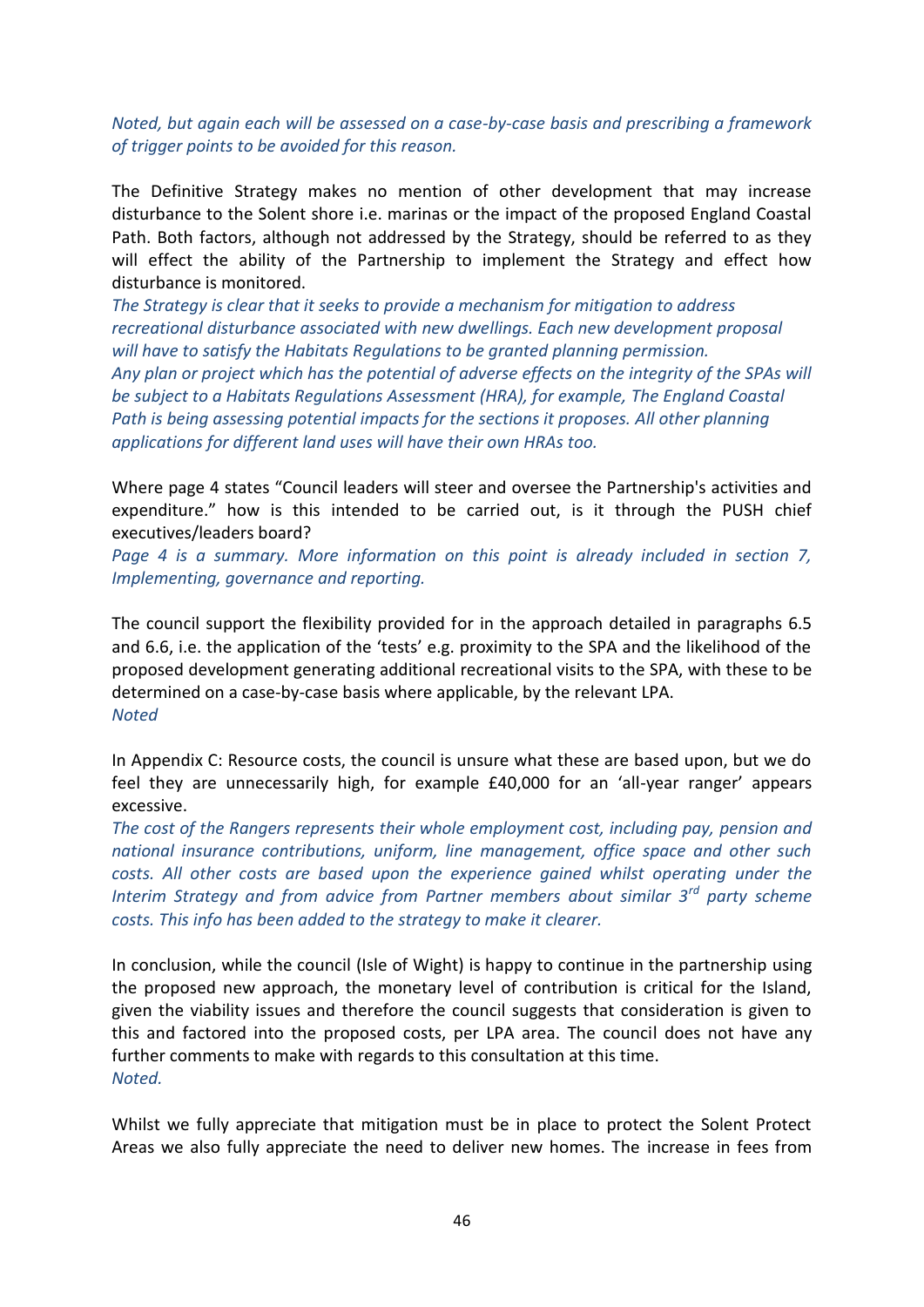£171 to £564 is considered to be unviable. The current arrangements are felt to be adequate.

*Noted.*

Part E - Developers (Total of 3 responses)

## **Question: Were you aware of the Interim Mitigation Strategy?**

**Responses**: 3 'Yes'

**Question: Would you use this scheme as opposed to providing your own mitigation package?**

**Responses**: 2 'Yes', 1 'Not Applicable'

### **Question: Are there any mitigation measures currently proposed that you feel should not be included in the Definitive Strategy?**

**Responses:** We are not opposed to this contribution but are to such a huge increase. We also believe the contribution figure should be different and appropriate per area, like social housing contributions.

*All new development needs to comply with the Habitats Regulations and provide mitigation where appropriate. The impact from the new dwellings will be related to their development, not their price point. The charges have been scaled to dwelling sizes in order to help address viability concerns.*

### **Question: Are there any additional measures you feel should be included in the Definitive Strategy?**

**Response:** The Isle of Wight has always been regarding as the poorer relation to the mainland. With regards to development the IOW have lower house prices, less demand, higher material costs and labour due to a shortage of skilled workers. As developers we already contribute a vast amount to the council, community and organisations such as this mitigation strategy.

*All new development needs to comply with the Habitats Regulations and provide mitigation where appropriate. The impact from the new dwellings will be related to their development, not their price point. The charges have been scaled to dwelling sizes in order to help address viability concern.*

### **Question: Any Other Comments?**

**Response:** (6.2) It will be key to ensure that Developers are able to provide alternative mitigation packages outside of the contribution. In some instances the provision of land in lieu of the contribution could well be a far more effective way of mitigating impact.

*The package of mitigation included within the Strategy is what the evidence to date determines to be the most effective measures. Developers are not obliged to opt into the Strategy in order to meet their mitigation requirements under the Habitats Regulations; instead they may develop their own bespoke mitigation package in consultation with the relevant local planning authority and Natural England.*

(6.4) We strongly disagree with the notion that large schemes may need to provide additional measures alongside the contribution. The current wording is ambiguous and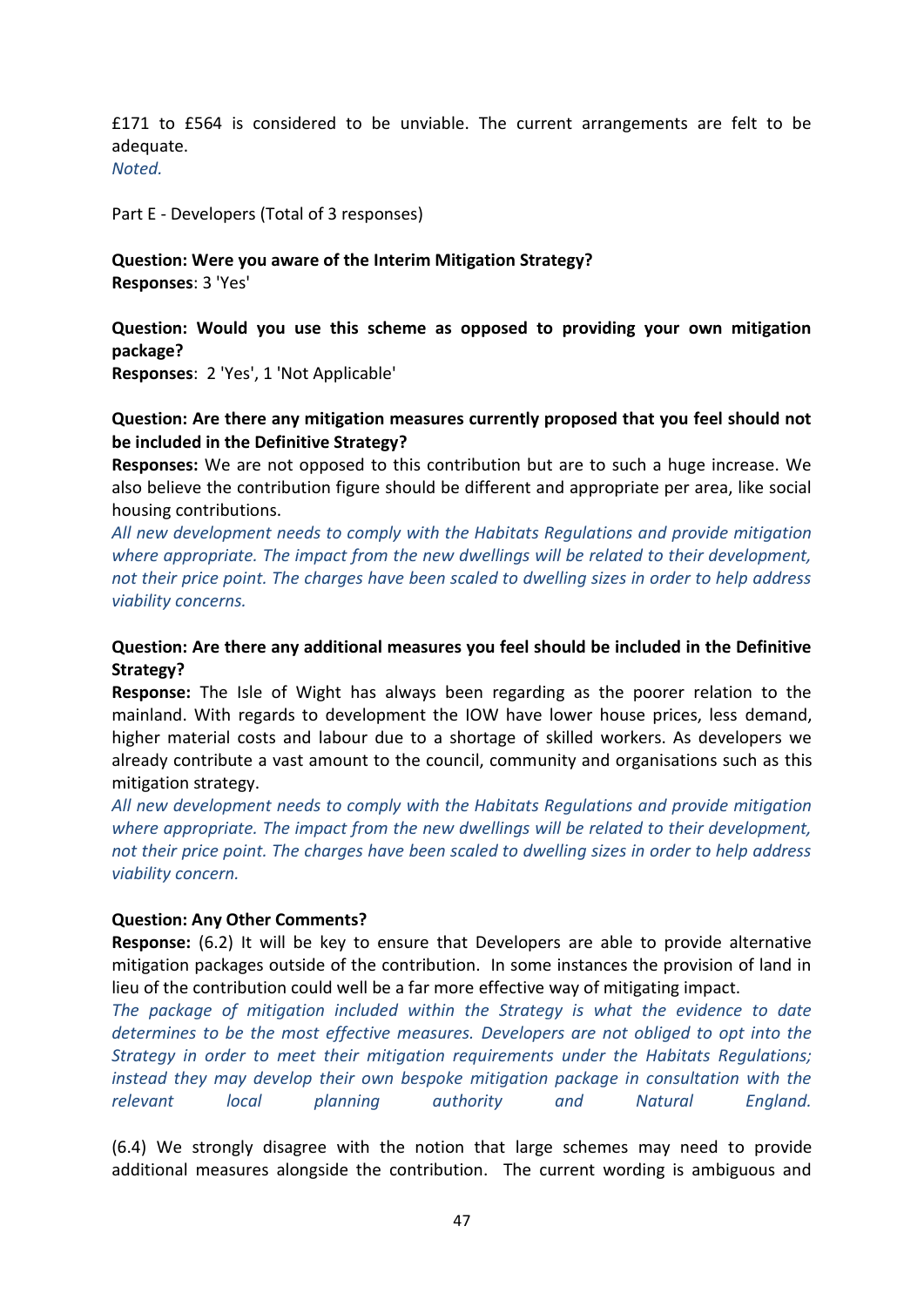could lead to unnecessary confusion, which is the opposite of what the Strategy is trying to achieve.

*With regard to proposed development requiring bespoke or additional mitigation measures, it is not possible to create a set framework of trigger points and expected additionality. It is noted in paragraphs 6.7 and 6.8 that the local planning application, with advice from Natural England, considers the mitigation measures for proposals on a case-by-case basis, to assess scale of anticipated development and therefore mitigation required to address this impact. As the circumstances relating to each application are often unique, an overall judgement will be made by those parties as to whether additional mitigation is required or not.* 

*Additional mitigation for the impact of any individual proposal (i.e. its impact alone) is on a case by case basis and cannot be defined solely by number of houses or proximity to the SPA. There are too many factors that influence whether additional disturbance over the 'incombination effects' (which the Strategy mitigates) is likely. For example, existing access to intertidal and frontage – beach, sea wall etc, the potential increase in recreational disturbance depends on the design of the scheme, type of adjacent habitats – deep mud or shingle / sand, the height of the site in relation to the intertidal etc. Therefore, even very small housing schemes could have an impact, whilst larger schemes may be less sensitive depending on their location. As also covered in paragraph 6.8, developers are encouraged to hold early discussions with Natural England and the local planning authority on mitigation if they are proposing large schemes or developments close to the SPA boundary. This potential need for additional mitigation is not new, and should have been dealt with at the outline stage when permission for the principle of the development was agreed. However Local Planning Authorities must conduct Habitats Regulations Assessment screening at the reserved matters stage, or where a condition requires that later permission is required in relation to a phased delivery, to ensure that the mitigation secured remains sufficient to offset impacts. Again, this is in line with the planning policy and the requirements of the legislation, rather than an outcome of this Strategy*

In terms of implementation, there needs to be more specific guidance on how and when the increased figures will be introduced into Policy. It is unfair to developers to introduce this overnight without prior warning, as the viability assessments of most current and emerging projects will be based on the existing rate. There therefore needs to be sufficient advanced warning between the announcement that the Local Authorities will be introducing the rate, and the time when the rate actually applies to developments.

*It was always made clear that he Interim Strategy was a temporary arrangement and therefore the anticipation of a Strategy and potential change in cost has been transparent. Immediately following the adoption of the Strategy by a given local authority, the higher developer contribution rate will apply to all applications within the 5.6km zone determined after that date within that authority's area (in each case, this is expected to be before the end of March 2018). Seminars were hosted in February 2017 to inform the development industry about our proposals for the Strategy, which included announcing indicative new fees. Over 1000 individuals with known interest in development (developers, land owners, planning consultants) were invited and around 90 attended.*

The cut-off date of the project (2034) seems to be born out of convenience from a housing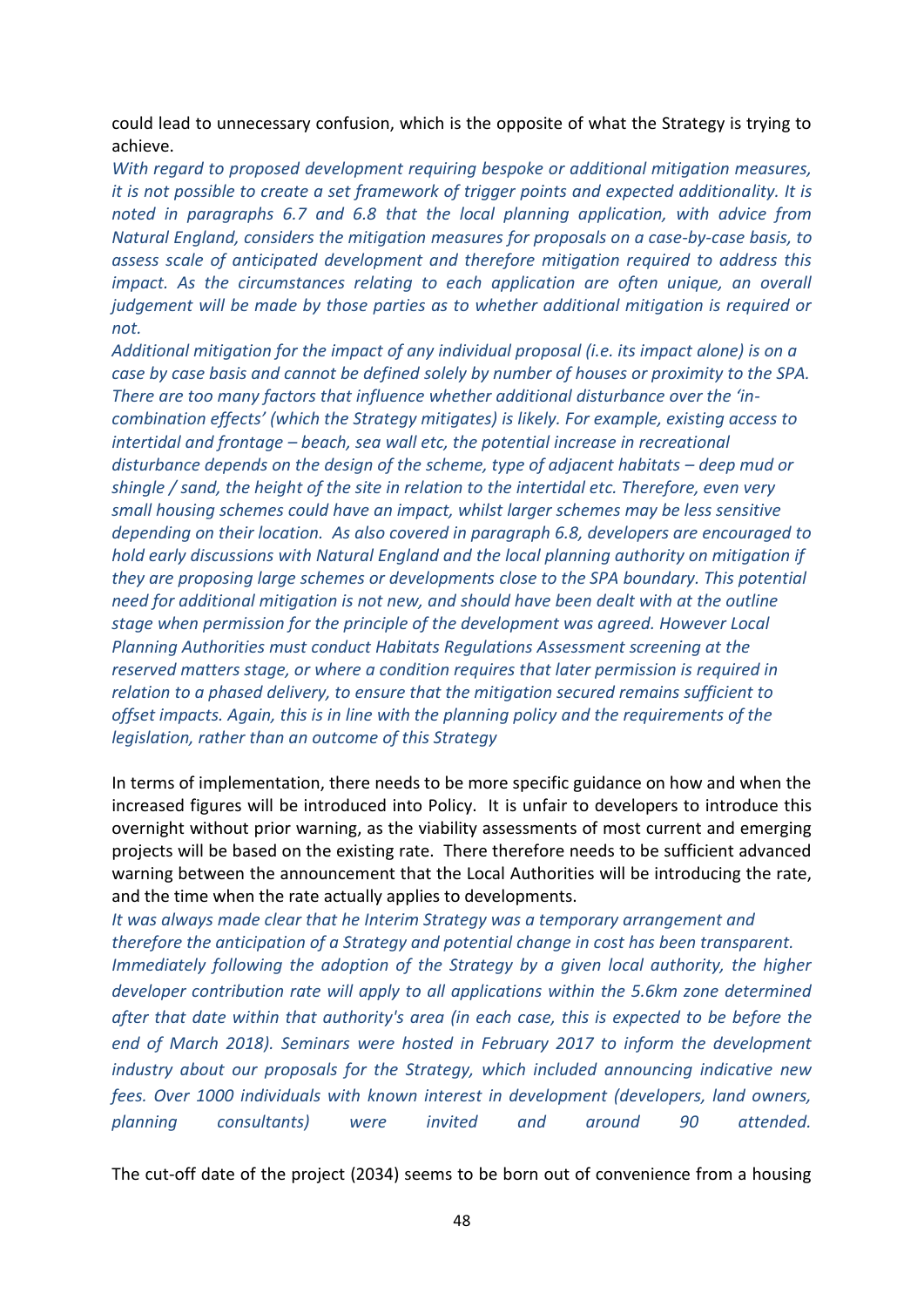numbers point of view, when clearly the issue will be unresolved and will carry on past this point. It should be recognised that development post 2034 can also contribute, which reduces the need for such high levels of in-perpetuity funding, and reduces the overall costs. *The Strategy looks to provide mitigation for new dwellings up until 2034 because that is the date of planned housing within the PUSH Spatial Position Statement. At present, PUSH has not agreed on the amount or distribution of housing beyond that date. The Strategy will be subject to review every 5 years or sooner if changes in legislation or evidence necessitate. The purpose of in-perpetuity funding is to mitigate the ongoing impact of housing built up until 2034. It is recognised that in all likelihood development will continue after this date and that housing may also require mitigation. However, it may be the case that mitigation associated with those new developments will require a different focus. If this is the case, then a new strategic scheme to deal with that may emerge in future.* 

Continued increases in contributions from developers will reduce the number of houses being delivered to an already massive housing shortage. Surely it is better to have the current contribution than none at all!

*The requirement for mitigation is necessary to secure planning permission which accords with the requirements of the Conservation of Habitats and Species Regulations 2010 (which will be updated on the 30th November 2017 to the Conservation of Habitats and Species Regulations 2017) which protects the international nature conservation interest in the area. Natural England supports the Strategy as satisfactory in providing the necessary mitigation under the Habitats Regulations. The charges have been scaled to the size of property proposed to assist with viability issues.*

With the exception of new housing constructed within an SPA, the first point we would make is that the physical development of new housing has no impact on an SPA. The impacts that the Partnership are seeking to mitigate relate to the activities of people and their pets (notably dogs where the partnership highlights 47% of birds taking flight from disturbance are as a result of dogs) that occupy both existing and any new housing. When the partnership was established it was agreed amongst the participating local authorities that it would be funded by developer contributions from new development. It was and remains open to the authorities to fund the Partnership activities through council tax across all properties rather than imposing a tax on new build homes. The partnership proposes a 312% increase on the current applied charge, from an average of £181 per new dwelling to £564 per new dwelling (2016 prices) per unit, indexed linked, annually applied, based upon the Retail Price Index. There is no apparent justification for using the RPI index as opposed to Consumer Price Index for example. From the 2011 census, the combined number of households in Hampshire, Isle of Wight, Southampton and Portsmouth was 855,000 housing, a population of just under 2 million, giving an average 2.34 persons per household. There has been approximately a 1% increase in households between 2011 and 2016, suggesting 864,000 households in 2016. Hampshire County Council's published Hampshire, Portsmouth and Southampton combined population forecast statistics suggest a population growth of 122,105 between 2016 and 2023, supported by a growth of 63,847 dwellings or an average of 9121 dwellings per annum. Published estimates from the Isle of Wight Council, extrapolated for this same period, suggest there would be an increase of 3449 households there. So overall 2016 to 2023 household projections from the partnership area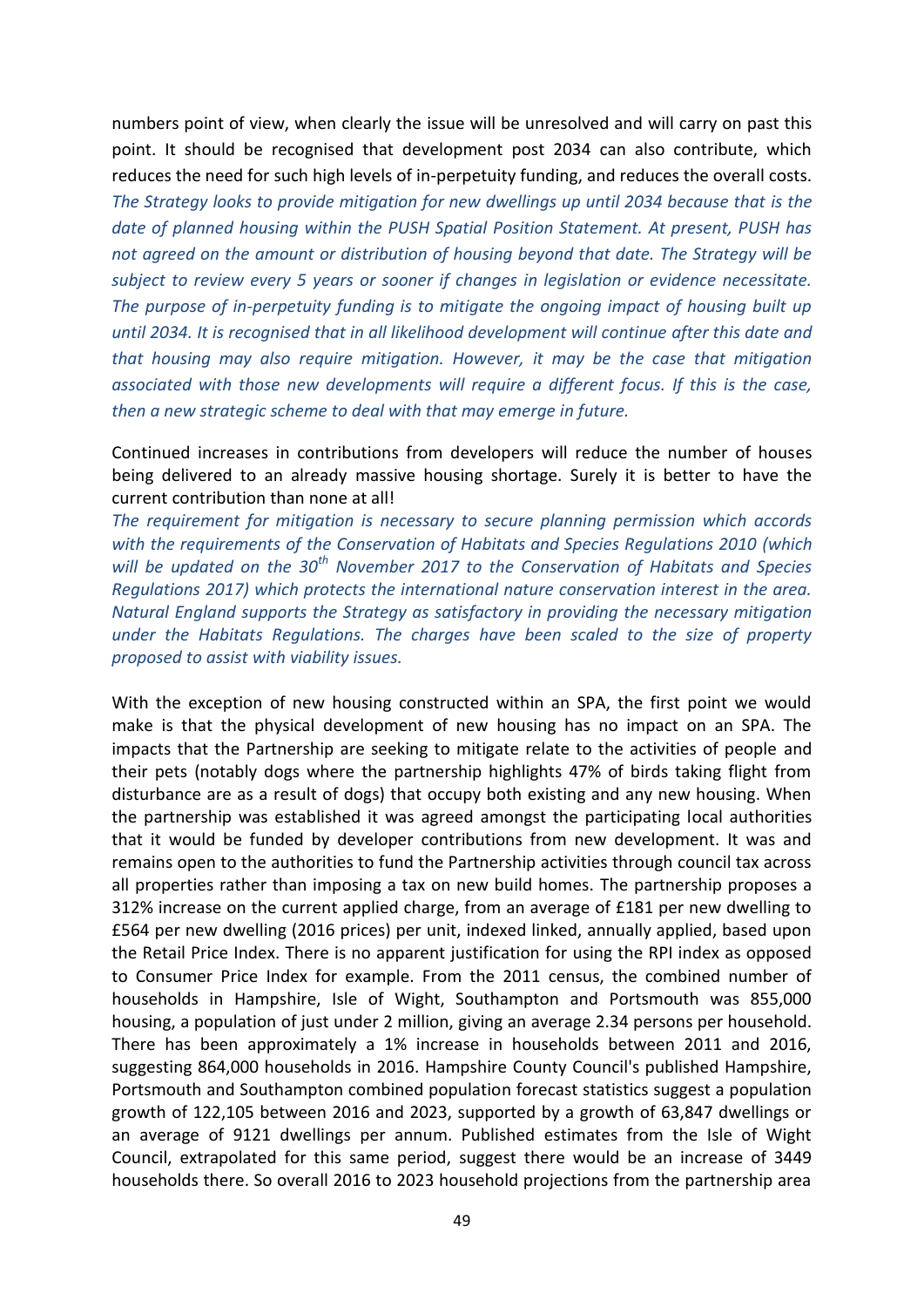(Basingstoke included) are predicted to increase by 67,300 in 2016 from 864,000 to 931,000. That's a 7.8% increase, or an 8.8% increase from 2011. However, DCLG predict that between 2014 and 2039 actual household size will fall to an average of 2.21 nationally from a 2014 average of 2.32, reflecting more single person households etc. That's a 0.0044 persons per dwelling reduction per year, which when extrapolated gives 0.05 persons per dwelling reduction between 2011 and 2023. In other words, although housing numbers projected to increase 7.8% in this period, population is only expected to increase to 2,111,144; a 5.5% increase. In summary, new housing increases 8.9% between 2011 and 2023 but population only increases 5.5%. The mitigation strategy is promoted to run to 2024. Predicting household and population growth becomes increasingly unreliable over greater time periods. However, extrapolating the 2011 to 2023 figures to extend to 2034 would suggest 114,450 dwellings increase (13.4%) 2011 to 2034 and a population increase of 152,179 (7.6%). The proposal seeks to raise c£33.84mil (2016 prices) from 64,000 proposed houses. A council tax rise alternative, from the 2016 existing stock would equate to some £39 per household, rising at RPI, albeit reduced by new housing delivered. The pressure on the SPA's relates to recreational use by the resident population, where the vast majority of the population, some 96% in the period 2011 to 2034, is already resident in existing housing stock, benefitting from the facilities but without contributing. The strategy suggests its aim is to prevent any net increase in bird disturbance as a result of pressure from new residential development. There is no evidence supplied that the measures and resources proposed are related to new build as opposed to general pressure on the bird habitats. Either the model assumes that the existing residents have no adverse impact or they have an equal impact per head of population and as a result the funds sought from developers of new units are presumably met proportionately from contributions from the local authorities from general council tax revenues from existing residents. If the latter, then post construction, purchasers of the new flats will have incurred a double dipping which is unjustified. The strategy also indicates that the mitigation measures need to be in place for the duration of the impact, suggesting an 80 year horizon. The strategy and funding proposal (and thus developer contributions) are set at a level the partnership estimates would meet interim costs of running the mitigation measures and generate enough capital for a long term fund to produce ongoing annual revenue for continuing a number of those measures after 2034, albeit at that time it is indicated that some costs would be transferred to being funded from local authority budgets (i.e. council tax). The proposed "in perpetuity" fund anticipates a £1,110,000 per annum contribution (2016 prices) whereas the actual annual cost estimate for the mitigation measures between 2016 and 2034 is estimated at £885,000 which, if fully funded by new housing would mean 1570 new homes per annum at the average charge, whereas close to 5000 new homes per annum are actually predicted. If annual costs were to be covered from new housing alone (ignoring long term fund aspirations) that would mean a charge of some £177 per unit, basically in line with the current charge. Reference is made to "extensive research during 2009 and 2013" but this research support is not made available, That research suggests visitor increase of 13% across the Solent SPA's yet from the analysis above, population is only likely to increase by 7.6% between 2011 and 2034. Thus approximately half of the estimated increase in recreational visits must be from existing housing stock or the extent of measures required are twice that which is necessary. The proposed charges therefore cannot be fairly and reasonably related in scale and kind to any new development, failing the key national test for planning obligation. There has only been 1 year's baseline survey of ranger activity,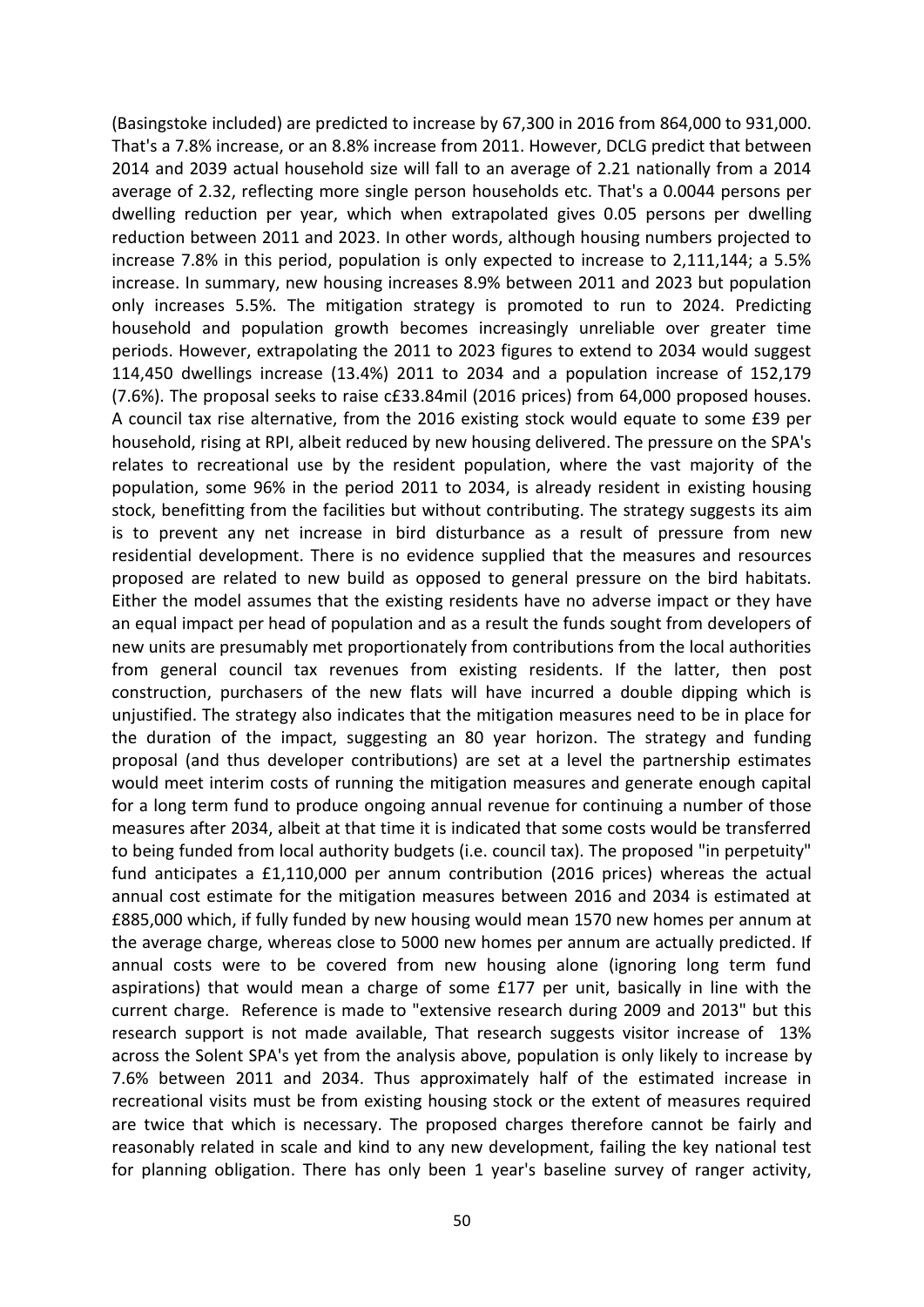which suggests little impact of the current rangers. No revision in fee should be considered until a longer period monitoring is in place and there is clear evidence to consider making changes to the approach. For example there is no clear justification of employing five full time rangers over the summer when the key disturbance period is October to February. The underlying conclusion we make therefore is that the proposed increase in charge is driven by an aspiration to create a sustainable public service by 2034, financed annually by interest earned on the amassed fund value, amassed through unjustified additional charges between 2016 and 2034 on new build developments, without the political risk and responsibility that would come from a modest increase in council tax. However, creating a sustainable public service based upon several uncertain outcomes, outlined below, is not considered sensible. 1) New housing delivery is predicted upon macro and micro economic influences and can vary significantly from year to year. There is no guarantee that the predicted units will arise. Only 11,000 new units were added between 2011 and 2016. That's 2200 per year not the 5000 now predicted. 2) A significant driver for new housing demand is inward migration to the UK, where recent national political decisions are likely to significantly reduce that inward pressure. Population and housing need projections predating the Brexit referendum decision are likely to over-estimate. 3) The Governments help to buy scheme is proposed to end 2019. This may dampen demand for new housing and thus developer output. 4) Wages in the UK are now declining relative to living costs, which again likely to reduce pressure on new build housing. 5) Fund value is reliant upon the initial predicted capital injection from housing completions occurring. 6) Fund value is also subject to broader macro-economic factors affecting stock market fluctuations, sterling fluctuations and bank saving rates. 7) The skill of the fund manager in selecting positive income or capital enhancing investments as opposed to loss making is a factor. Fund values can go up and down as many UK pension funds are all too aware. 8) Income generation from any fund is reliant on that funds performance and so is subject to downward risk. 9) Future cost inflation (wages etc.) may exceed fund value growth creating an annual deficit. There is also a wider issue. The cost of construction of residential units varies significantly between greenfield suburban housing and brownfield mixed use apartment schemes. Blanket rates that fail to distinguish the different economic pressures, like CIL, can adversely affect proposals. Sales pricing is linked to market demand. House prices are not elastic and cannot simply move to reflect cost increases. Consequently, cost increases drive directly at viability and that drives to the ability to meet affordable housing requirements or other beneficial but not value generating elements of a proposal. On a 600 unit scheme for example, the difference between the current charge and the proposed charge is the equivalent cost of providing two affordable housing units. The NPPF is clear that where obligations are being revised, local planning authorities should take account of changes in market conditions over time and, wherever appropriate, be sufficiently flexible to prevent planned development being stalled. In conclusion, we consider the proposed rise and funding mechanism is not justified on the evidence, that the negative consequences of the charge increase has not been fully assessed and that the proposal long term funding mechanism is inadequate and prone to forced readjustment through additional charges should housing construction fail to meet predictions. The principal beneficiaries of this proposal would be the fund managers not the birds.

*The research is available via an external link on the research section of our website [www.birdaware.org/research.](http://www.birdaware.org/research)*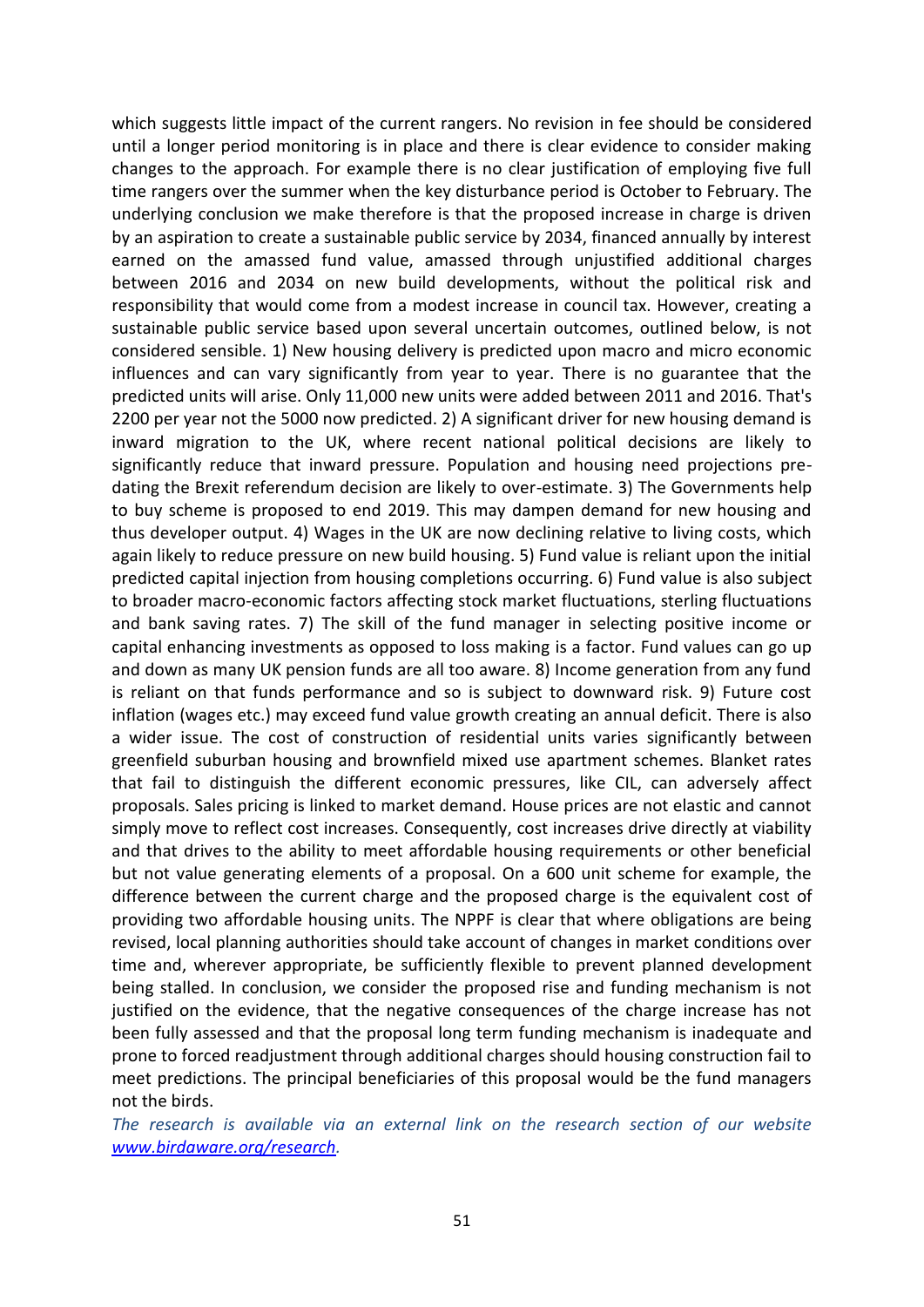*RPI is used in the financial calculations following guidance from our Finance Advisor. They also support the use of our current in-perpetuity calculations. These will also be subject to the 5 yearly reviews.*

*The research showed that the level of human disturbance to overwintering coastal birds on the Solent was at a threshold where any additional increase in visitor numbers to the coast would negatively impact the SPA birds. Hence all new residential development needs to mitigate its impact (this includes in combination impact) to comply with the Habitats Regulations and secure planning permission. This scheme has been made scalable to dwelling size to assist with viability issues. The Strategy is seeking to mitigate any net increase in disturbance resulting from new housing development. As noted in paragraph 1.7, addressing the impact of existing activities is the role of the separate Solent European Marine Sites (SEMS) initiative. Close working between the two groups is envisaged which may mean that shared messaging is used. The end of Appendix E includes a web link for the research that this Strategy is based upon.*

*The Strategy recognises the increased need for Rangers in winter and as such allows for 2 additional Rangers during that period. The rationale behind keeping 5 Rangers through the summer is that they can contribute towards delivering other parts of the Strategy during summer months (such as producing access management plans, assisting with the inception and settling in of consultants monitoring winter activities, maintaining stakeholder and Partner relationships and building local connections.) This work is considered important to the delivery of the Strategy.*

*Delivery of the Strategy is scalable, such that if more or less housing arises than modelled, the scheme can be tailored accordingly. It is noted that factors such as the mix of housing and the interest rate may have an impact on the income stream and therefore paragraph 6.15 notes the intention of 2 yearly reviews of the developer contribution level.*

### Part F -Other (Total of 7 responses)

**Question: Were you aware of the Interim Mitigation Strategy? Responses**: 3 'Yes', 1 'No', 3 left blank

### **Question: Would you use this scheme as opposed to providing your own mitigation package?**

**Responses**: 1 'Yes', 3 'Not Applicable', 3 left blank

### **Question: Are there any mitigation measures currently proposed that you feel should not be included in the Definitive Strategy?**

**Responses:** While codes of conduct are useful in setting out where the most sensitive areas are, risks, and best practice, they will only be effective if they are in an accessible format for use by the right audience and then coupled with an effective outreach programme developed in partnership with the relevant governing bodies such as the RYA and sector specific environmental organisations, such as The Green Blue. Codes of conduct should be consistent, locally relevant, engaging and targeted. *Noted.*

The price increase from £172 to approx. £600 a 350% rise is outrageous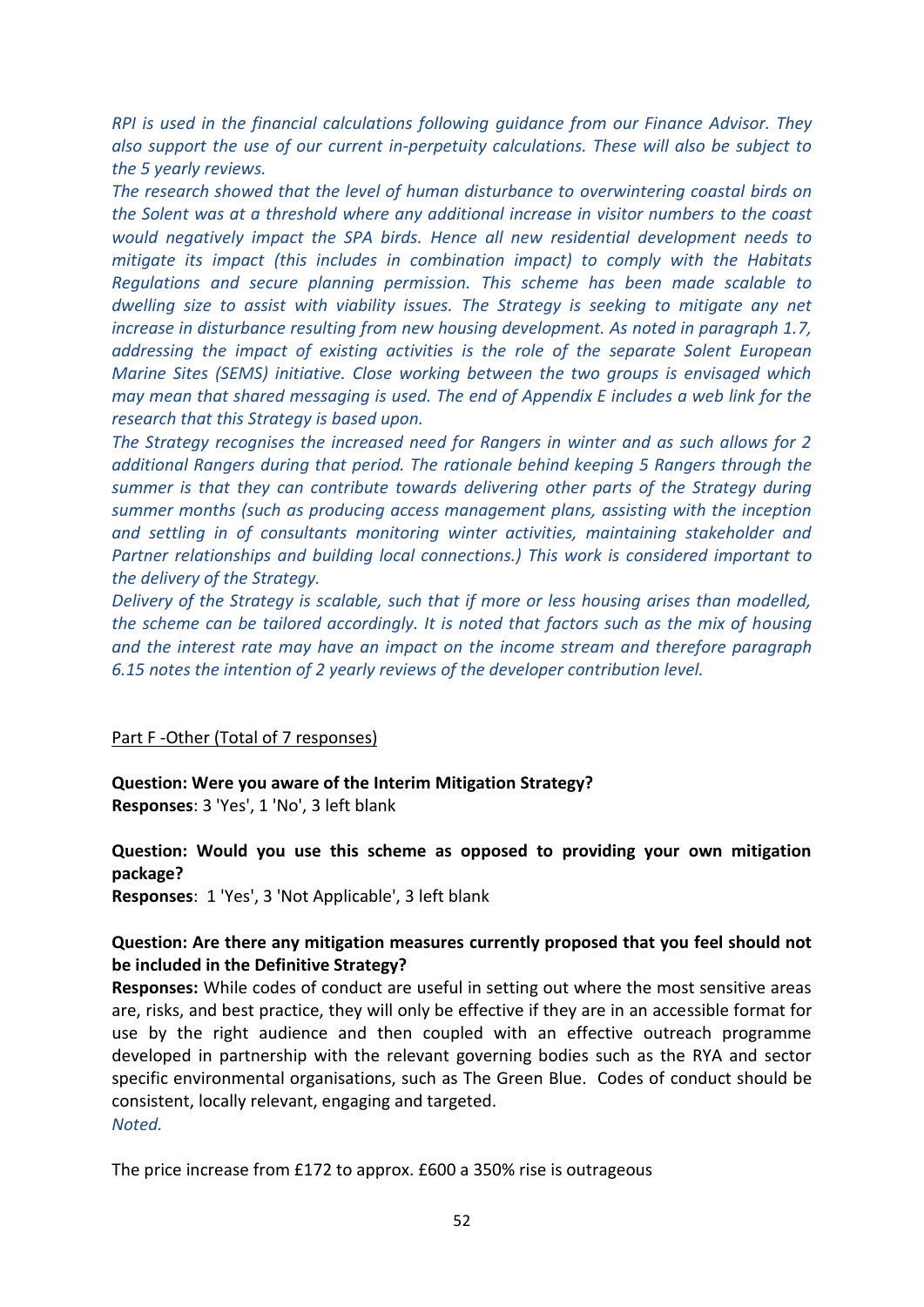### *Noted, but this increase is needed to fund the minimum level of mitigation required.*

*It should also be noted that 2 responded 'No' and 3 left this blank.*

### **Question: Are there any additional measures you feel should be included in the Definitive Strategy?**

**Response:** The strategy includes monitoring as part of its measures. While we support the proposal to monitor whether measures are working, we feel that this monitoring package could be broader. Monitoring could be used to understand whether the predicted increases in activity (and disturbance) are in fact occurring. Further research could also be carried out to understand the capacity of the Solent for watersports e.g. berths, moorings, facilities etc, to understand current and future activity trends.

*We are confident that the proposed monitoring schedule is robust and it already includes monitoring of visitor numbers to the coast over time and specific 'Disturbance Monitoring' repeated at set intervals.*

In terms of messaging about wanted behaviours, we suggest a better starting point in leaflets etc. would be the Dog Walking Code that was agreed in 2015 between ourselves, HCC, Natural England and a wide range of other partners to ensure accurate, consistent and easy to comply messages were given by all partners. For example, the little understood message about any public waste bin being acceptable for bagged dog waste is key but is missing from the SRMP leaflet.

*The current Bird Aware leaflet is for general information and is aimed at all coastal users. The Dog Initiatives Working Group and the Communications Support Role are already aware of the leaflet referred to and wording from this as well as other best practice examples have been used in developing text specific to dog walkers. Dog waste is not a key message for the strategy but our messaging about being more 'bird aware' and making responsible choices when using the coast will have a positive impact on issues such as this. Cleaning up after your dog is already promoted on our website. We will continue to incorporate relevant parts of the code into future Bird Aware literature, as well as promoting the Code in its own right.*

Regarding any measures proposed, it would be useful to have a published a Base Line against which it would be possible to measure the effectiveness of measures adopted through on-going evaluations, and publication of those results and any necessary additions or modifications.

*The baseline information and the studies that informed the creation of the strategy are accessible through the Bird Aware website, together with the annual monitoring reports. [www.birdaware.org/research](http://www.birdaware.org/research) and [www.birdaware.org/monitoring](http://www.birdaware.org/monitoring)*

While generally supporting the aim to educate and thus encourage visitor responsibility, we are concerned about the absence of area-specific strategies necessary to raise the likely level of success in minimising the impact of increased visitor numbers locally.

We are aware that the "Emsworth" stretch of coast (from Warbligton Road to north of Conigar Point) is not only an internationally important wader feeding ground, but heavilyused by various groups of visitor all year round.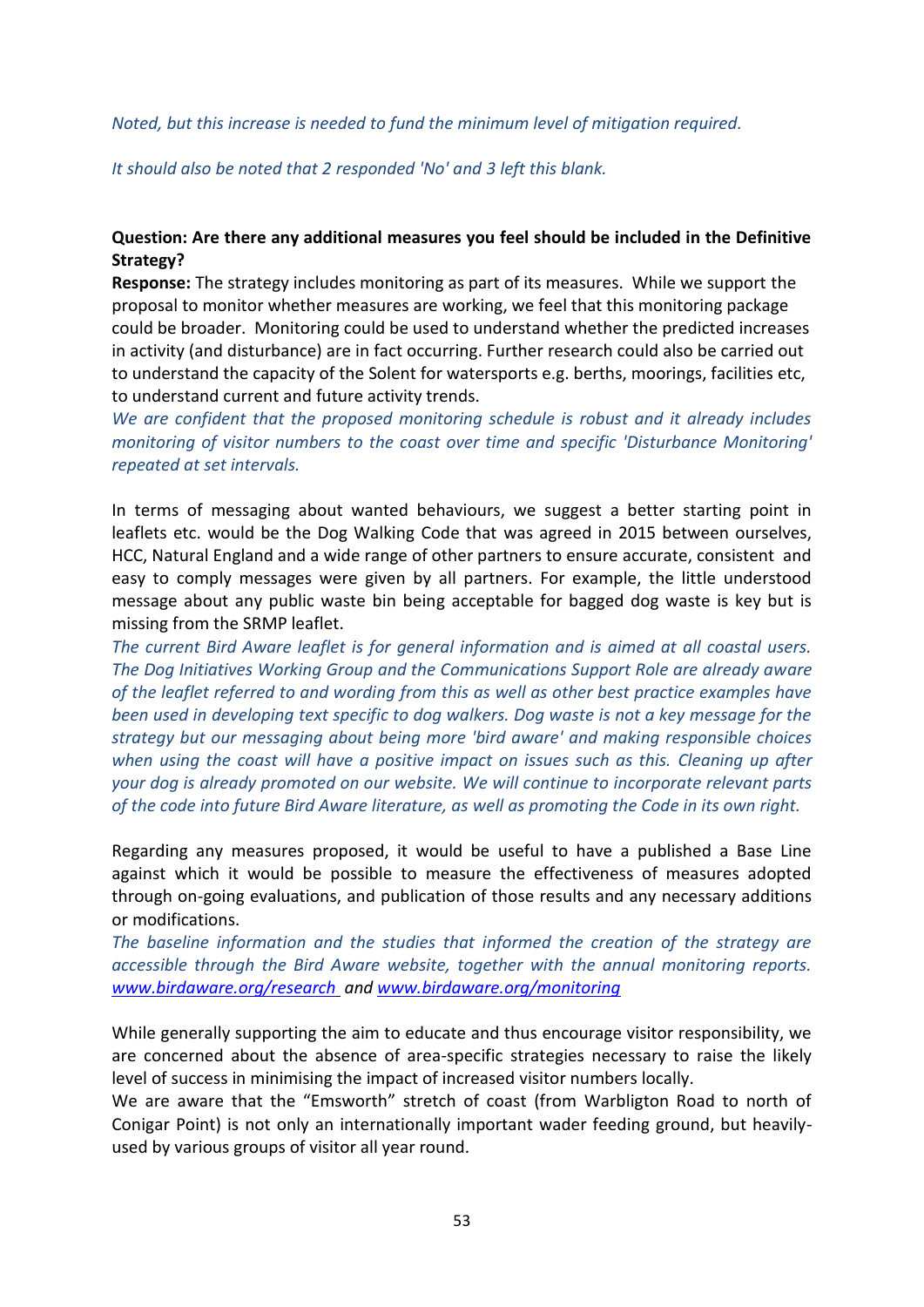We are also aware that this stretch of coast is especially vulnerable to disturbance: this is largely because there are several pathways to choose from, including a route that gives direct access to the low-tide shingle. This route gives no protection to feeding birds. It is not elevated (as, e.g. on Thorney Island), nor is it at a distance from feeding/roosting sites (as, e.g. on the oyster beds on the Billy Trail), and birds are frequently disturbed or put to flight.

As a result, there is a clear tension between the needs of people for leisure & recreation, and those of our wildlife. But if the bullet has to be bitten to effectively operate such a strategy, then it may have to bitten! (Brook Meadow in Emsworth is largely successful in relying on some fencing and voluntary restraints to ensure dogs enter the Ems only where ecologically acceptable.)

In a similar way, we request similar site-specific measures to be introduced along the local stretch of coast in order to maintain a healthy balance while the slow process of changing visitor behaviour takes effect.

The measures that could be effective, (and make the Wardens' patrols more successful), include:

*Screening*: to ensure visitors who walk the path on the southern edge of Nore Barn Wood are not seen by feeding birds, and to discourage dogs/children from running down off the path towards the water/mud line.

**Dogs on leads between October-March**, especially if walking anywhere along the shingle low water line.

*Exclosures*: to reduce some of the multiple informal routes into and across Nore Barn Wood to encourage tranquillity for visitors and wildlife alike.

*Projects including these can be put forward (via local authorities - any party wishing to suggest a site-specific project should make the local authority within which it is sited aware of the project and ask that they consider putting it forward for potential funding) for consideration for site specific project funding. The proposed Access Management Assessments will look at specific localised issues and recommend actions.* 

*It should also be noted that 3 responded 'No'*

### **Question: Any Other Comments?**

**Responses:** Site specific projects could also include slipway construction (or other formalised access arrangements) and associated educational signage etc. *Projects including these can be put forward (by the Partner organisations - any party wishing to suggest a site-specific project should make the local authority within which it is sited aware of the project and ask that they consider putting it forward for potential funding) for consideration for site specific project funding.*

The Governance section should also include how the strategy will involve with user groups and governing bodies in the development of mitigation. This could be improved and ensure that outputs of the strategy are effective and appropriate for their audience.

*A full list of Partners is provided at the beginning of the Strategy. The Rangers roles will involve networking and liaison with user groups; further details are available in the Phase 3 report. This will also form part of work covered by the Assess Management Assessments.*

We are generally concerned regarding the assumption that recreational boating activity will go up as population increases. While this may be the case for some less formal activities,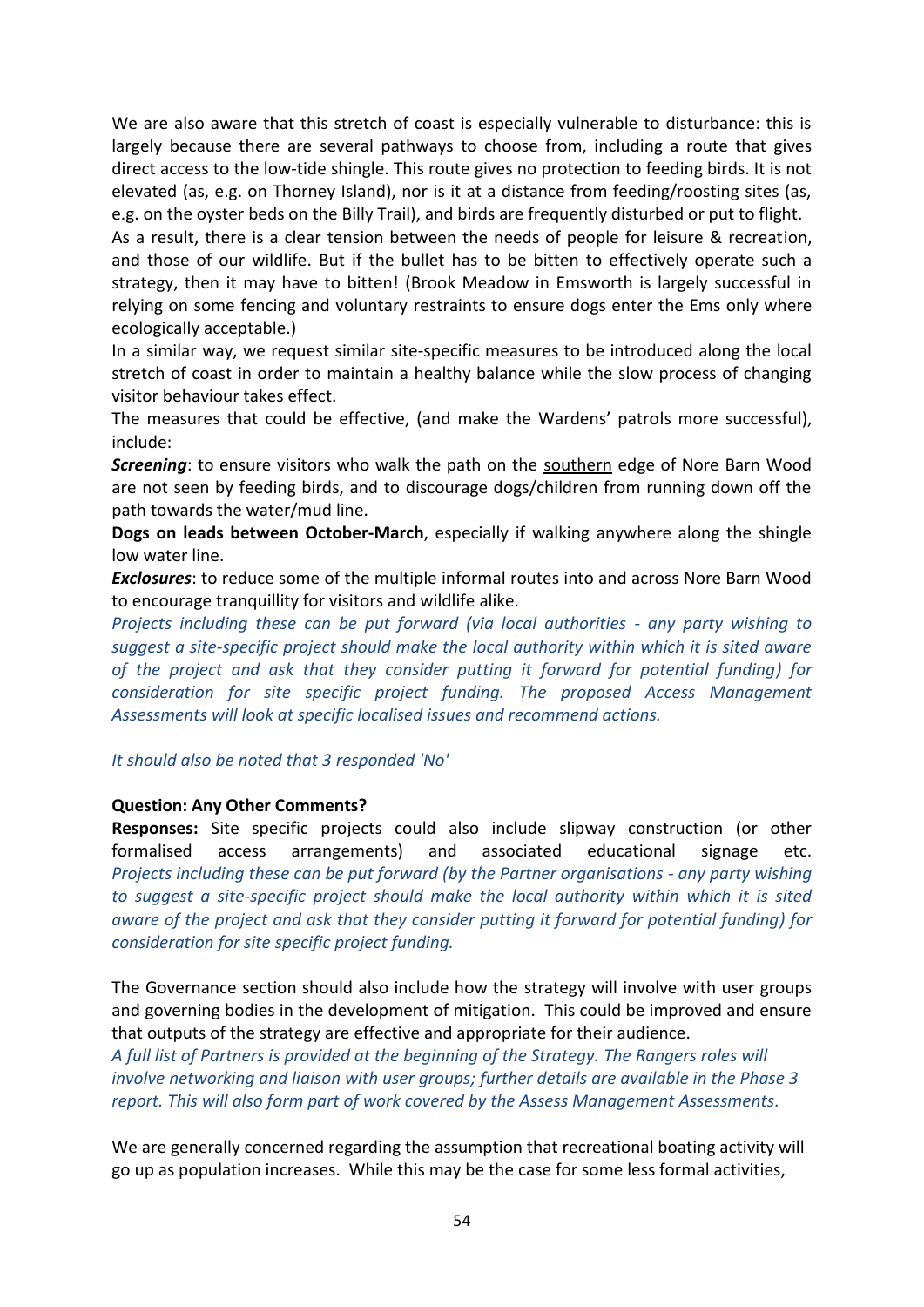there are currently indications of a downward trend in recreational boating activities. The RYA carries out regular surveys of recreational boating participation, and the Strategy could call on this data to more accurately consider participation as population changes. Further details can be found in the following report summaries (more detail is available from the RYA:<http://www.rya.org.uk/about-us/what-we-do/Pages/participation.aspx>

[http://www.rya.org.uk/SiteCollectionDocuments/sportsdevelopment/Web%20Documents/](http://www.rya.org.uk/SiteCollectionDocuments/sportsdevelopment/Web%20Documents/Club%20Membership%20Census/RYA%20Club%20Membership%20Census%202016%20Insights%20England%20Final.pdf) [Club%20Membership%20Census/RYA%20Club%20Membership%20Census%202016%20Insi](http://www.rya.org.uk/SiteCollectionDocuments/sportsdevelopment/Web%20Documents/Club%20Membership%20Census/RYA%20Club%20Membership%20Census%202016%20Insights%20England%20Final.pdf) [ghts%20England%20Final.pdf\)](http://www.rya.org.uk/SiteCollectionDocuments/sportsdevelopment/Web%20Documents/Club%20Membership%20Census/RYA%20Club%20Membership%20Census%202016%20Insights%20England%20Final.pdf)

*Thank you for making us aware of this information set.*

The RYA and British Marine have recently refreshed their environmental partnership project, The Green Blue, to focus on educational awareness programmes in MPAs. For more information please contact kate.fortnam@rya.org.uk.

*Noted. With more rangers and resources available under the Strategy it is envisaged that there will be capacity to link with projects such as this.* 

I don't feel that developers on the Isle of Wight (especially) to the South of the Island should be paying contributions to safeguard birds along the South Coast. This is totally unnecessary and unreasonable.

Only new developments within 5.6km of the inland boundary of the SPA will be required to mitigate against their impact. The map in Section 6 shows that this zone does not reach the south coast of the Isle of Wight.

The Dorset Dogs project that almost abuts the SRMP area won a KC award for good practice a few years ago, and remains a leading and evaluated example of how best to influence where dog owners go and what they do. Initially the work of the Urban Heaths Partnership in the same area tried to influence dog owners solely based on messages around the underlying nature conservation designations which did not work; in essence they found out the hard way that engaging with your audience's aspirations and interests is the best way to influence behaviour, rather than just promoting the underlying nature conservation designations. However, the SRMP material produced on the website and leaflet seems not to be applying the latter good practice from Dorset Dogs and elsewhere, and we see this as a significant flaw. It may be this will be addressed in the future but at present we are not reassured by what's been provided thus far. We are concerned that despite the strategy's good intentions, its outcomes will be undermined due to a lack of an integrated approach by other parts of the partnership organisations. For example, while many of the measures introduced by Gosport Borough Council (such as the need to pick up after dogs, and on-lead by direction) are good practice, the ban on people having more than 4 dogs on any public place in the area will without doubt displace such people to walk in other areas, including Natura 2000 sites that they have not used before, are little supervised, or wildlife areas not legally classed as public spaces. Our advice to the council is attached and we have seen no evidence that the council's PSPO team and committee members considered its wider separate statutory responsibilities toward nature conservation in making the PSPO decision. Thus we feel the strategy must apply policy to much wider areas of the partners' activities (such as PSPOs, car parking) to ensure the strategy is not undermined, or disturbance made worse (and so harder for the SRMP to address) by their own actions. Apart from that, we believe the strategy will be vulnerable to legal challenge by developers if SRMP partners are,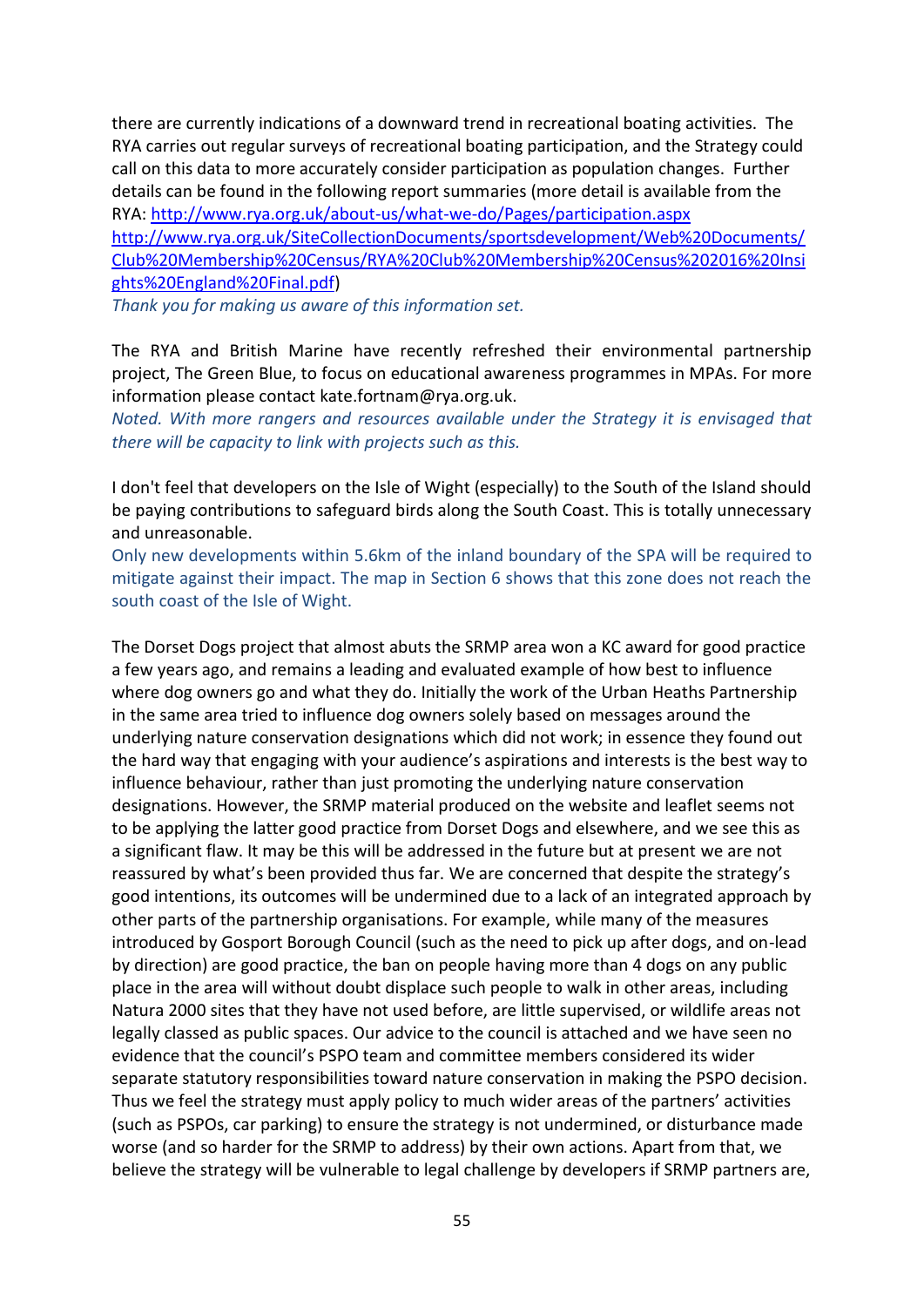by action or omission, causing problems for protected species themselves. In short, the strategy appears to exist in isolation of very many influences (such as the above, and the introduction of conservation grazing on areas of public access) that can derail its outcomes and make developers question the legitimacy of funding mitigation measures that council are not facing up to themselves.

From knowing the resources of both the Dorset Dogs project and the established work on the Thames Basin Heaths SPA, the SRMP work seems to be significantly underfunded. For example, at the latter a figure of around £4k to £10k per dwelling has been used, yet the SRMP figures are around a tenth of the latter. Given that the latter figure includes both capital and in perpetuity funding, each SRMP dwelling would seem to only provide enough funding for, e.g., a couple of footpath signposts.

From the description of the interventions already taking place and the sequencing of future works, it appears that existing local residents are now being asked by rangers to not exercise their dogs off-lead (the single-most important amenity for around 90% of dog walkers) in places where they have done so for decades without challenge, without alternative or enhanced greenspace provision being provided elsewhere. Given that this seems to be happening before the houses are built, apparent underfunding by developers, and incompatible action by some of the SRMP partners (e.g. Gosport Borough Council) it appears that the local dog owners (who are generally around half of all greenspace visitors) are being told in effect to subside the building of new homes, by accepting significant restrictions on their most value amenity, without alternatives being provided, and no guarantee about if, where and when, they will be provided. Moreover, the approach has we feel very real potential to displace off-lead dog walking onto farmland, meaning that farmers and other private landowners also in effect end up subsiding the construction of new homes, which could become a highly sensitive and political issue. To us the most ethical and effective way to support the well-documented human health and well-being benefits of dog ownership (that support wider government policies) and minimise any impacts on wildlife, farmland or other people, is for less sensitive areas for dog walking being provided before, or at the same time as restrictions or restraint is requested elsewhere. It also appears as if developer contributions, as modest as they already seem, are also being

used to put right longstanding insufficient management and investment in sensitive sites. While attempting to put right deficiencies in management is a laudable aim, in practice this can only serve to further dilute the impact of already in our view unduly modest developer contributions, and also make the project open to legal challenge from developers, if they see that mitigation works are not, directly or indirectly, address the impacts arising from proposed developments themselves.

*At present Bird Aware Solent is focusing efforts on all land based users and so our communications to date have been intended for a broad audience. We are working both with Dorset Dogs and the Thames Urban Heaths Partnership to share best practice and lessons learnt. In order to tailor a dog initiatives project specific to the Solent area we have commissioned research which can be seen on our website at [www.birdaware.org/research.](http://www.birdaware.org/research) A Dog Initiatives Officer will be employed under the Strategy and their role will be to work with dog owners and walkers to minimise their impacts on the overwinter birds. This role will focus on building positive relationship with dog owners and walker and ensuring that their needs are met whilst the needs of the overwintering birds are also met. The current approach of the Partnership is to positively engage with coastal users to encourage*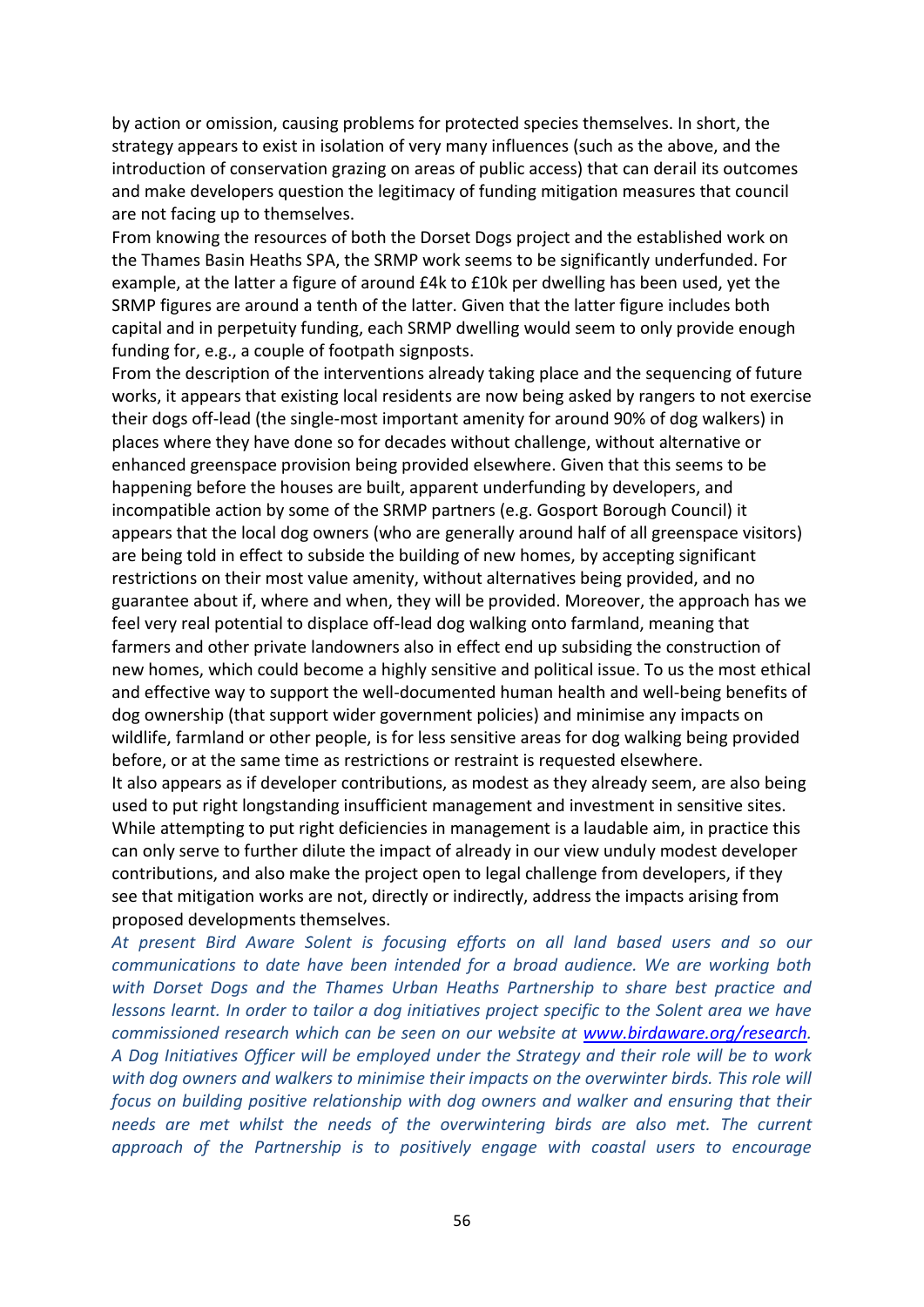*responsible use (i.e. dogs under control) so as to avoid having to restrict access, and the associated health and wellbeing benefits.*

*The Partnership welcomes ongoing dialogue with the Kennel Club throughout the life of the Strategy and will use it to inform the Dog Initiatives and the communications initiatives that are forthcoming.* 

*Our evidence base is that the costing structure is adequate to provide this proposed strategic approach to dealing with the in combination effects of new residential development. The costs are lower than those for inland heathland schemes, as the research indicates that SANGs will not be as effective at diverting coastal visits, as many users choose to visit specifically for the proximity to the sea. However, SANGs are being delivered too, with funding from the Solent LEP and specific selection and design criteria incorporated to meet the requirements of dog owners and walkers (see Appendix B).*

*Other comments are noted and may form part of the ongoing dialogue hoped to be continued with the Kennel Club.*

We have noted that the Solent Forum has not been mentioned at all. We would like it to be acknowledged that it was the Solent Forum who managed the SDMP research on behalf of Solent European Marine Sites (SEMS) Scheme of Management, to identify the need for mitigation. All of the studies you mentioned were commissioned by the Solent Forum.

*Agreed - Additional information referencing the work of Solent Forum is now noted in paragraph 2.4.*

The area immediately south of South Downs College, Crookhorn - I have been logging the Brent and Wader winter feeding activity on the site for the last four winters and submitting spreadsheets to Hampshire & IOW Wildlife Trust who forward them to HBIC. The fields and ancient woodland in this area has been designated as suitable for 450 dwellings in Havant's Local Plan 2036. Site surveys and clearance work was carried out earlier this year including the felling of eight mature oak trees.

*This is an issue that should be taken up with Havant Borough Council. Direct loss of habitat is not within the scope of this mitigation strategy.*

South Moor, Langstone seawall breach proposal. Proposed seawall access should be curtailed.

*Any concerns related to this proposal should be directed to Havant Borough Council as the relevant Local Planning Authority.*

Para 4.3 - Havant Borough Council is currently working on Local Plan 2036, should the Definitive Strategy not also extend to that date?

*The Strategy covers the period of the PUSH Position Statement on housing, and will be reviewed at regular intervals.*

We are very interested in and supportive of the PUSH proposal that further/new green spaces could be secured to cater for the increasing pressure for recreation activities locally. We hope these might be additional to the green margins proposed around development sites such as Selangor Avenue and Strategic Site 2. Adventurous play areas for children and natural dog walking areas are in particularly short supply locally. The only open spaces